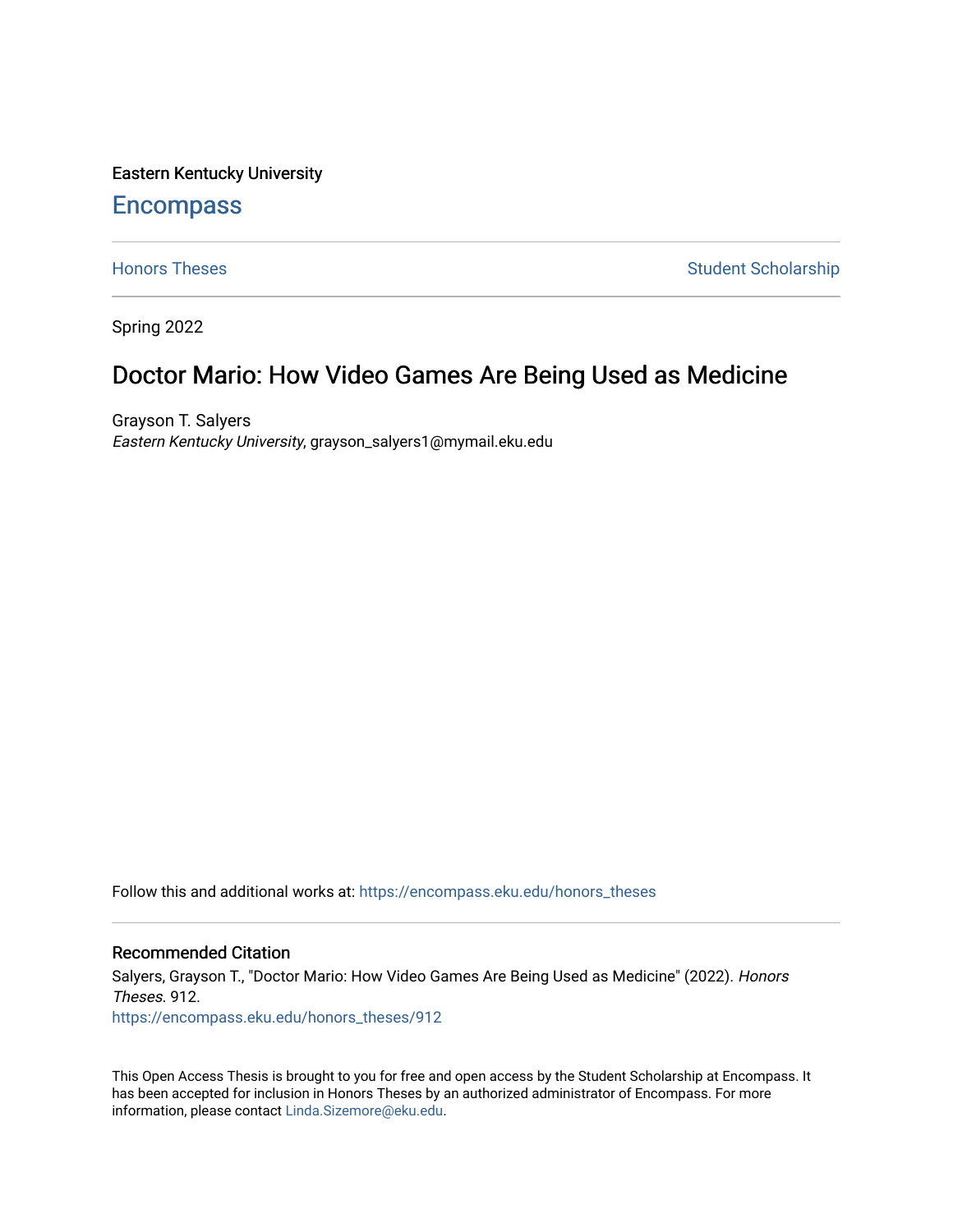### EASTERN KENTUCKY UNIVERSITY

Doctor Mario: How Video Games Are Being Used as Medicine

Honors Thesis

**Submitted** 

In Partial Fulfillment

Of The

Requirements of HON 420

Spring 2022

By Grayson Salyers

Faculty Mentor

Dr. Matthew Winslow, Ph.D.

Department of Psychology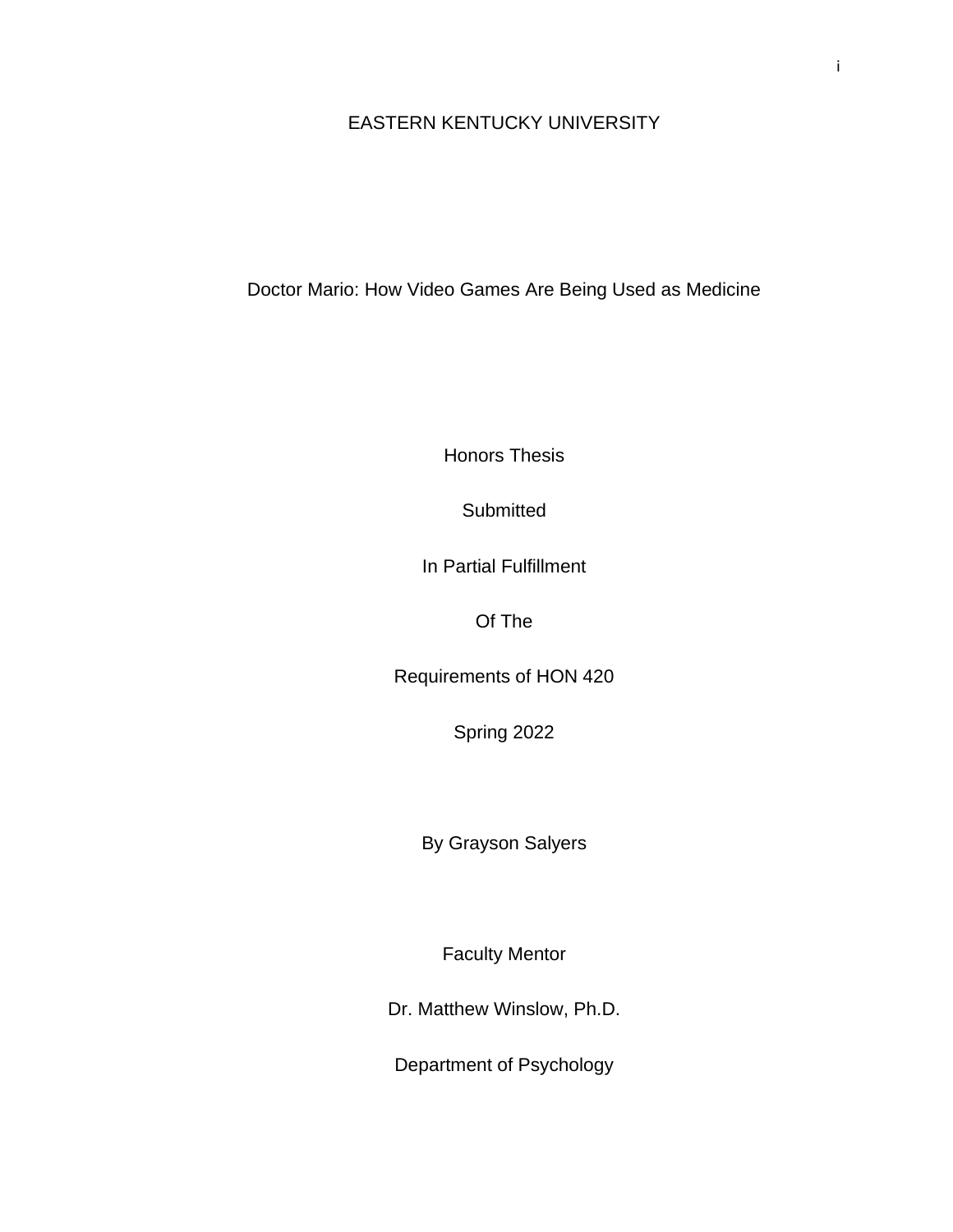#### Doctor Mario: How Video Games Are Being Used as Medicine

#### Grayson Salyers

#### Dr. Matthew Winslow, Department of Psychology

The video game industry has become the largest media industry in the world, dwarfing even the movie and music industries. As such, video games are very present in the consciousness of American citizens. This makes them attractive to areas such as the field of medicine, which is always researching new and more effective ways to administer treatments to patients. This thesis examines all the research surrounding the use of video games as medicine, whether it be to treat a mental illness, physical ailment, or just for cognitive training, in an effort to determine if video games are effective as a treatment modality and determine the ideal way to introduce them into the field of medicine. Through an extensive literature review, this thesis determined that video games are, in fact, effective as treatments for various medical issues. Through an examination of the types of video games used in these studies, it was discovered that commercially-available video games are more common, as they are more attractive to doctors and researchers, offering an already existing, nearly endless pool of potential treatments. It was also concluded that the best way to introduce video games to medicine is by using them as a supplement to normal therapies and treatments, rather than as a standalone treatment.

*Keywords and phrases*: honors thesis, video games, medicine, exergame, commercial game, bespoke game, cognitive-behavioral therapy, physical therapy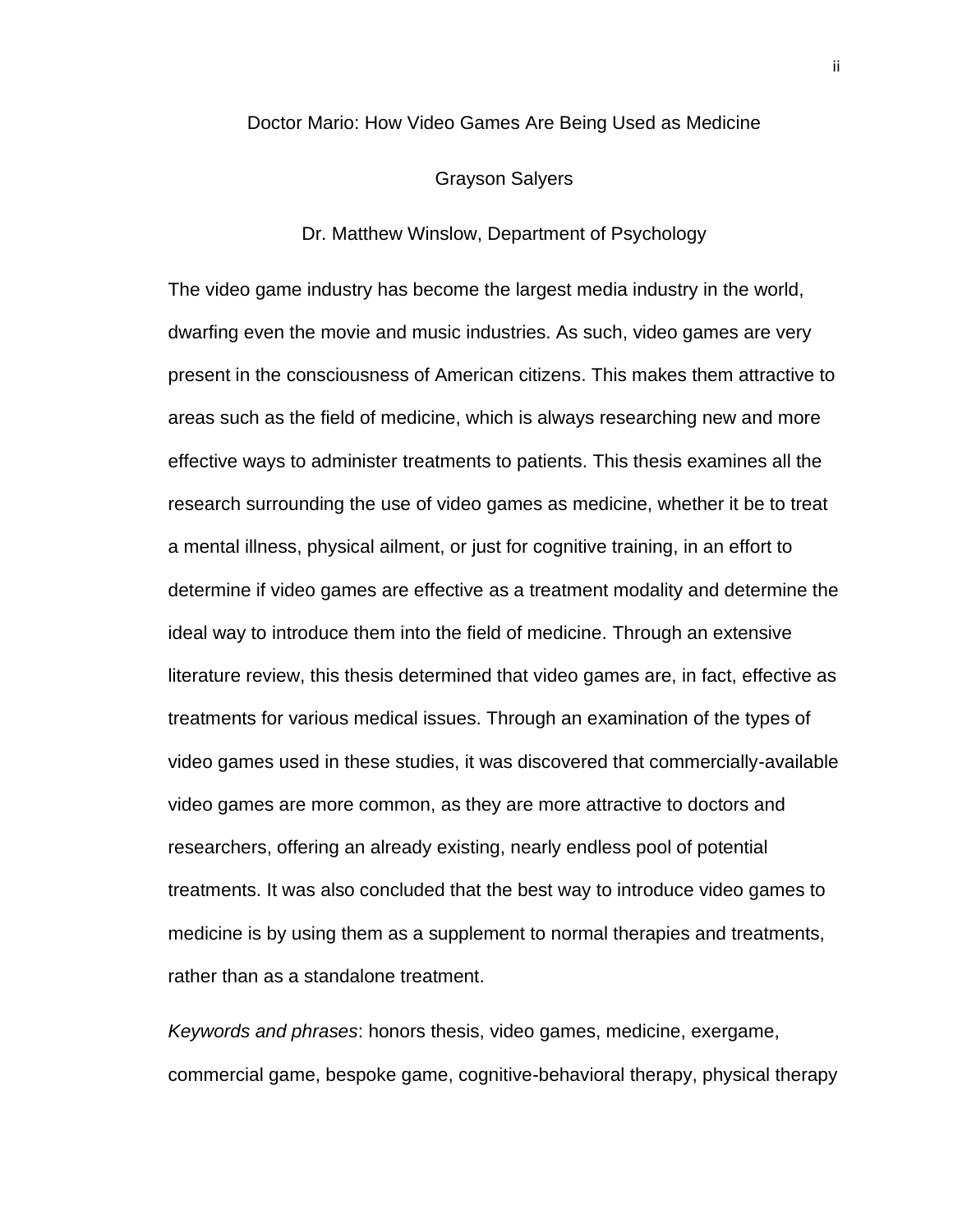# **Table of Contents**

| <b>Video Games as Treatments for Psychological</b>     |
|--------------------------------------------------------|
| Video Game Therapies versus Mental Illness Therapies 5 |
| Video Games as Treatments for Physical Phenomena. 24   |
| <b>Commercial Games Versus Bespoke Games as</b>        |
| How Games Will First be Integrated into Medicine35     |
|                                                        |
|                                                        |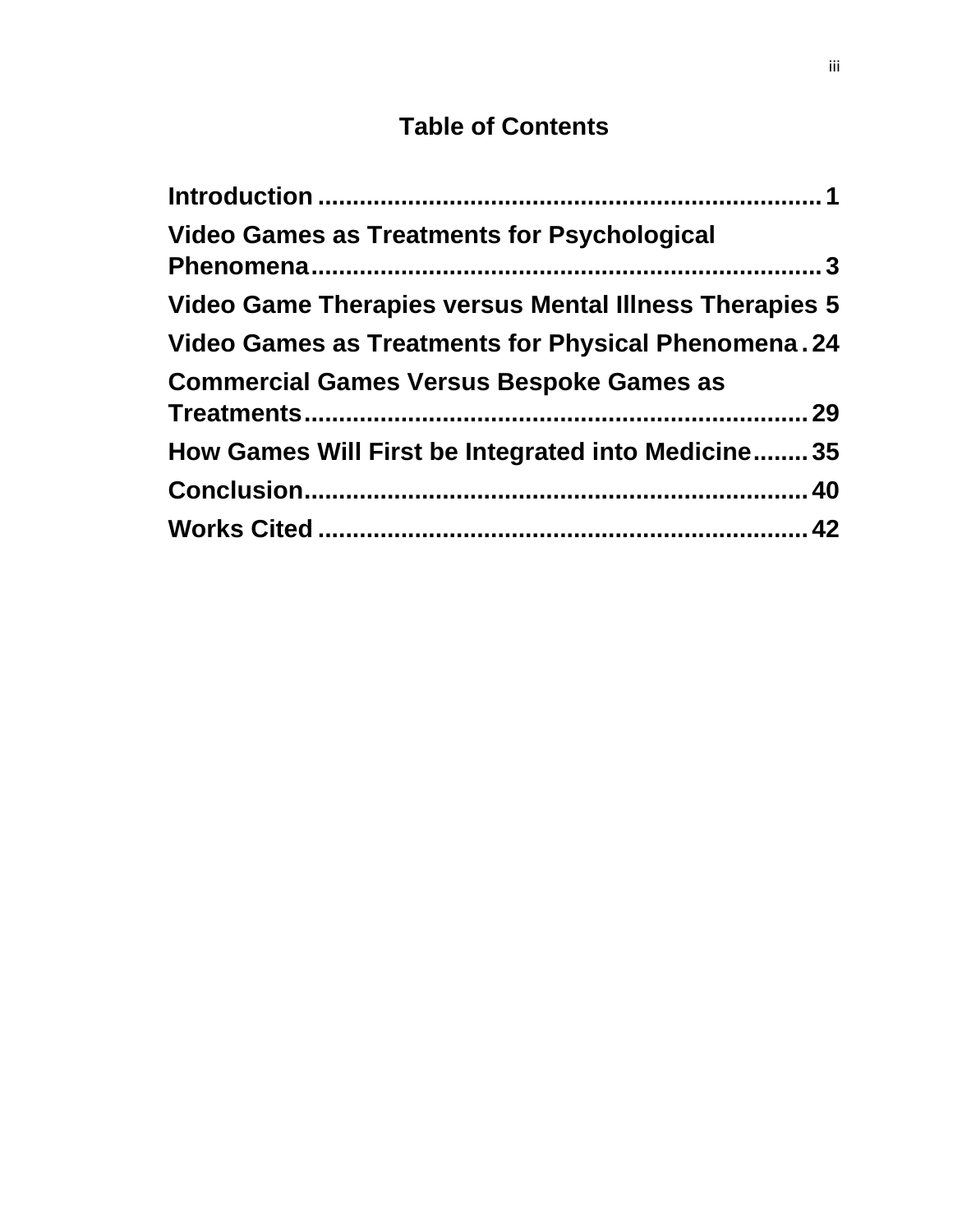# **List of Tables**

# **Table 1, Examination of Types of Games Used in**

**Studies………33**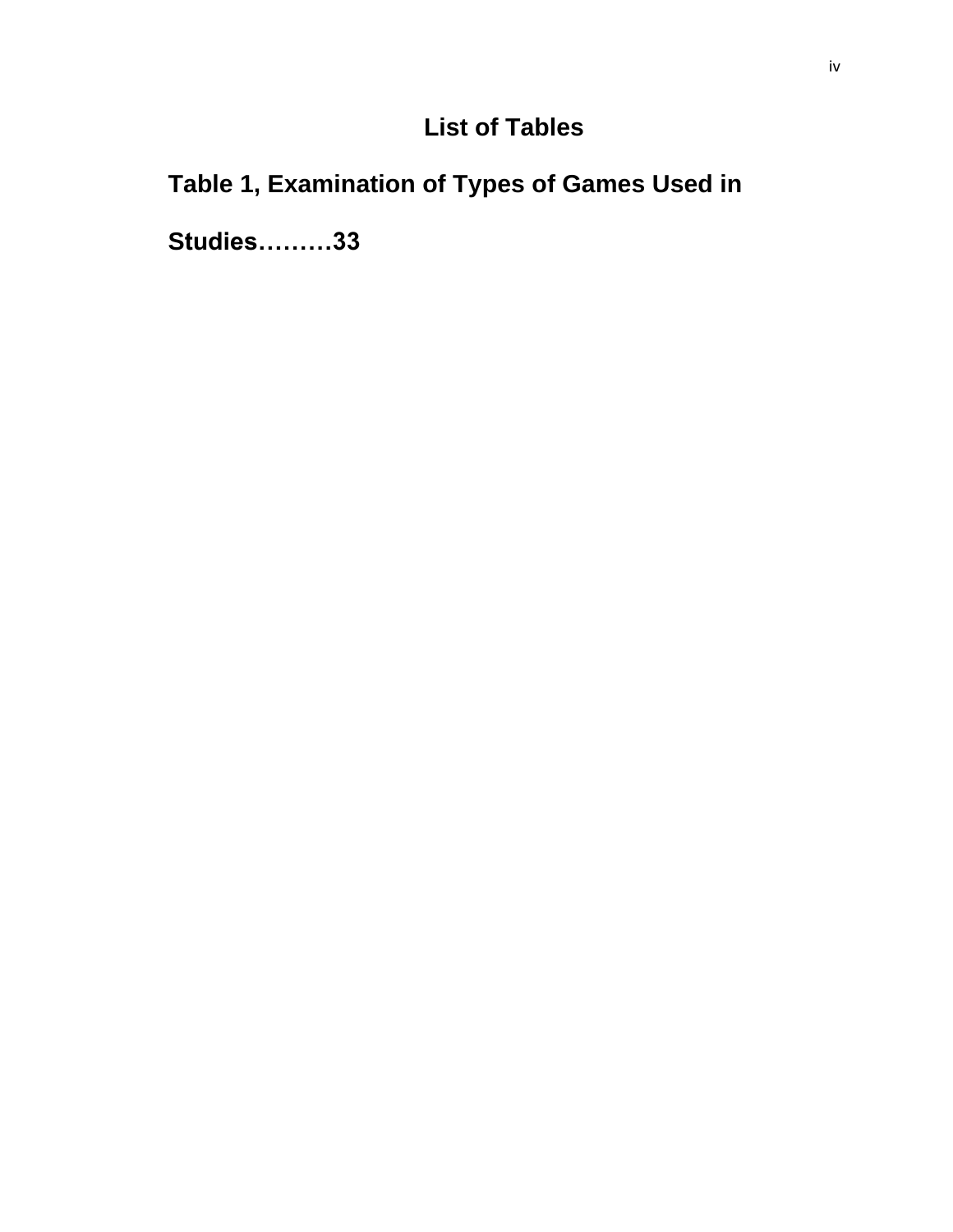### **Acknowledgements**

I am very grateful to my mentor, Dr. Matthew Winslow, who always supported me and providing me with guidance through the course of the development of this thesis. Thank you for always listening to me, sending me interesting materials and videos pertaining to my field of study, and providing revisions and suggestions pertaining to the thesis itself. I would also like to thank Dr. David Coleman and Dr. Eric Liddell, who were always there for me throughout my education in the EKU honors program. I had so much fun in your classes and getting to know you and would like to thank you for supporting me over my time at EKU through classes and the Honors Quick Recall Team. I would like to thank Dr. Lara Vance and Dr. Ashley Sweat, my bosses at the EKU Student Success Center. Thank you for always being there to listen and support me if I needed help with anything. Finally, I would like to thank my family – my mom, dad, brother, and girlfriend – for always supporting me and believing in me throughout my studies at EKU. I love you so much and I am so grateful for all of you. Thanks!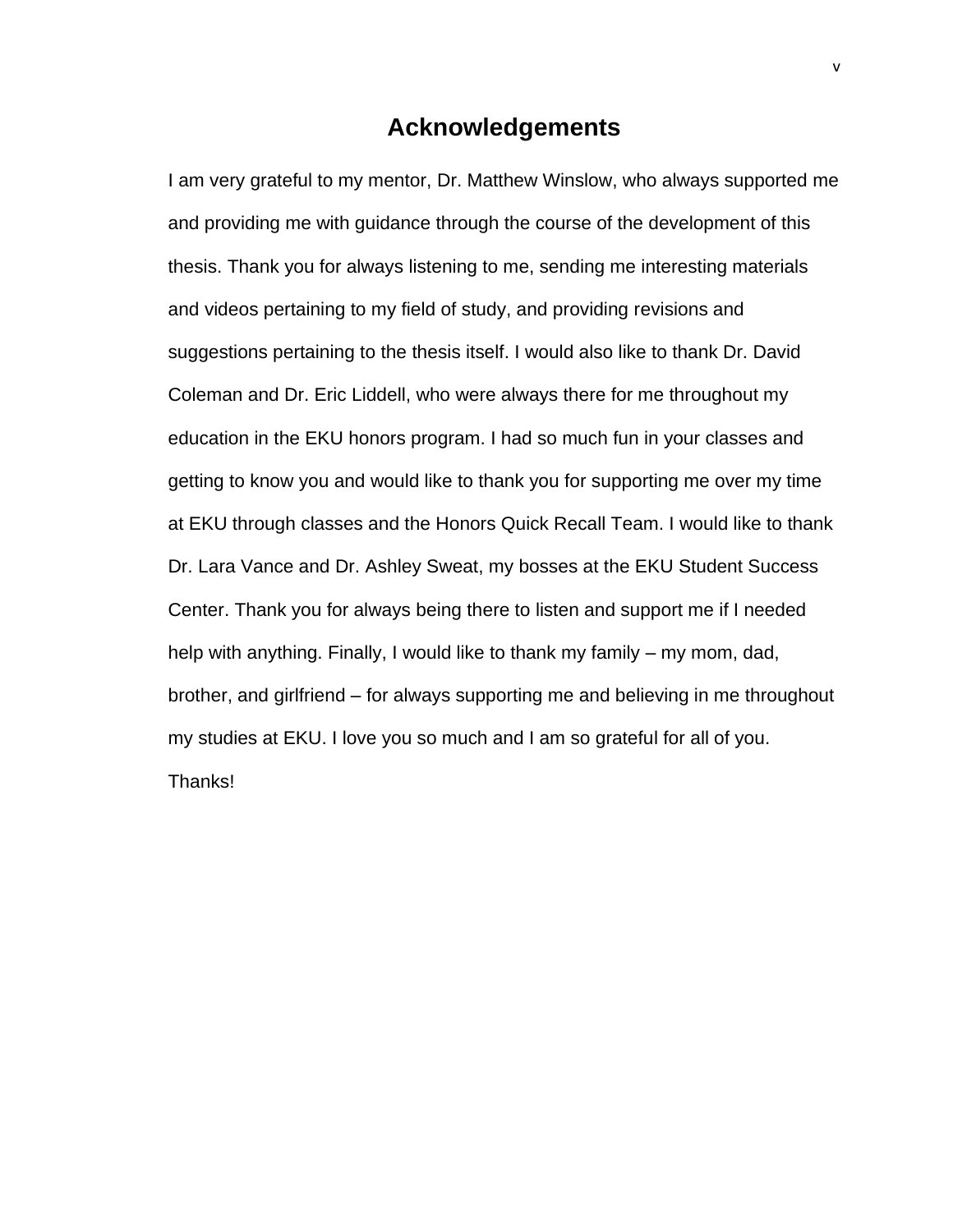## <span id="page-6-0"></span>**Introduction**

 While there is some debate about what video game has the distinction of being the first ever, there is no doubt that video games have come a long way since the beginning. The video game industry generated approximately \$180 billion in 2021, which is up around fourteen percent from its numbers in 2020. This is in comparison to the movie industry, which grossed only around \$21 billion in 2021; it even beats the revenue brought in by the movie industry in 2019, the last year without a pandemic, which was around \$41 billion. Aside from the huge revenues that the video game industry pulls in, the actual player base of video games grows more and more every year as well. According to an article by Variety, "There are now a total 226.6 million video game players in the U.S. of all ages, growing nearly 6% from 214.4 million in 2020, according to the ESA." That is over two-thirds of the population of the United States. This means that video games can reach most American citizens.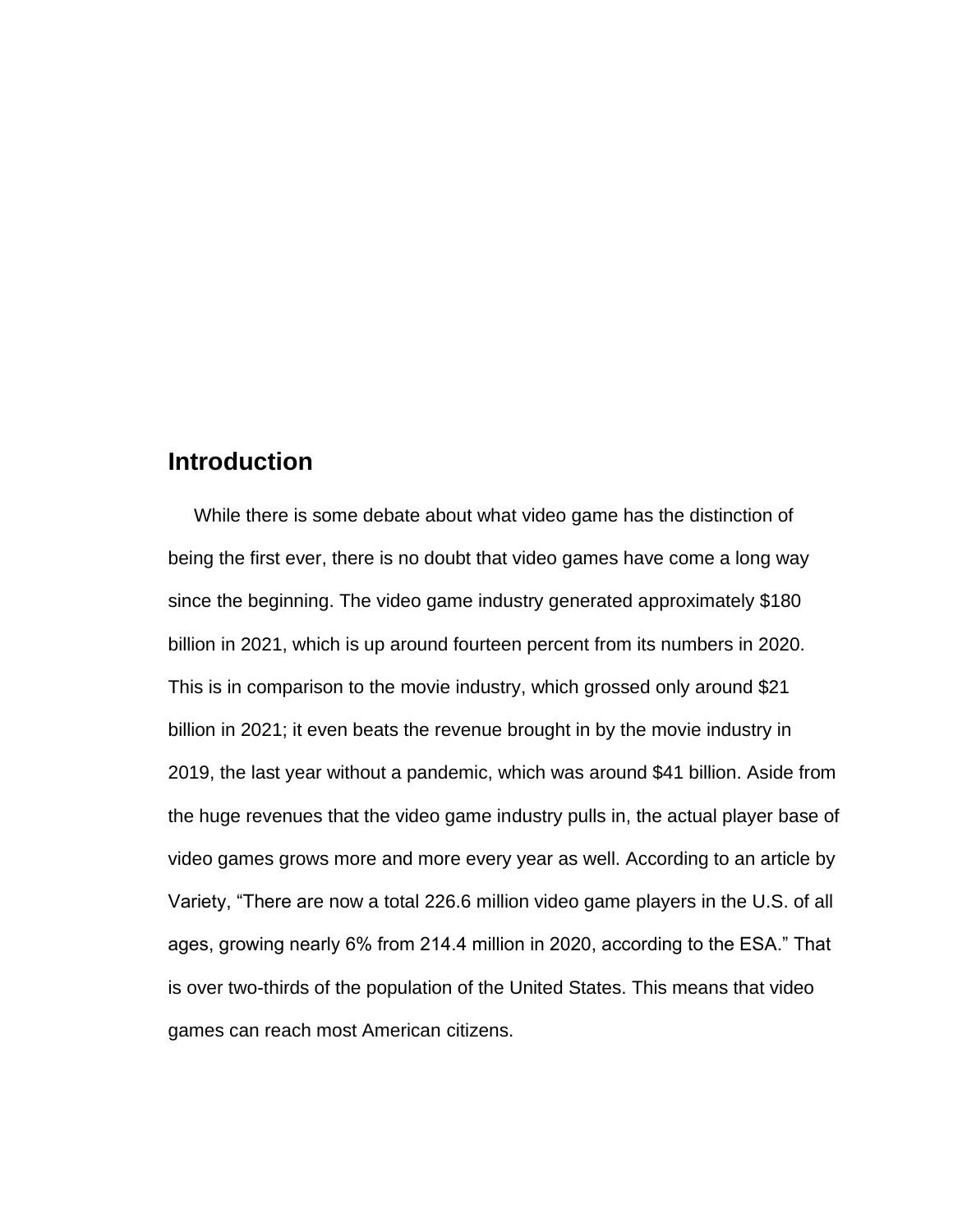Video games are a very versatile medium, able to be used for various purposes. Developers have used games to convey the developers' beliefs, tell stories, or just to generally entertain players. As video games have continued to progress, many developers investigated ways to use them for good. This can be done in many ways. Some of these games for good have serious messages behind them like *Spec Ops: The Line*, which is a seemingly normal first-person shooter that eventually turns on its head to portray the horrors of war and its effects on the human psyche. Other games encourage the player to improve themselves, like *Brain Age*, which consists of math exercises and puzzles to train your critical thinking, or *Wii Fit*, a game containing a multitude of exercise activities that the player can perform with a special controller. Interestingly, developers are also looking into using video games as treatments in medicine. Medicine is an ever-evolving field, one that constantly seeks to improve itself and discover new, effective treatments. One of the main evolutions in this field is the integration of technology as a treatment modality. As technology has evolved over time, it has become clear that it affects people not only physically, but mentally as well. This is especially true in video games, which are explicitly designed to captivate or motivate the player to continue playing. The motivation factor of video games, which is a core element of gamification, the process of applying attributes from video games to other activities, is an attractive one to the field of medicine. This is because many treatments are reliant on the motivation of the patient. To medical professionals, video games can also offer cheaper and more widely available treatment. As a result of this, there is a potential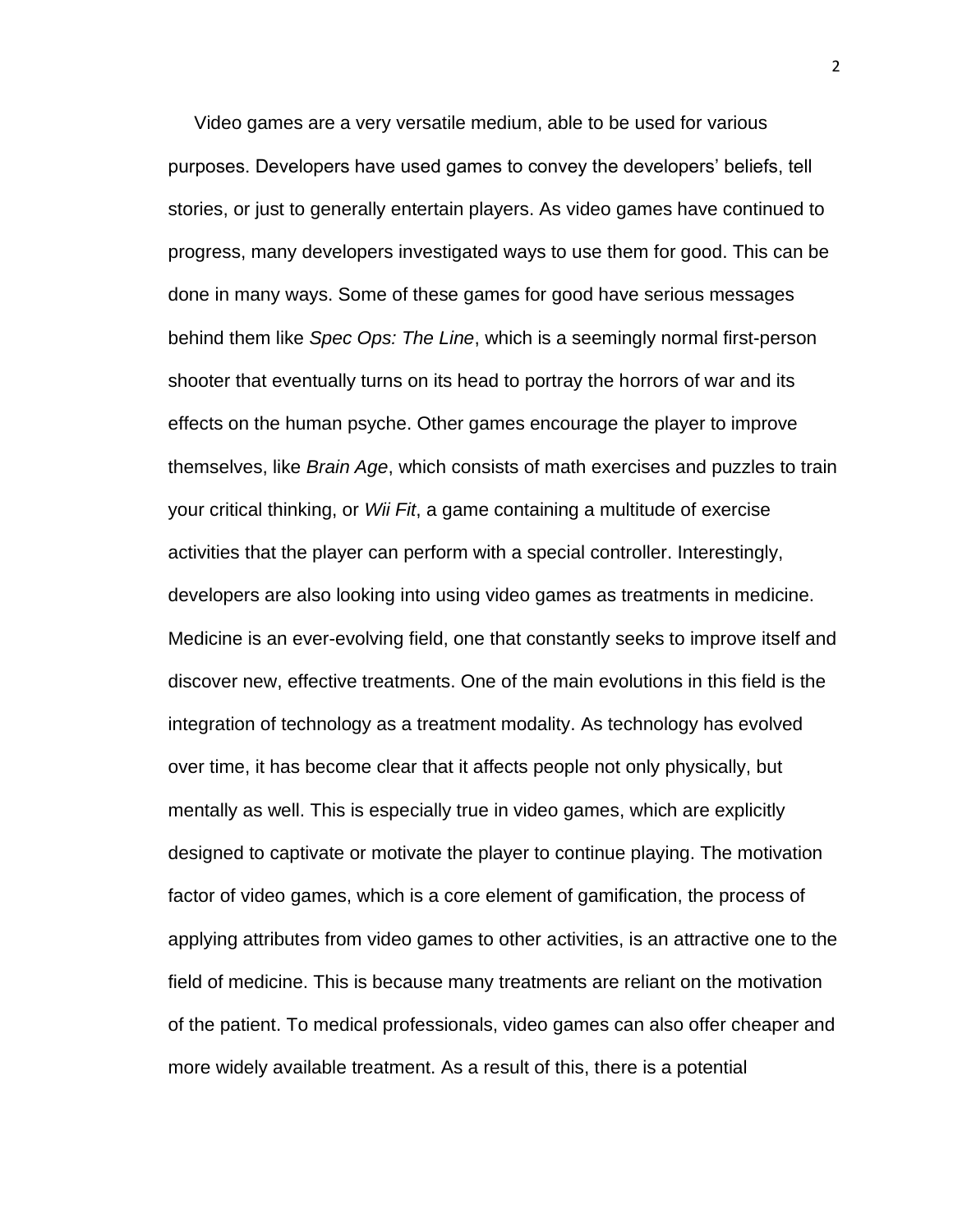combination of two titans coming soon: the video game industry, which brought in \$180 billion in 2021 as stated above, and the medical industry, which was worth around \$715 billion in 2018 in America alone. While the elements of cost and availability are self-evident, the main question in the field of video games for medicine is of their overall effectiveness in relation to established modes of treatment. In this thesis I will describe research that addresses the efficacy and potential for using video games for treating mental health issues. As will become clear, video games can be used to treat various physical and mental ailments as effectively, and in some cases more effectively, than traditional medicine or therapy. This effectiveness is not only seen in specialized video games; commercial video games can also be used as medicine.

# <span id="page-8-0"></span>**Video Games as Treatments for Psychological**

#### **Phenomena**

 The beginning of the research into any treatment is establishing that there are noticeable benefits seen from enacting said treatment. Though video games are a unique treatment modality, this research process is the same. Oei and Patterson (2013) lay out the numerous cognitive benefits of video game play. They utilized five different games, all of which had different goals and gameplay. This ensured that the study would not only show that game playing is beneficial, but that different games could have different effects. These five games include finding hidden objects, memorizing and reproducing a pattern, matching three of the same-colored objects, a first-person shooter, and a life simulator. The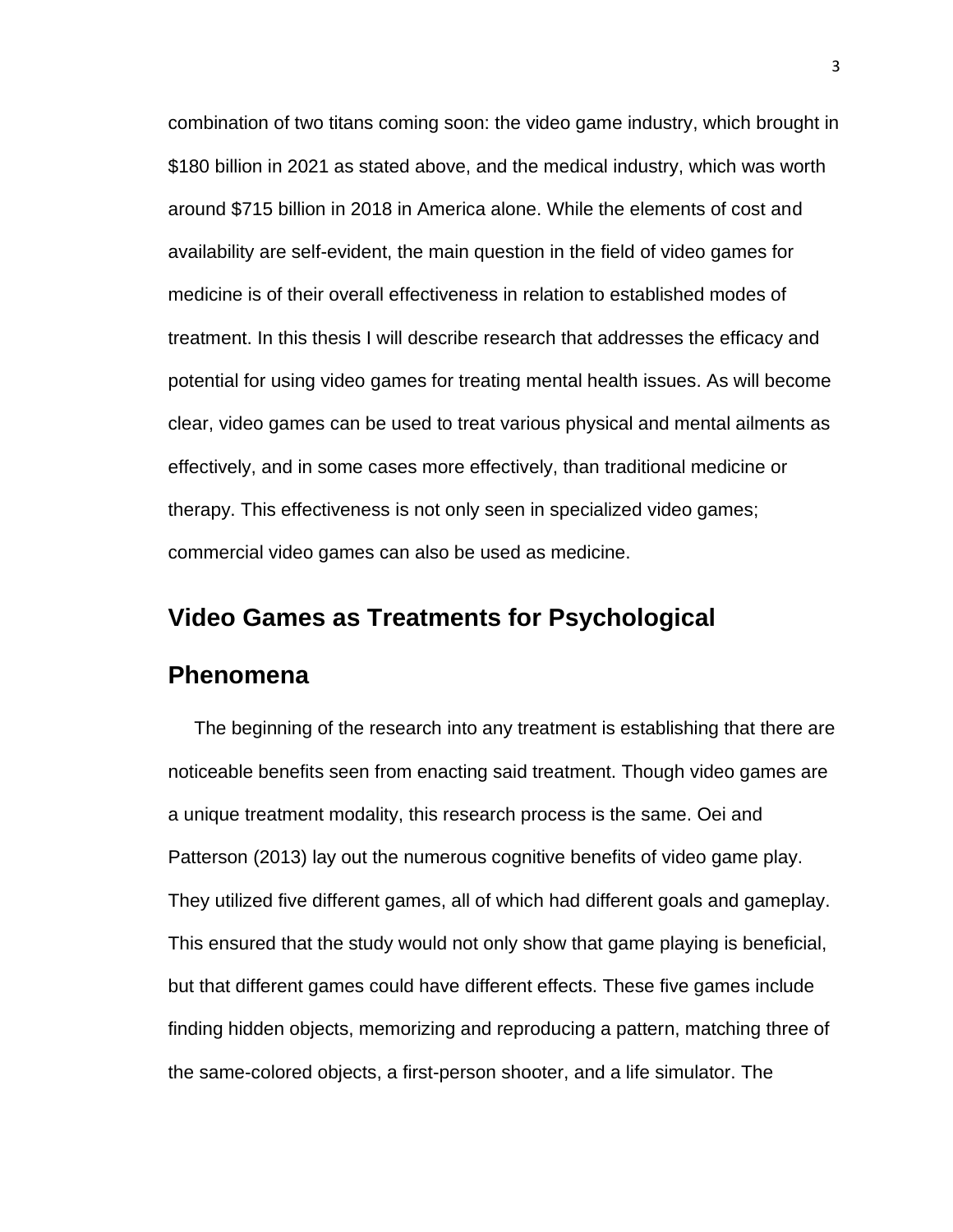participants of the study were administered cognitive tests such as visual attention measurements and spatial memory tests. After this, the participants were split into five groups, each playing one of the games for an extended amount of time. Finally, these groups were tested again to see if there were any cognitive changes that could be caused by gaming. The results of this study indicated that these games not only had beneficial effects on participants, but also that different games affected distinct parts of the participants' cognition. The first-person shooter strengthened participants' visual attention, tracking of multiple objects, and the filtering out of irrelevant information. The hidden object and pattern game improved visual searching and spatial memory. Finally, the match-3 game improved participants' visual searching. This study is an excellent example of the diversity of the benefits that can be caused by video game play. It is interesting to note that almost all of the games are commercially available games, including *Bejeweled 2* and *The Sims*. This was an intentional decision by Oei and Patterson. This, along with the fact that the participants could play their game as long as they want, shows that video games can cause cognitive benefits in regular play, as well as in treatment settings.

 Sosa and Lagana (2019) tested the effectiveness of video games on cognition was performed on older adults. They did this by recruiting thirty-five older adults and measuring many factors of their cognition, including visuospatial ability, working memory, reasoning, reaction time, attention, and more. These were all measured to get a wide overview of the state of the subject's cognition as a whole. These measurements were taken before and after the study. The subjects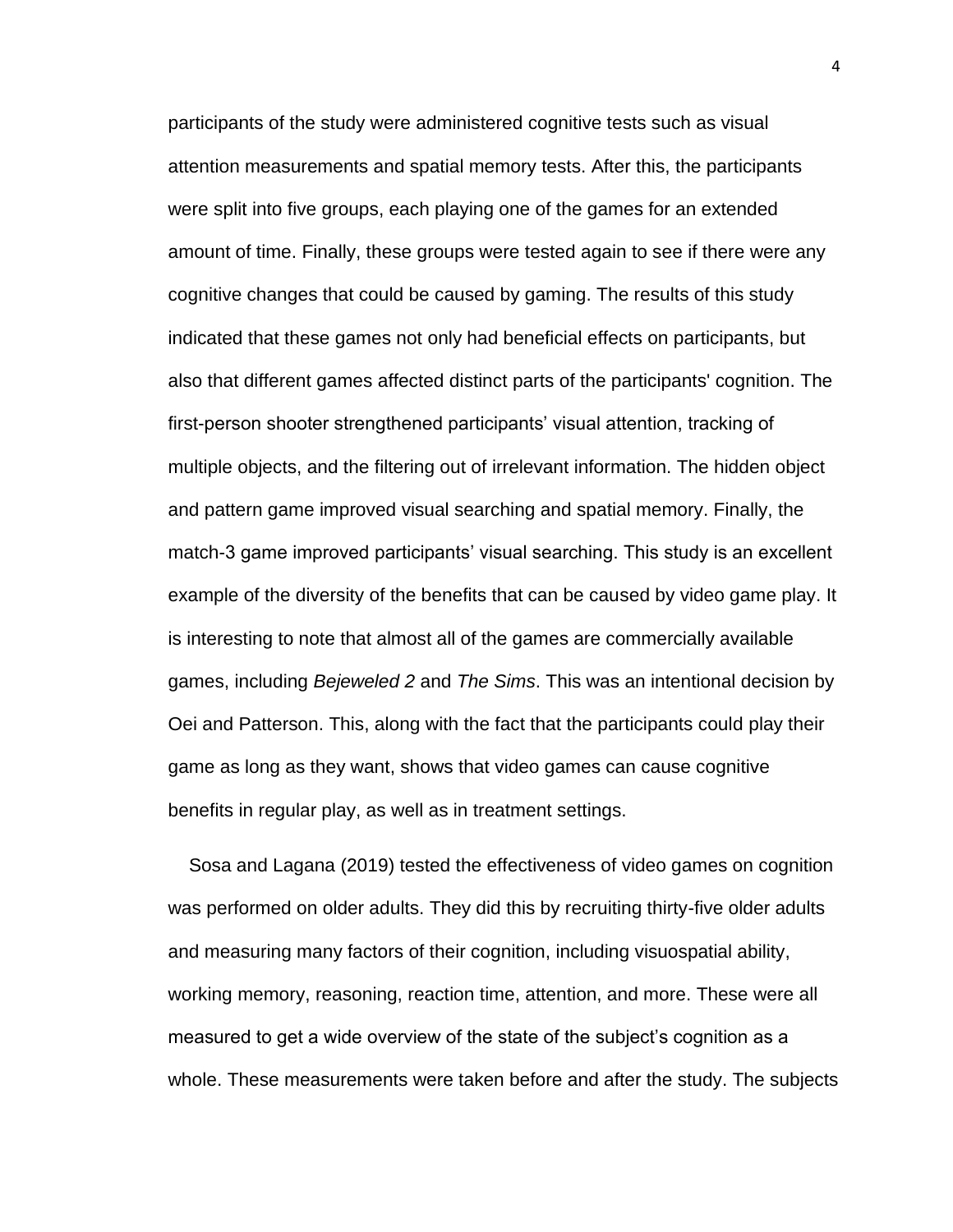were split into two groups, experimental and control. The experimental group played *Brain Age*, a video game on the Nintendo DS system that is meant to train a player's cognition. It consists of various minigames that were designed to do this; subjects were to play all available minigames. These subjects played *Brain Age* in one-hour sessions three times a week for five weeks. The control group did not receive any treatment, instead just performing the tests at the same times as the experimental group. At the end of this intervention, Sosa and Lagana noted that while not every measured factor of cognition showed significant changes between the two groups, "over 80% of the obtained effects favored the treatment group," meaning that it appears as if *Brain Age* was effective at training much of the cognition of the subjects. While they concede that the sample size could have been larger and the control group may have been more effective if they had completed some other action rather than doing nothing, Sosa and Lagana posit that their study illustrates the potential of video games as being beneficial to cognition.

### <span id="page-10-0"></span>**Video Game Therapies versus Mental Illness Therapies**

 As stated above, a large part of why video games are so attractive as a treatment modality to medical professionals is the inherent motivation that games cause in their players. It does not matter what the purpose of a game is, whether it be for treatment or for entertainment, one of the main functions of a video game will always be to get the player to continue playing. Motivation can be a key factor when it comes to medicine. Many treatments rely on the patient actively participating in therapy, exercises, or the taking of medicine. Some illnesses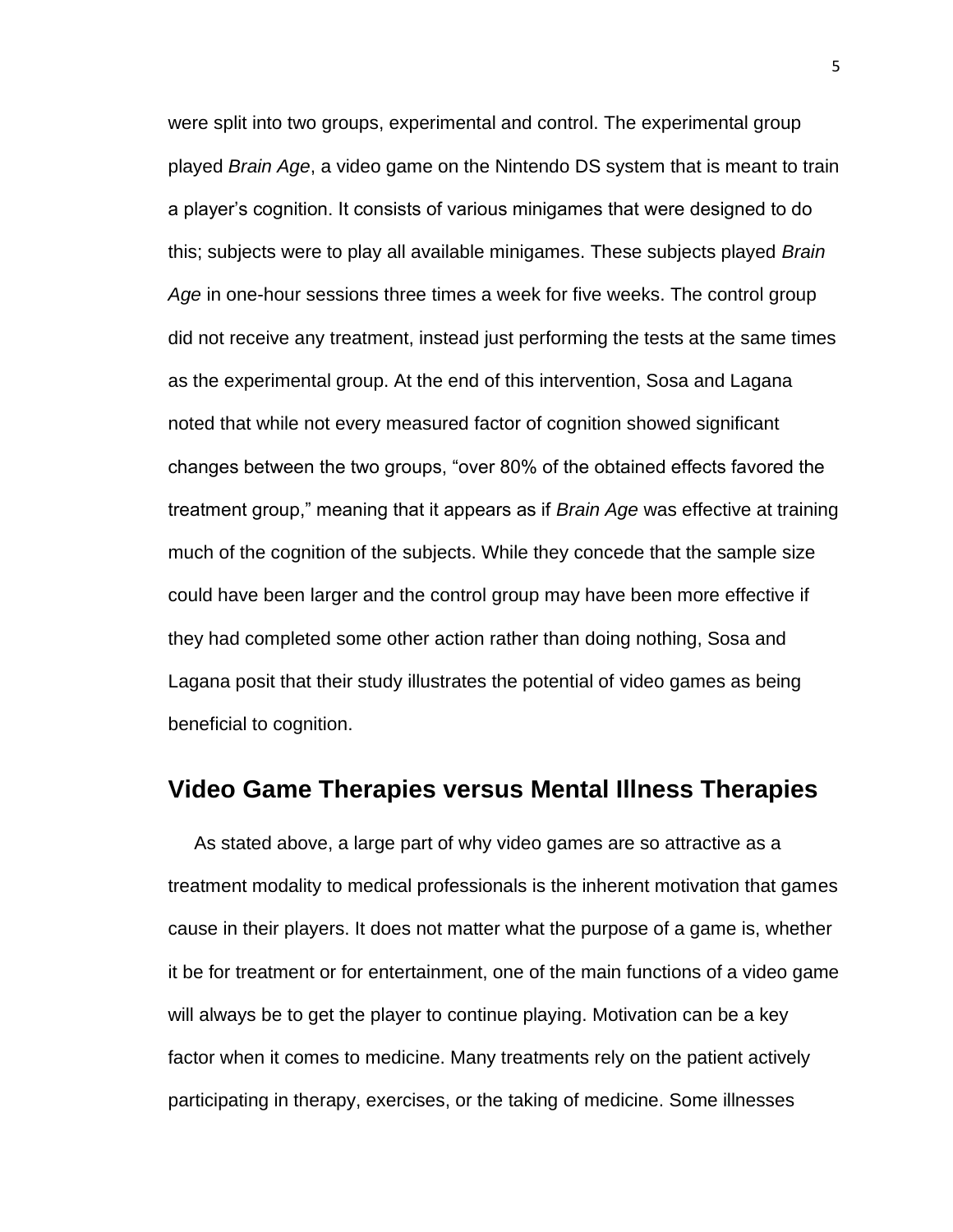might even impede this motivation, making it even more difficult to administer treatment. One such ailment is schizophrenia, which causes delusions, hallucinations, and, notably, a lack of participation and motivation. Shimuzu, Umemura, Matsunaga, Hirai, and Langguth (2017) tried to solve this dilemma. They state that "it is difficult for such individuals to voluntarily participate in group exercise programs," in regard to schizophrenia patients. To attempt to rectify this issue, Shimuzu and colleagues suggested the addition of interactive sports games to normal schizophrenia treatments. The ensuing study involved the use of *Wii Sports Resort*, a commercial exergame that contains twelve diverse types of sports that the player can participate in. A control group participated in normal therapy, while the experimental group played *Wii Sports Resort* for their treatment. Before and after the therapy sessions, Shimuzu and colleagues measured the subjects' physical abilities, such as balance, flexibility, and endurance, among others. This is because schizophrenia can impair functions like these. Researchers also measured the subjects' cerebral blood flow before and after treatment, as schizophrenia impacts the brain, specifically the areas that deal with executive functions like decision making and motivation. Increased physical functions, as well as increased blood flow in impacted brain areas, can indicate that the treatment is helping the schizophrenic patient. When the study concluded, Shimuzu and colleagues found that the two distinct types of treatments had remarkably similar results for the patients. However, video game therapy had some advantages, such as reduced bodily pain, increased social function, and increased brain activation. While there were limitations to this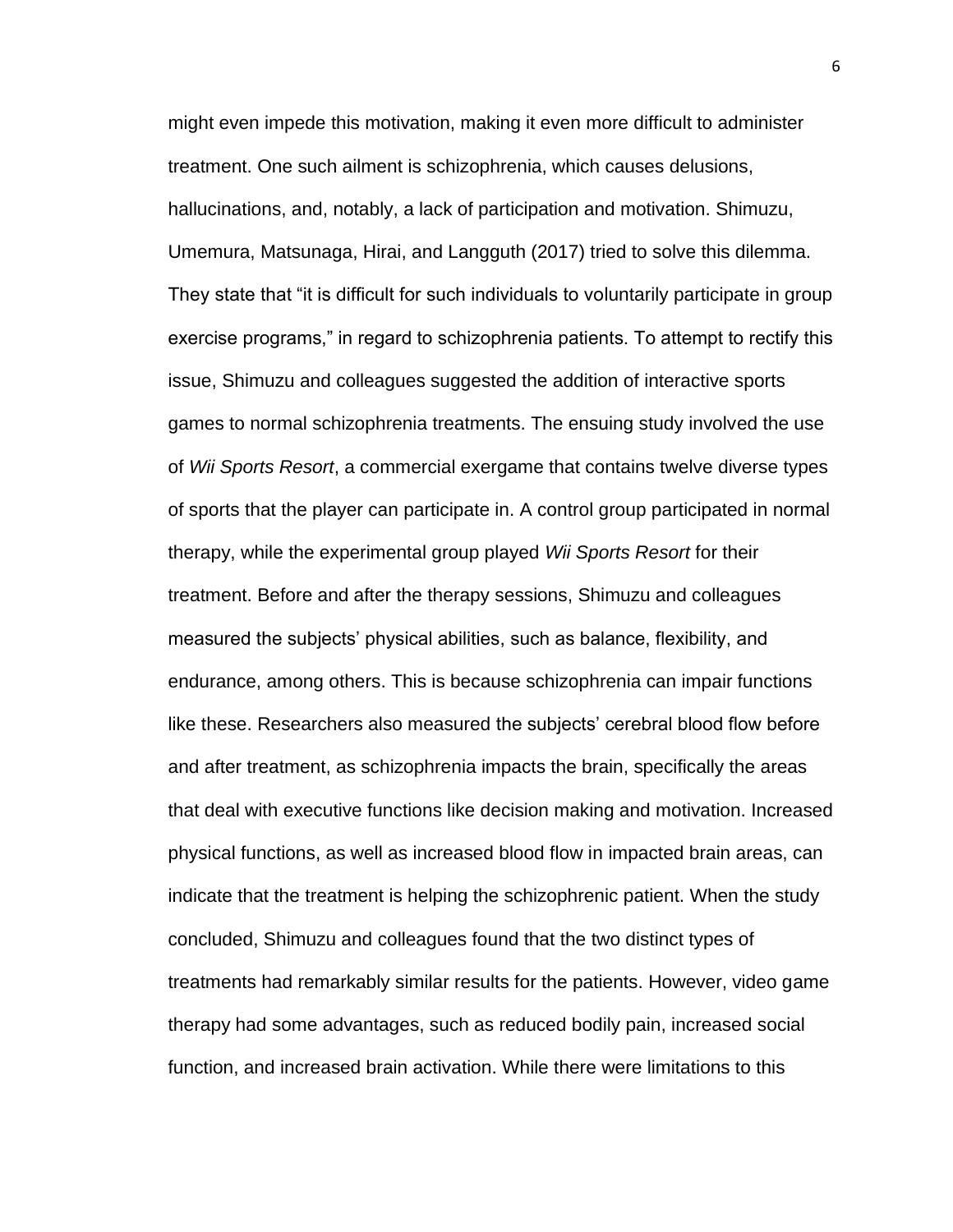study, namely a smaller number of subjects than anticipated, it seems to indicate that video games can be a good standalone treatment, as well as an excellent companion to traditional treatment, for schizophrenia.

 Mental illnesses like schizophrenia that are detrimental to a patient's motivation are difficult to treat, as most treatments, whether they be therapy or medicine, actively rely on the participation of the patient. Shimuzu is not the only researcher that has tried to solve this problem using video games. Brezinka (2013) focused on finding an effective treatment for children who are diagnosed with obsessive-compulsive disorder (OCD). It can be harder to convince a child to participate in treatment, and, in addition to this, OCD can make a patient apprehensive and uneasy. This can lead to an exceedingly arduous task for medical professionals; the patient that needs treatment may not want to commit to it. Brezinka tried to rectify this issue by using video games, as most children have an interest in playing games. By using video games, Brezinka is attempting to make therapy more enticing for children. The game they developed is called *Ricky and the Spider*, which features a story of insects exhibiting symptoms of OCD. The purpose of the game is to explain to a child the cause of the symptoms that they are suffering from more efficiently, while also conveying to them the concepts that they would learn about in traditional therapy. Brezinka conducted their study by attaching a questionnaire to the game that can be answered by the therapists who downloaded the game as well as the children that were being treated using the game. When asked how the game performed therapists said that it very efficiently explained the concepts of therapy to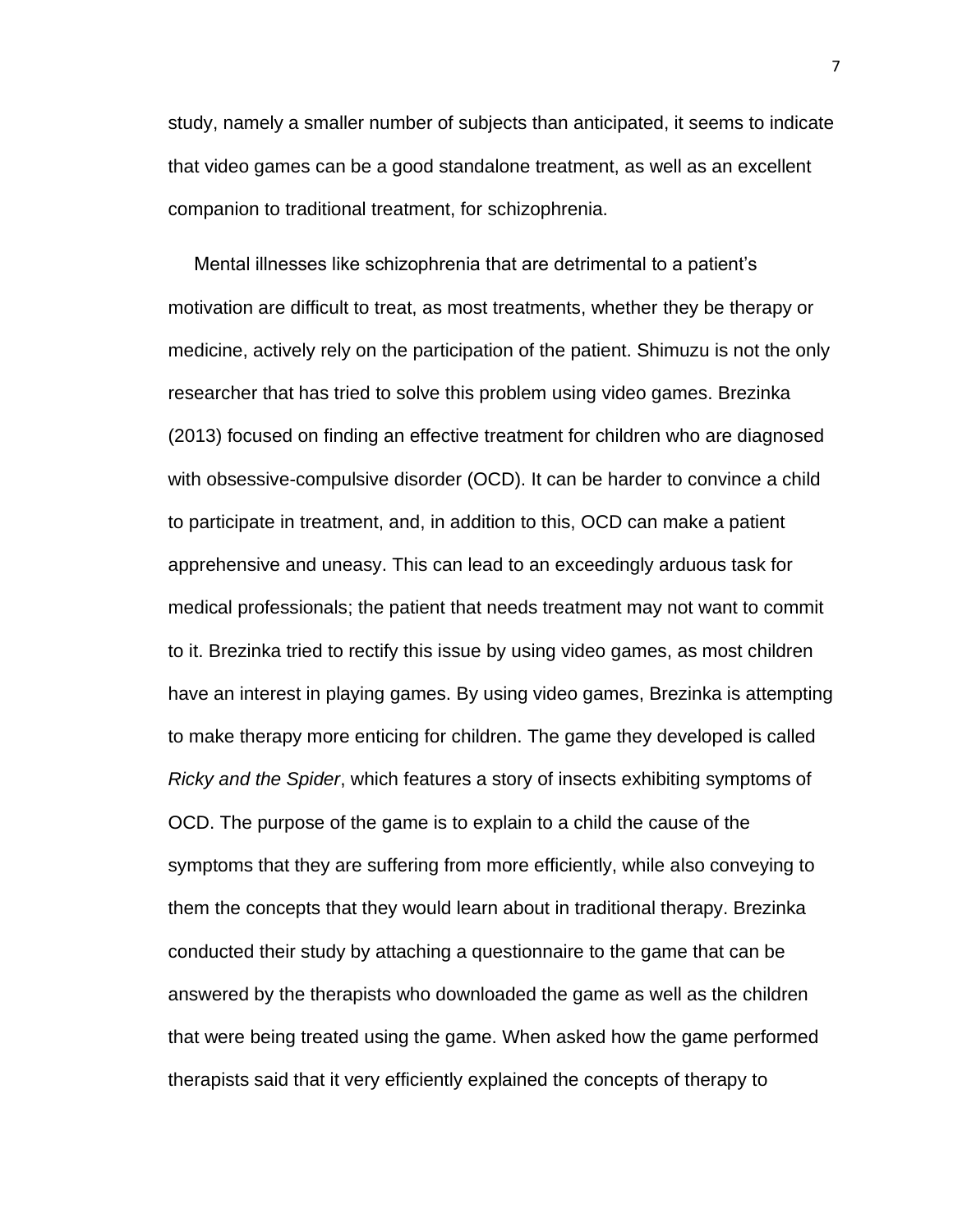children, and vastly enhanced the "child motivation for therapy." Of the eighteen children that took part in the study, seventeen showed "remarkably less severe" OCD symptoms. While this study was slightly limited when it comes to the number of subjects involved, it shows that a video game can be a remarkable supplement to therapy and can even perform some of the actions of therapy itself.

 Just like schizophrenia and OCD, ADHD can impair a patient's attention and motivation, other executive functions, and even motor functions. These symptoms are difficult problems to treat with therapy alone, especially when present in children. ADHD usually requires medicine for treatment, but some patients or parents of affected children may be concerned about side effects. To help these patients, researchers have attempted to utilize therapy to treat children with ADHD, and thus, other researchers have attempted to integrate video games into this treatment. This includes Benzing and Schmidt (2019), who sought to use exergames as an intervention for patients' symptoms. They noticed that patients with ADHD "might … benefit from physical exercise, positively impacting cognitive performance, ADHD symptoms, and motor abilities." This, coupled with the fact that Benzing and Schmidt were working with children, motivated them to test the effectiveness of exergames in treating the symptoms of ADHD. They utilized a commercial game in the intervention called *Shape UP* which uses Microsoft Kinect to record players' movements and uses them to control the game. Participants were split up into an experimental group and a waiting list control group. The experimental group trained with the game "for 8

8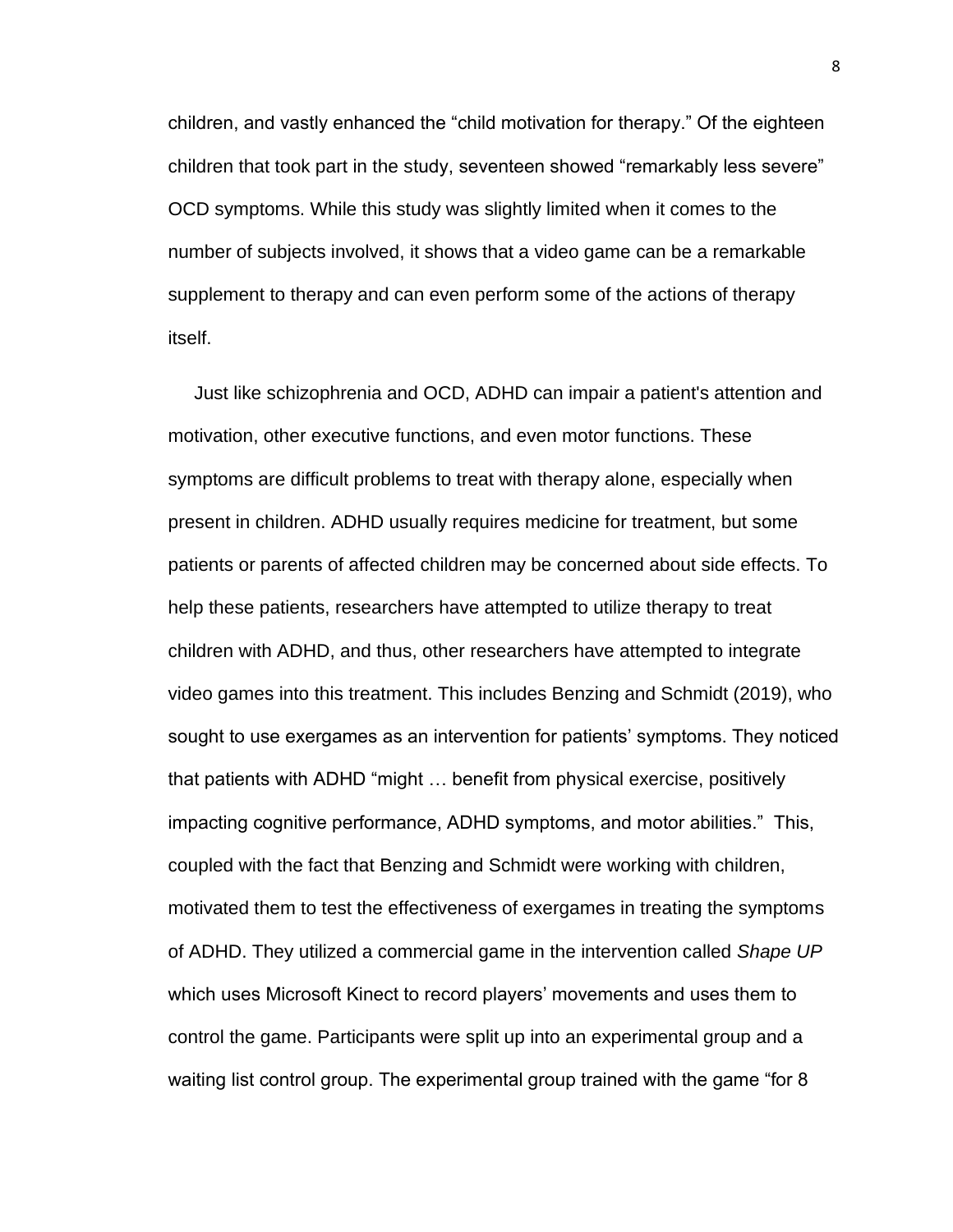weeks (3 times a week for at least 30 minutes)", while the control group received no intervention. After eight weeks, the patients' executive functions were assessed by using computer-based tests, while ADHD symptoms and motor functions were measured by questionnaire and physical tests. The results of Benzing and Schmidt's study showed that the experimental group showed improvement in several executive functions in comparison with the control group. There was also a small, yet not insignificant, benefit on patients' motor functions. Finally, there was no significant effect on the patients' ADHD specific symptoms. While an effect on ADHD symptoms was not seen by this study, there were still several noticeable benefits that were seemingly caused by the exergame intervention. There were some limitations to Benzing and Schmidt's study, namely that the control group was a waiting list control group, meaning that rather than testing an intervention against something like traditional therapy, the exergame therapy was tested against no intervention. That being said, this study is still important to consider when researching video games as a treatment modality. It shows that while they may not treat ailment specific symptoms, they can help to alleviate other secondary symptoms that may impair patients' lives in some other way. This could also indicate that, while that game did help the subjects of Benzing and Schmidt's study, another game might help patients better. This is similar to traditional therapy, where patients will benefit from different things, leading to changes in treatment being needed. Another game, perhaps one that was designed with ADHD sufferers in mind, might have helped more.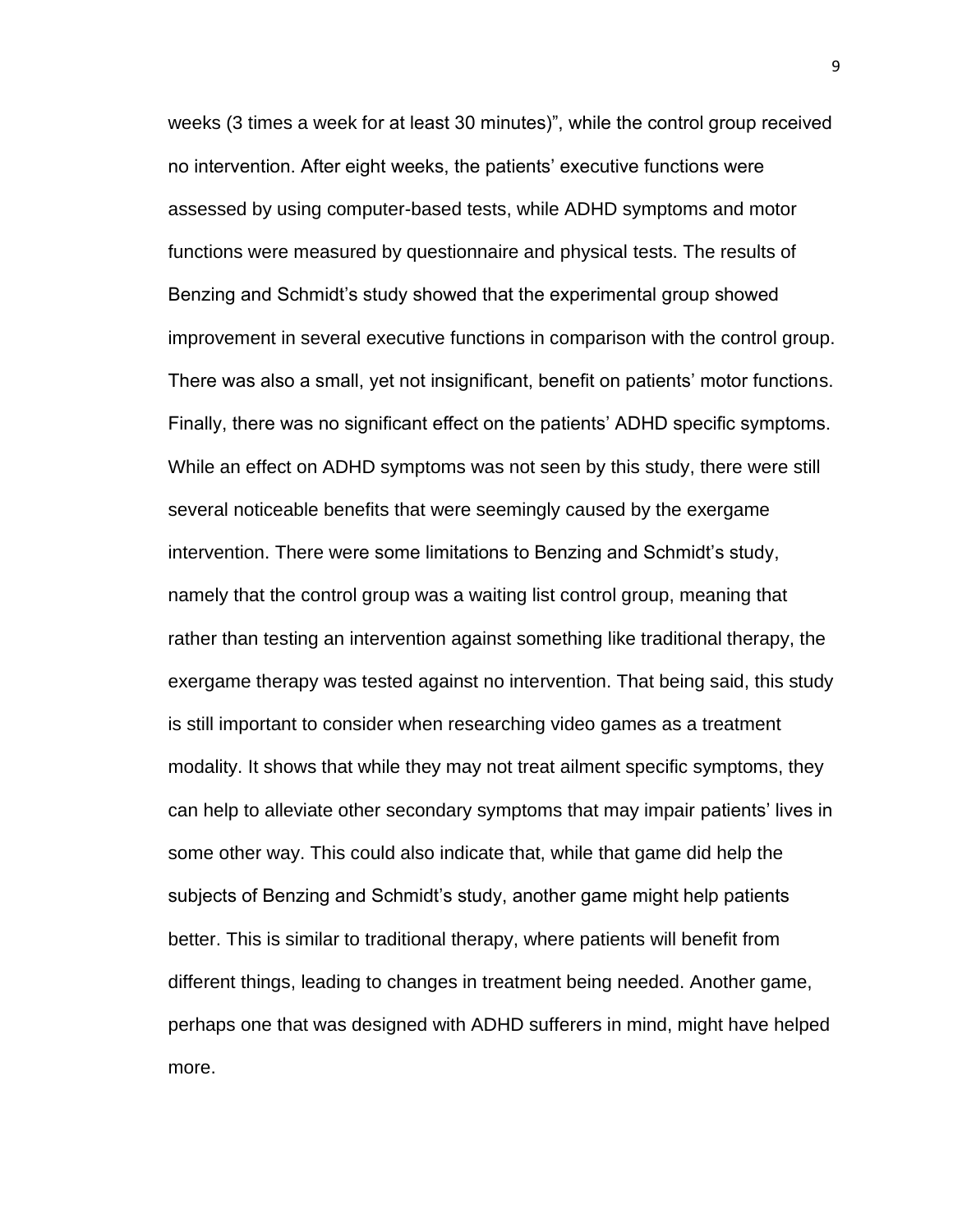As seen by some of the previously discussed studies, childhood anxiety is an especially prominent issue as it affects so many children and can be hard to treat. Thus, while cognitive behavioral therapy can be effective, new treatment modalities are researched often. Schoneveld, Wols, Lichtwarck-Aschoff, Otten, and Granic (2020) state that "effective, accessible, and engaging prevention programs are needed" to help treat childhood anxiety. Schoneveld and colleagues believed that applied games, such as *Mindlight*, a game specifically designed to help treat anxiety symptoms, could be such an effective and engaging treatment. As stated, *Mindlight* is a video game that is designed with anxiety in mind, and it uses the principles of cognitive behavioral therapy to help ease the symptoms of anxiety. This is different from many of the previous games discussed, as they were primarily commercial games, created for entertainment rather than treatment. Schoneveld and colleagues split the participants into two groups; half of the participants were assigned to regular cognitive behavioral therapy while the other half played *Mindlight* in one-hour sessions once a week for six weeks. Before the treatment, potential subjects were screened for anxiety, and the families of students that exhibited anxiety symptoms were contacted with the opportunity to participate in the study. After the treatments were completed a few key symptoms of anxiety, such as self-efficacy and internalizing or externalizing of problems, were measured by questionnaire. The results of the study showed that while cognitive behavioral therapy was more effective in treating the externalizing of problems, *Mindlight* was just as effective as CBT in treating the internalizing of problems and improving self-efficacy. This is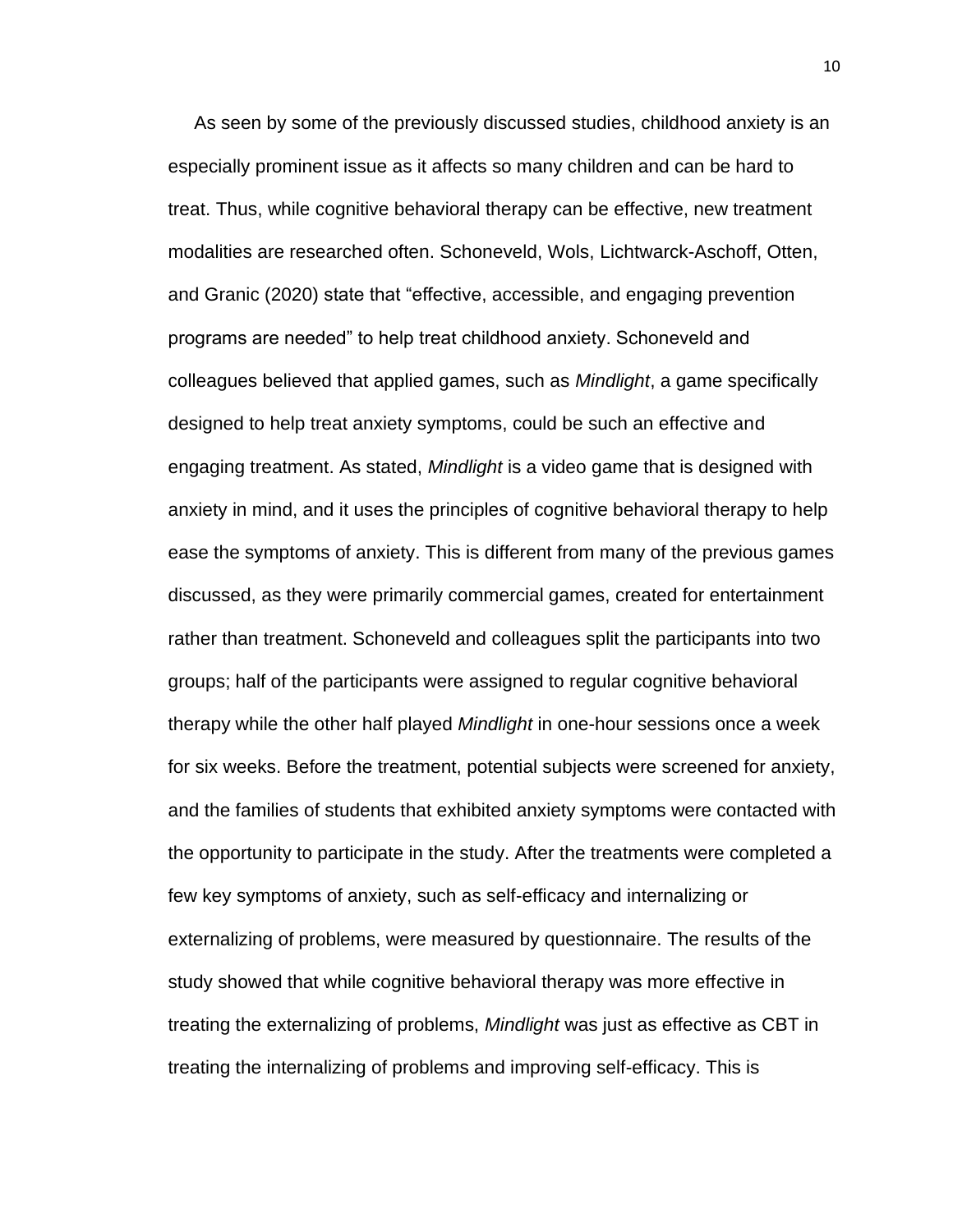promising, as video games such as *Mindlight* can be more engaging to a child suffering from anxiety, while also being easier to access and cheaper than traditional CBT. Schoneveld and colleagues also suggest that the results of the study show that "MindLight could be implemented as an indicated prevention program in schools to reduce anxiety symptoms." While this study does not show that video games are more effective than traditional therapy, it does show that they can be just as effective, while having other benefits, such as better accessibility. The possibility of being used as an anxiety prevention program in school is a promising one as well, as it is easier to implement an hour of video game play into a school day rather than sessions of CBT.

 Another disorder that can be difficult to treat is depression, as it can majorly impact a sufferer's motivation, meaning that it could be harder for patients to adhere to a traditional therapy treatment. Thus, researchers are often looking at new treatment modalities that can motivate patients to continue participating in treatment. Anguera, Gunning, and Areán (2017) sought to use a video game as a treatment rather than traditional therapy. Anguera and colleagues state that depression is such a big problem because of "the modest effects of existing treatments, their limited accessibility, and quality …, and the high rate of early treatment discontinuation for both psychotherapies and medications." The specific type of depression that Anguera and colleagues focused on was Late-Life Depression (LLD), the effects of which can be more devastating to patients, as they already commonly suffer from cognitive deficits, which can be worsened by depression. These cognitive deficits also impair motivation for treatment and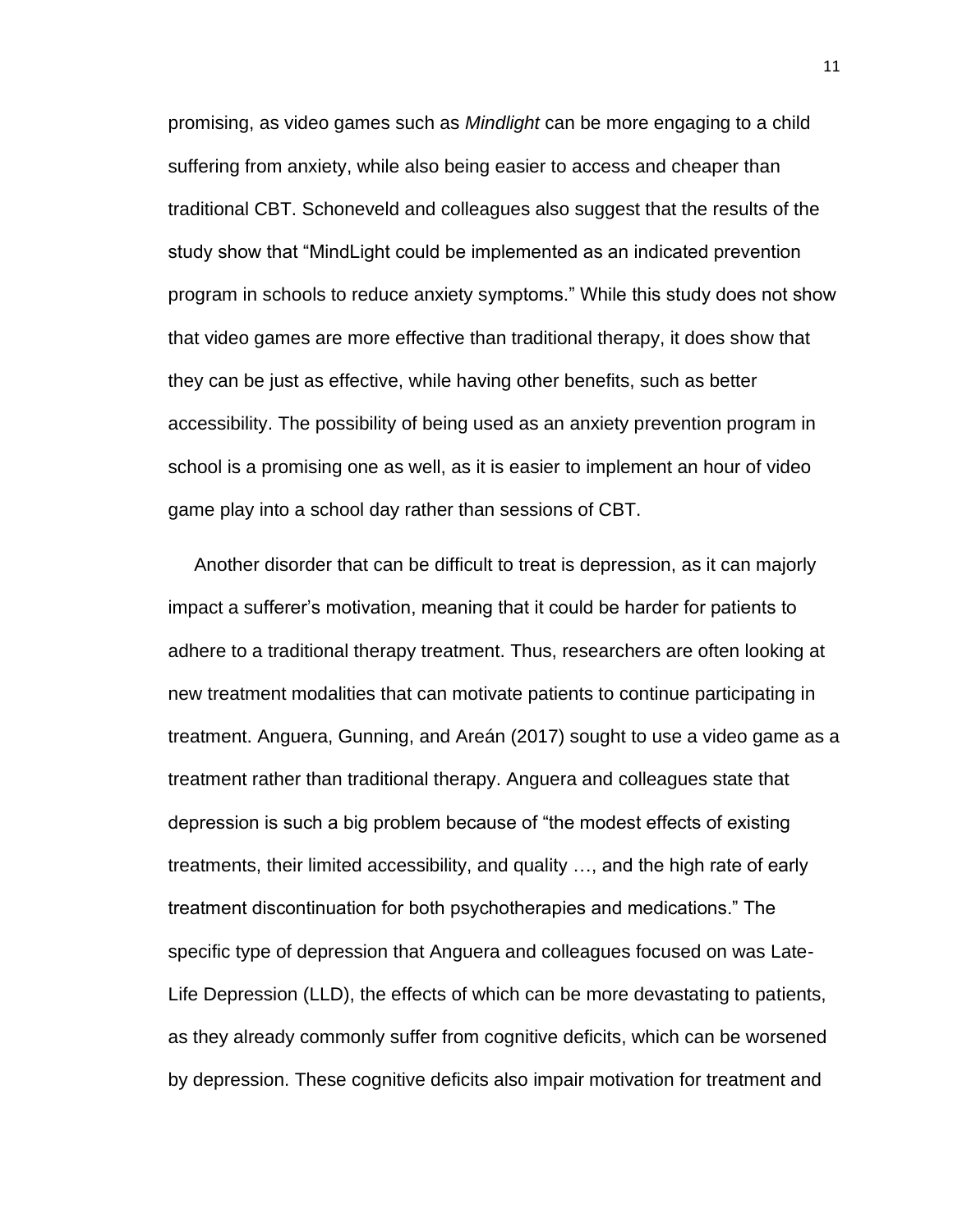response to antidepressants even further, making LLD an even more difficult disorder to treat. After recruiting individuals suffering from LLD, Anguera and colleagues split the participants into two groups; half of the participants received eight weeks of normal Problem-Solving Therapy, while the other half received four weeks of treatment using a game called *Project EVO*, playing the game for twenty minutes a day five days a week. *Project EVO* is a game designed to primarily help treat children with ADHD, but because it focuses on strengthening cognition, Anguera and colleagues saw the potential for benefits to other populations. Depressive symptoms were measured before and after treatment with questionnaires, while cognition was measured with different tasks that focused on specific cognitive control domains, such as working memory and attention. Anguera and colleagues noted that both groups "significantly improved their … depressive symptoms from baseline." Notably, the cognitive control of the *Project EVO* group was seen to improve, while the normal PST group did not see any significant improvement. This study illustrates all the benefits of a video game-based treatment, as *Project EVO* was able to treat LLD patients on par with, perhaps better than, traditional PST, while exhibiting better "ease of use, … portability, and … ability to improve cognitive symptoms." The study did show some limitations, namely the relatively small sample size. However, as a proofof-concept trial, it is a promising one that indicates video games can be a useful treatment for depression and other disorders that affect cognition.

 While the previously discussed study performed by Anguera and colleagues focused on late-life depression, depression is not a disorder exclusive to adults.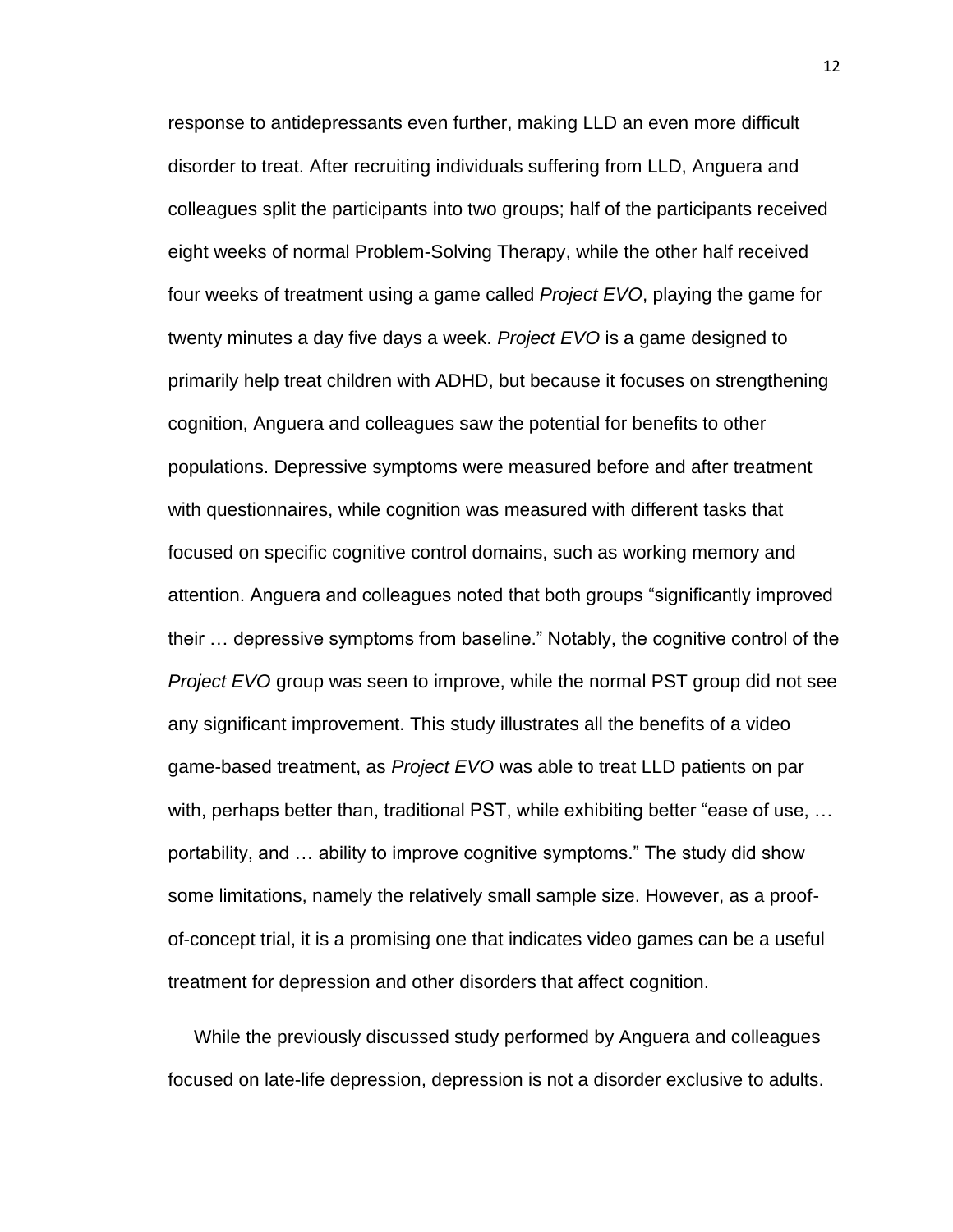Merry, Stasiak, Shepard, Frampton, Fleming, and Lucassen (2012) state that "Up to a quarter of young people will have experienced a depressive disorder by the age of 19". Depression is an already difficult ailment to treat at times, as it attacks the motivation, energy, and cognition of patients. However, it can be even more difficult to treat when the patient is an adolescent, as it can be difficult for children to be motivated to adhere to treatments. Thus, Merry and colleagues sought to utilize a video game intervention for cases like this, as "the cost of computerized therapy is likely to be substantially lower than traditional therapy and can increase access to treatment." The game they used in their study is called *SPARX*, a game specially designed to help administer cognitive behavioral therapy to players. Players complete challenges in levels, after each of which a guide explains in the context of their depression. Merry and colleagues split the participants, teenagers from the age of twelve to nineteen seeking help for symptoms of depression, into two groups: an experimental group assigned to play *SPARX*, and a control group who received normal cognitive behavioral therapy. Before and after these interventions, subjects' depressive symptoms were rated by non-biased researchers, and other factors such as mood, quality of life, anxiety, and hopelessness were measured by questionnaire. At the end of the intervention period, it was observed that the mean improvement on the depressive symptom ratings and questionnaires "were significantly higher in the *SPARX* group" than in the cognitive behavioral therapy group. Merry and colleagues note that this is an impressive result, as "SPARX was entirely a selfhelp resource. The only contact with a clinician was at recruitment and the only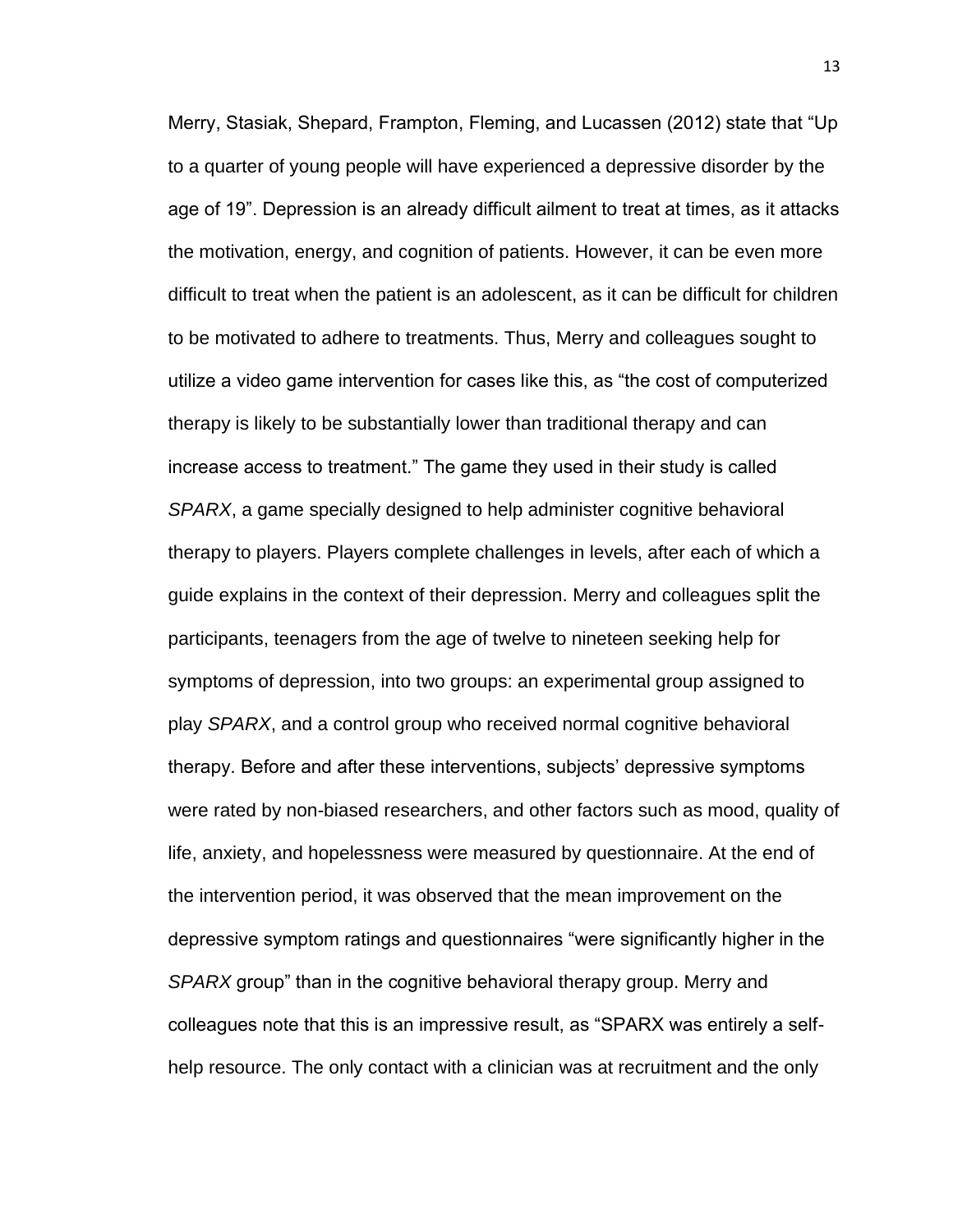input from health professionals during the course of treatment was a brief phone call after a month." This is a very promising result, as the subjects were able to virtually administer therapy to themselves. This study shows that a video game can be more effective, cheaper, and more accessible than normal CBT, as patients need not even make contact with health professionals to see benefits.

 The feasibility of video games as a treatment modality for mental disorders is dependent on cognitive benefits that are caused by video game play. Because of this, some studies focus on the effects of games on the cognition of healthy individuals rather than the treatment of a specific disorder. Ballesteros, Prieto, Mayas, Toril, Pita, Ponce de Leon, Reales, and Waterworth (2014) utilized various non-action video games to measure the effect they have on the cognition of adults. The cognition of the subjects was measured by tests and tasks completed before and after the intervention. These tasks measured subjects' spatial recognition, attention, and other cognitive factors. After the initial testing, subjects were split into a control and experimental group. The control group met with researchers three times for two hours each, discussing "general topics related to aging and their interests" each time. The experimental group met twenty times over ten to twelve weeks, playing video games developed to enhance cognition in one-hour sessions. These video games were part of *Luminosity*, a cognitive training program that includes several different games. These games were made to improve cognitive functions such as rapid recognition, spatial memory, reaction time, attention, and more. After the interventions, it was observed that the video game group saw significant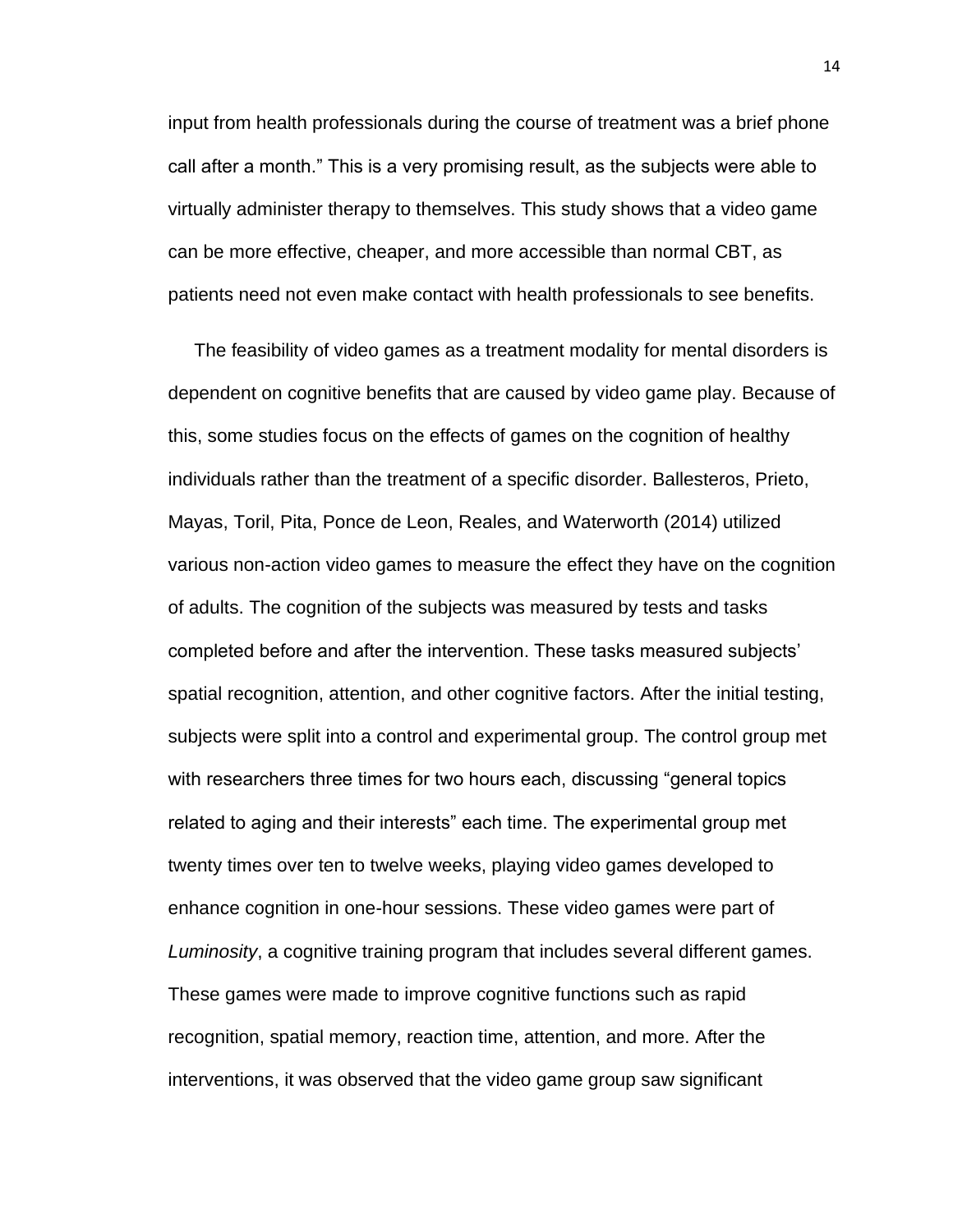improvement in all of the games over time, as well as improvement in cognitive functions. These improvements were significantly better than those seen in the control group. While there were no noticeable benefits to executive control and spatial memory in either group, the other benefits seen are promising, as they show several positive effects caused by video game play.

 Cognition training of middle-aged adults, both healthy and unhealthy, is a much-studied topic, as demonstrated by the previously discussed study. As stated above, the use of games as a treatment modality for mental disorders and illnesses depends on their effectiveness in brain training and benefits to cognition. McLaughlin, Curtis, Branscombe-Caird, Comrie, and Murtha (2018) tested the cognitive benefits of video game play specifically on middle-aged adults with a commercially available brain-training game, *Big Brain Academy*. McLaughlin and colleagues decided that their main focus should be middle-aged adults, as "studies have primarily focused on individuals older than 60 years, despite cognitive decline beginning decades earlier". *Big Brain Academy* is a game on the Nintendo DS that contains fifteen different activities designed to train various parts of one's cognition, such as memory, reasoning, and attention. This makes it an excellent candidate for a cognitive benefit study, as it is commercially available and focuses on many distinct aspects of the player's cognition. McLaughlin and colleagues chose fourteen middle-aged adults by recruitment and subsequently administered a neuropsychological test to them, which measured things like processing speed and executive functions. This gave them a baseline to compare results to at the end of the study. Half of this group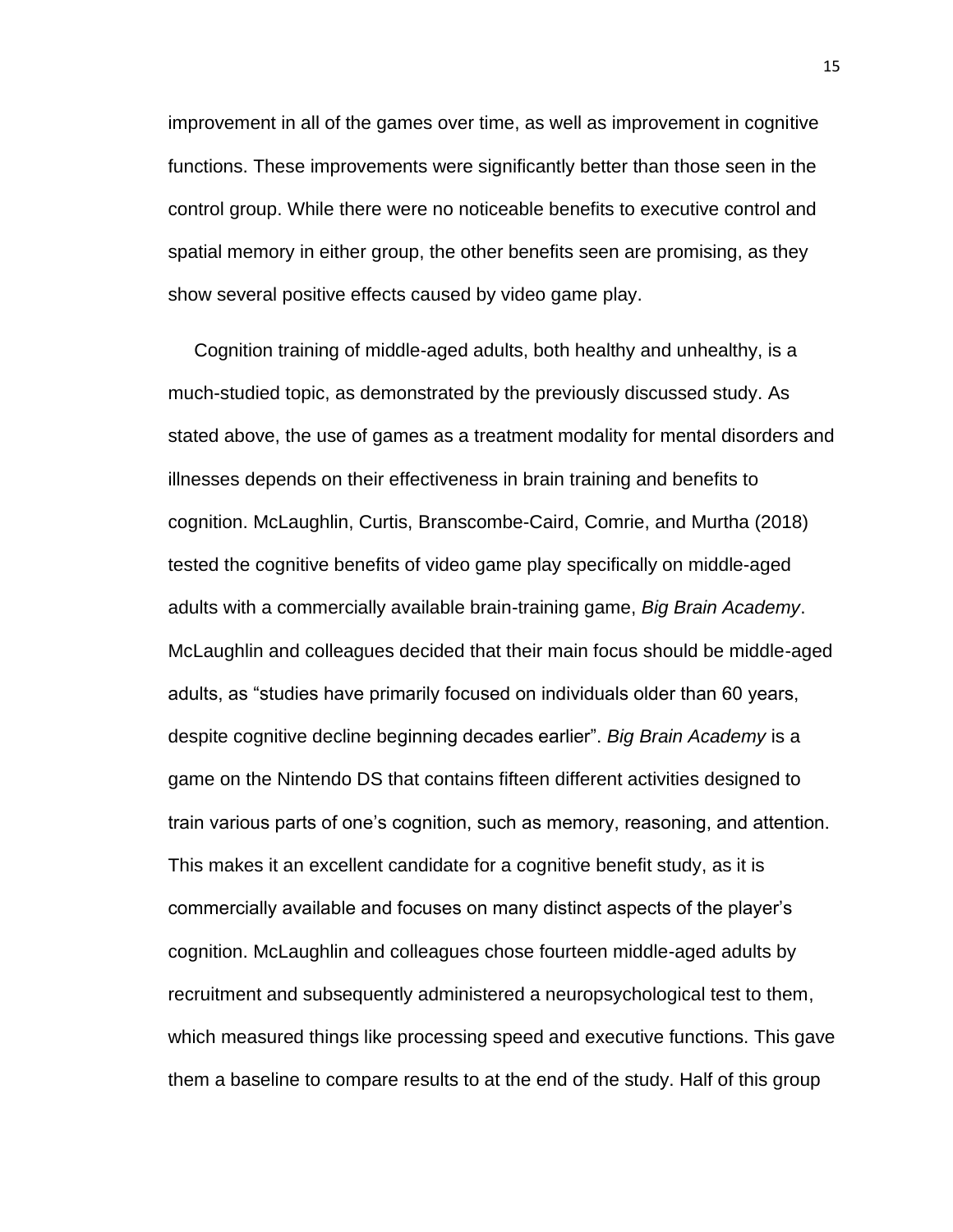was then made to answer online trivia questions for three hours a week for six weeks, while the other half played *Big Brain Academy* for three hours a week for six weeks, being allowed to choose which activities they wanted to complete in the game. After these initial six weeks had elapsed, measurements were taken with the same neuropsychological tests as the baseline, along with a depression symptom questionnaire. These groups then swapped and performed another six weeks of the opposite treatment, and measurements were taken again. After these results were compared to the baseline, improvements could be seen in both the game group and the trivia group. Both showed strengthening in executive attention and memory, as well as exhibiting fewer symptoms of anxiety and depression. However, the game group showed greater improvement than the trivia group in all categories. McLaughlin and colleagues stated that "there appears to be a potential relationship between improvements in executive attention and reductions in anxiety associated with the" playing of brain-training games. However, they also noticed that the group who played the game first showed some decline after they performed as part of the trivia group. This could suggest that one needs to continuously play the brain training game to see the long-term benefits, but McLaughlin and colleagues concede that this needs further research, perhaps in the form of a future study. Overall, however, this study illustrates that video game play can have a noticeable benefit on cognition, as well as showing that commercially available brain training games can be effective in this way, making it easier and more convenient for one to get access to and use.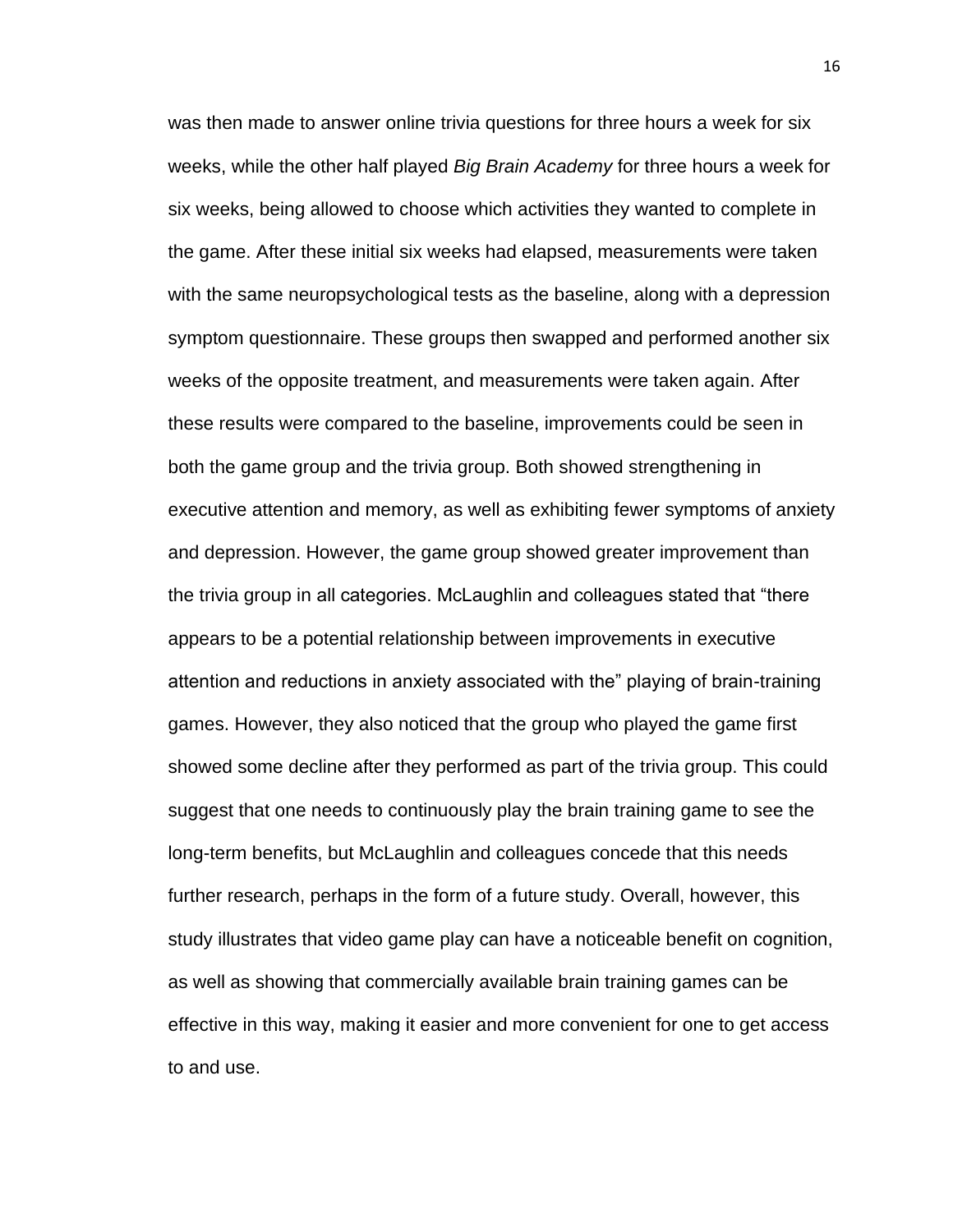While it makes sense that video games could be a supplement or replacement for various cognitive-behavioral therapies, many researchers are also interested in testing the efficacy of video games against medications. Russoniello, Fish, and O'Brien (2019) sought to use video games to alleviate treatment-resistant symptoms of depression. Russoniello and colleagues noted that "popular recreational activities such as board and card games have been shown to decrease cortisol levels, improve mood, and reduce stress when compared with a matched control group of inpatient alcoholics." As such, it follows that other recreational activities, such as video games, may also be able to improve mood and treat symptoms of depression. Russoniello and colleagues utilized a commercial video game called *Plants vs. Zombies*, which is a strategy game that has players use various kinds of plants to protect a house from attacking zombies as an intervention. All participants were "were actively taking a prescribed antidepressant," but still expressed various symptoms of depression. These subjects were then given a choice between taking a second antidepressant and playing *Plants vs. Zombies* in order to attempt to treat these symptoms. Prior to starting their respective treatments, subjects took a health questionnaire in order to measure the severity of these depressive symptoms. At the beginning of the study, the group of subjects that deigned to take a second antidepressant were "asked to refrain from playing CVGs (casual video games) for 1 month," and the *Plants vs. Zombies* group was given instructions of how to play the game correctly. The video game group was asked to play the game for thirty to forty-five minutes four times a week, though they could play the game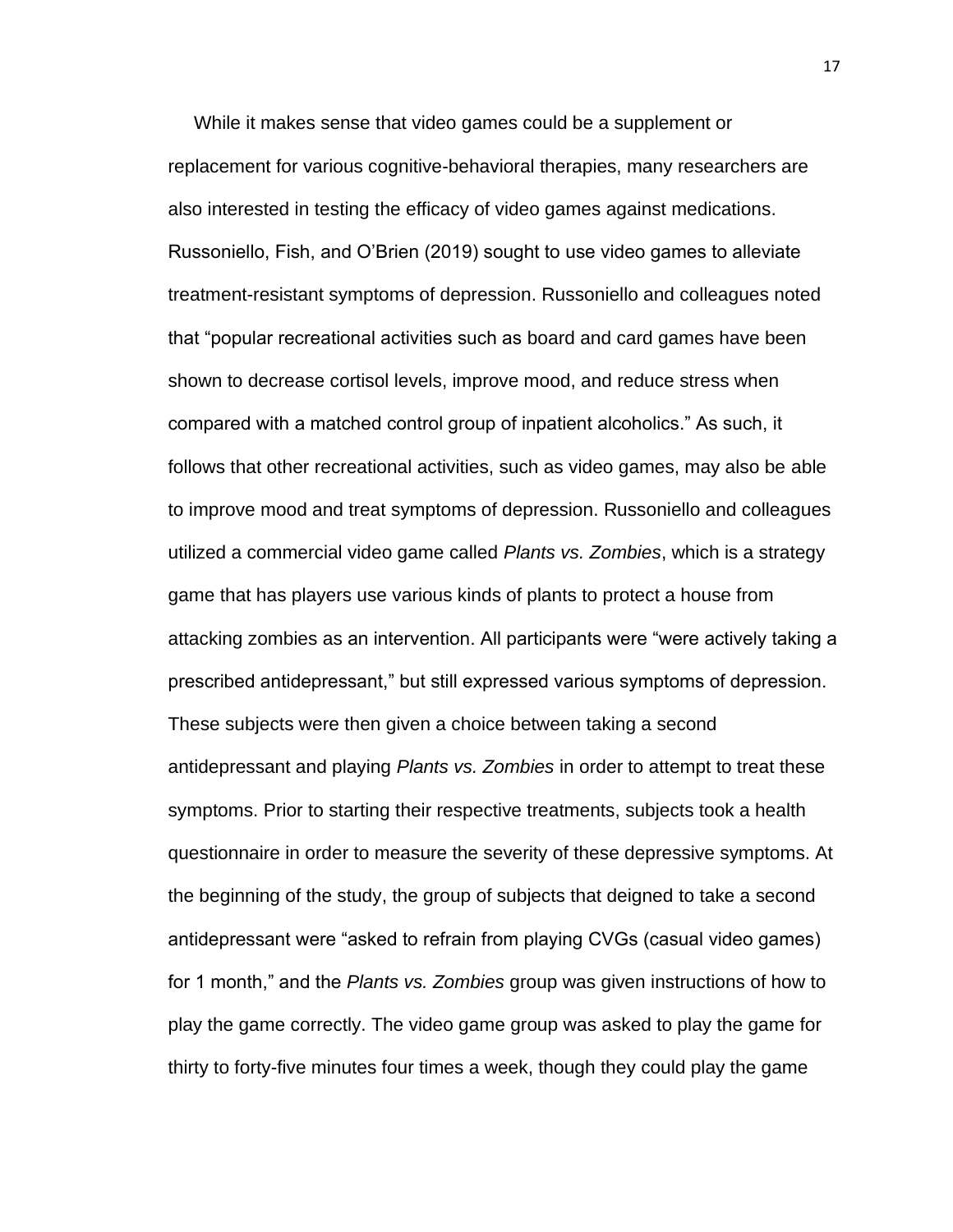more if they so wished. The antidepressant group was also given a comparison task to ensure that benefits did not result from something like computer use rather than actual gameplay. This comparison task involved "surfing of the NIMH website," which contains information about alleviating symptoms of depression. After the study commenced, symptoms were measured by questionnaire two more times, followed by a fourth and final time after the conclusion of the study. Russoniello and colleagues observed that the *Plants vs. Zombies* group's treatment-resistant depressive symptoms "significantly decreased beyond that of the sAD (second antidepressant) group." Russoniello and colleagues also noted that some of the subjects who played *Plants vs. Zombies* went "well beyond the prescribed time," that they were meant to play for some reason. This seems to indicate that these subjects adhered very well to their treatment, which is to be expected when dealing with something like a commercial video game, which fosters motivation in an attempt to coerce the player to keep playing. This study seems to suggest that "prescribing PvZ (*Plants vs. Zombies*) as an alternate or complementary intervention" would be effective in the treatment of depressive symptoms. Because it is a commercial video game, it is also relatively inexpensive and very widely available, meaning that it would be easy for *Plants vs Zombies* to be acquired and played by a patient. Russoniello and colleagues concede that "additional research is needed to replicate these findings further and refine the game prescription (frequency, duration, intensity) to produce the maximum sustained benefit." While the game prescription may need refining, this study still indicates that video game play is able to treat depressive symptoms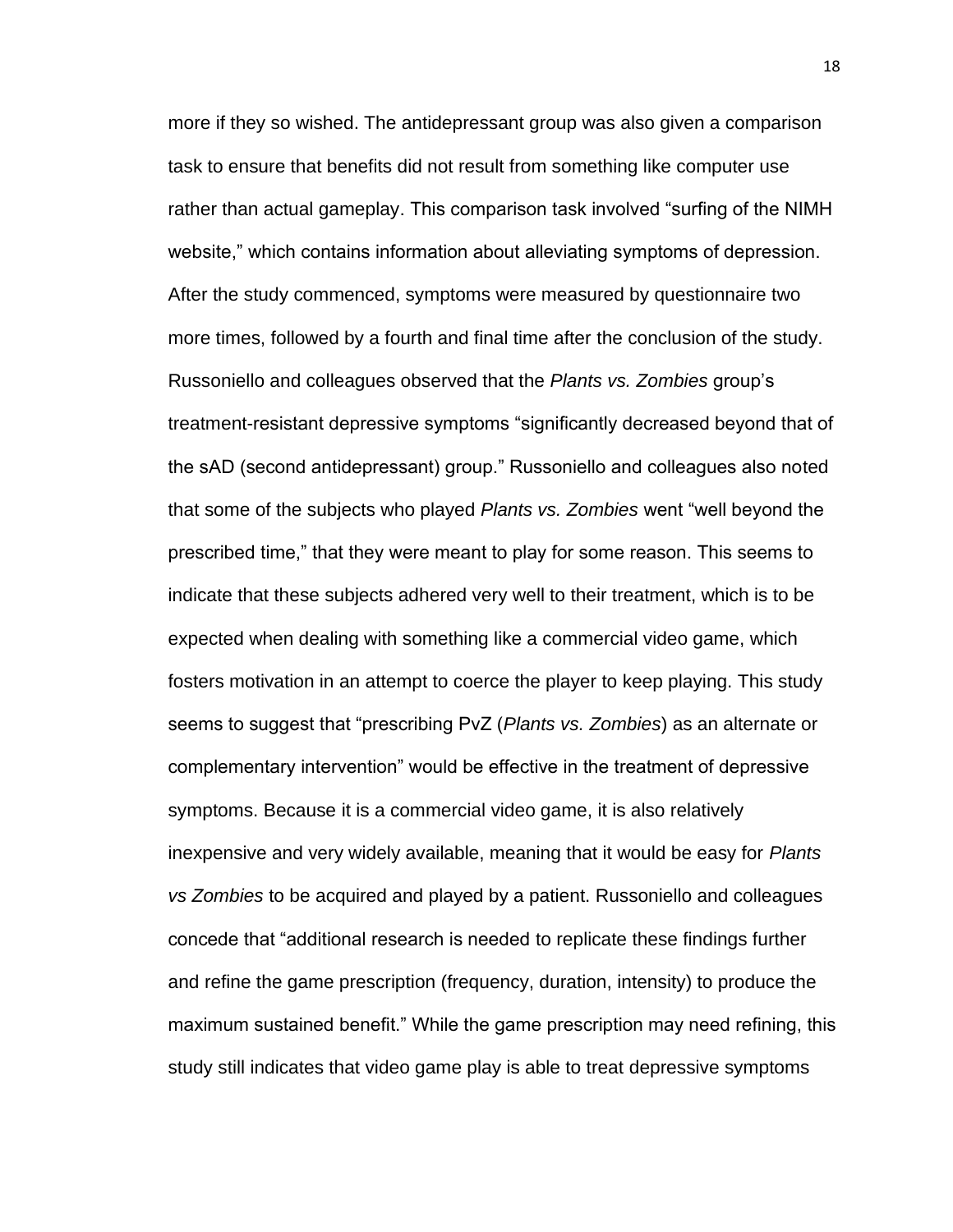just as well, if not better than, antidepressants, at least in a situation where a patient is suffering from treatment-resistant symptoms.

 While most researchers are focused on whether video games are in fact effective at treating various ailments, others are focused on determining why they are effective in the first place, specifically when it comes to causing cognitive benefits. Tanaka, Ikeda, Kasahara, Kato, Tsubomi, Sugawara, Mori, Hanakawa, Sadato, Honda, Watanabe, and Herholz (2013) were interested in the effects that action video games have on the brain of their players. Tanaka and colleagues selected a pool of fifty subjects, around seventeen of whom were considered to be action game "experts;" they had an average of fifteen years of experience in video gameplay, and they played video games for an average of twenty hours a week. These subjects also competed in various video game competitions. The rest of the thirty-three subjects "had negligible or no video game experience (i.e., less than two hours of video gameplay per week)." These two groups were subjected to a behavioral task which measured their attention and working memory to measure their cognitive abilities. In this task, subjects were shown various differently colored squares at many positions. After a bit, these squares would disappear, and new ones would show up. Subjects were instructed to press a button if a square of a certain color appeared in the same position it was initially. Subjects completed one-hundred and twenty of these trials before moving on to the brain imaging portion of the study. For the brain scanning portion, Tanaka and colleagues utilized an MRI machine along with Voxel-based Morphometry to scan and analyze the brains of the subjects. At the end of this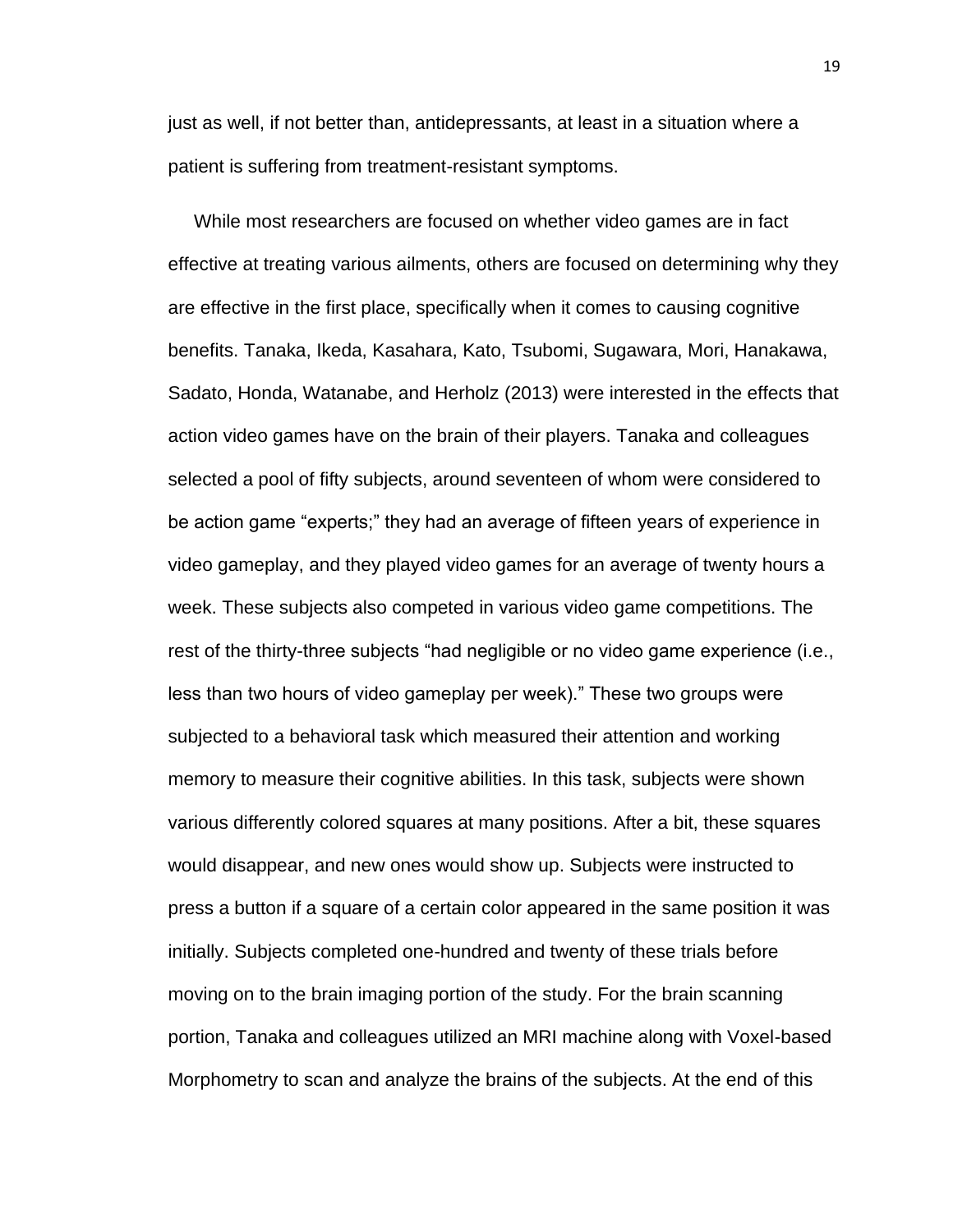procedure, the results of the working memory and attention tasks were compared between the two groups. It was noted that the action video game experts performed significantly better than the non-gamer subjects, suggesting that video game play strengthens a player's working memory, attention, and perhaps other factors of cognition. Tanaka and colleagues then compared the brain scans of the two groups; in this comparison it was observed that "AVG (action video game) experts had significantly higher regional GM (gray matter) volume in the right inferior parietal lobule (IPL) compared with non-experts." They also tested the correlation of a larger gray matter volume in the right inferior parietal lobule with performance in the working memory and attention task, finding a positive correlation. This makes sense because this area of the brain is what controls a person's visuospatial functions, like attention and working memory. This seems to suggest that action video game play trains a players' visuospatial functions as they play. This may partially explain why video game play appears to be effective at treating mental disorders such as schizophrenia and ADHD. Disorders such as these commonly attack these cognitive functions, so an effective treatment for these would be one that can retrain these functions. Tanaka and colleagues concede that another explanation of the greater volume of gray matter in action video game experts could be that players that are good at video games could have an inherently larger gray matter volume from other factors, and this is what allows them to be good at video games. However, this study still represents a promising explanation for the cognitive benefits of video game play.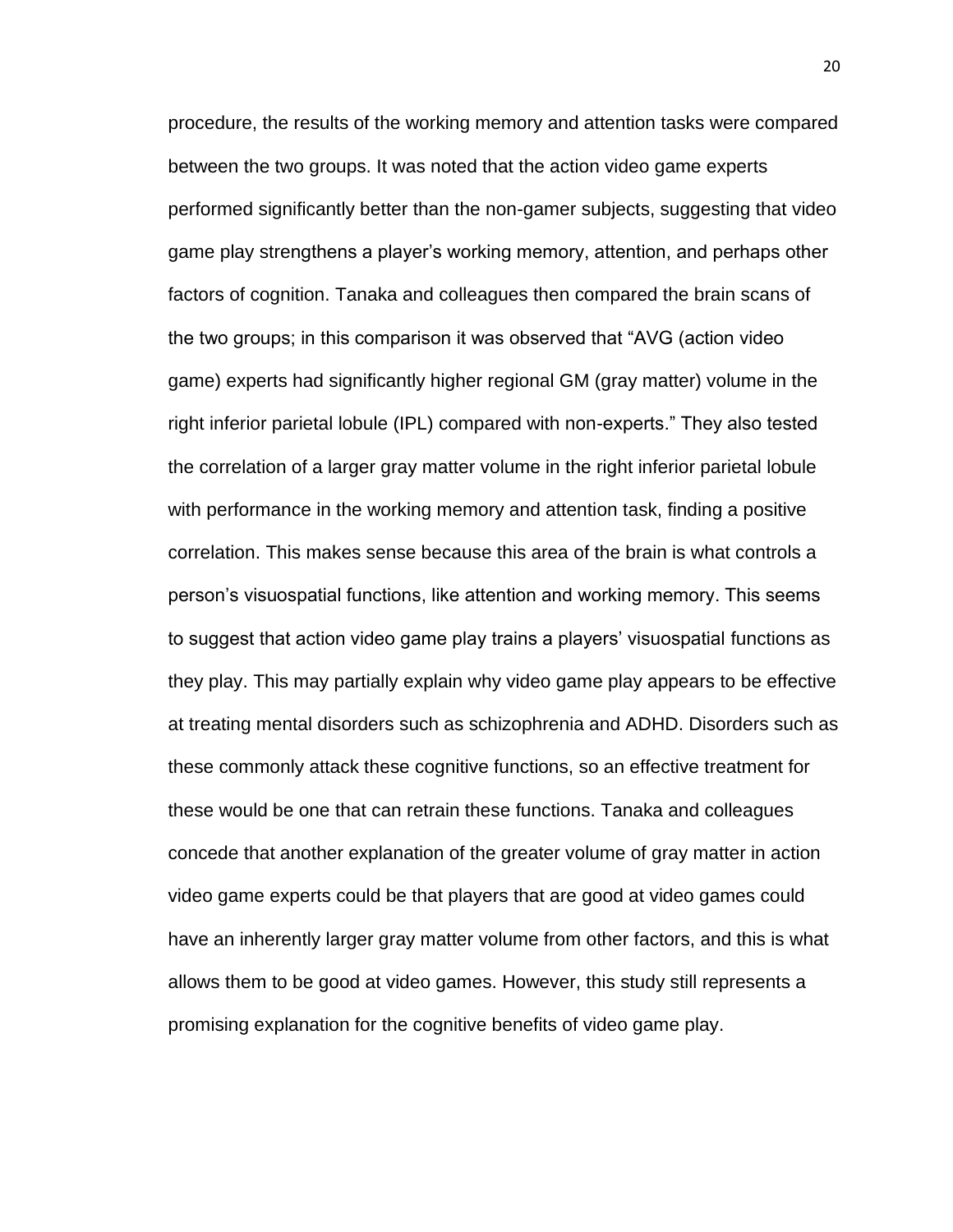Kühn, Gleich, Lorenz, Lindenberger, and Gallinat (2014) focused on the cortical thickness of various parts of the brain rather than the gray matter volume. In the study, Kühn and colleagues selected one-hundred and fifty-two fourteenyear-old adolescents, around half of which were male, and half were female. These adolescents were subjected to a questionnaire seeking to measure their video game habits with questions such as "How many hours do you play video games on average on a weekday," and "How many hours do you play video games on average on a day during the weekend." This was so Kühn et al. could attempt to correlate the amount of video game play with changes in the players' brains. They then scanned the subjects' brains with two different scanners for higher accuracy. Kühn et al. observed that "time playing video games correlated positively with cortical thickness in the left dorsolateral prefrontal cortex in left middle frontal gyrus extending into left superior frontal gyrus." This is the region of the brain that deals with various executive functions such as decision-making and mood-regulation. Other regions of the brain showed smaller positive correlations or no correlation; no regions of the brain showed "significant negative correlation between cortical thickness and video game playing per week." They also found no "significant difference … between female and male participants," as well. As mentioned previously, many mental disorders, especially ones like schizophrenia, can massively impact a patient's decisionmaking skills and mood regulation. A higher cortical thickness in the area of the brain that regulates these executive functions could suggest that video game play can train and strengthen a player's decision-making brain regions, meaning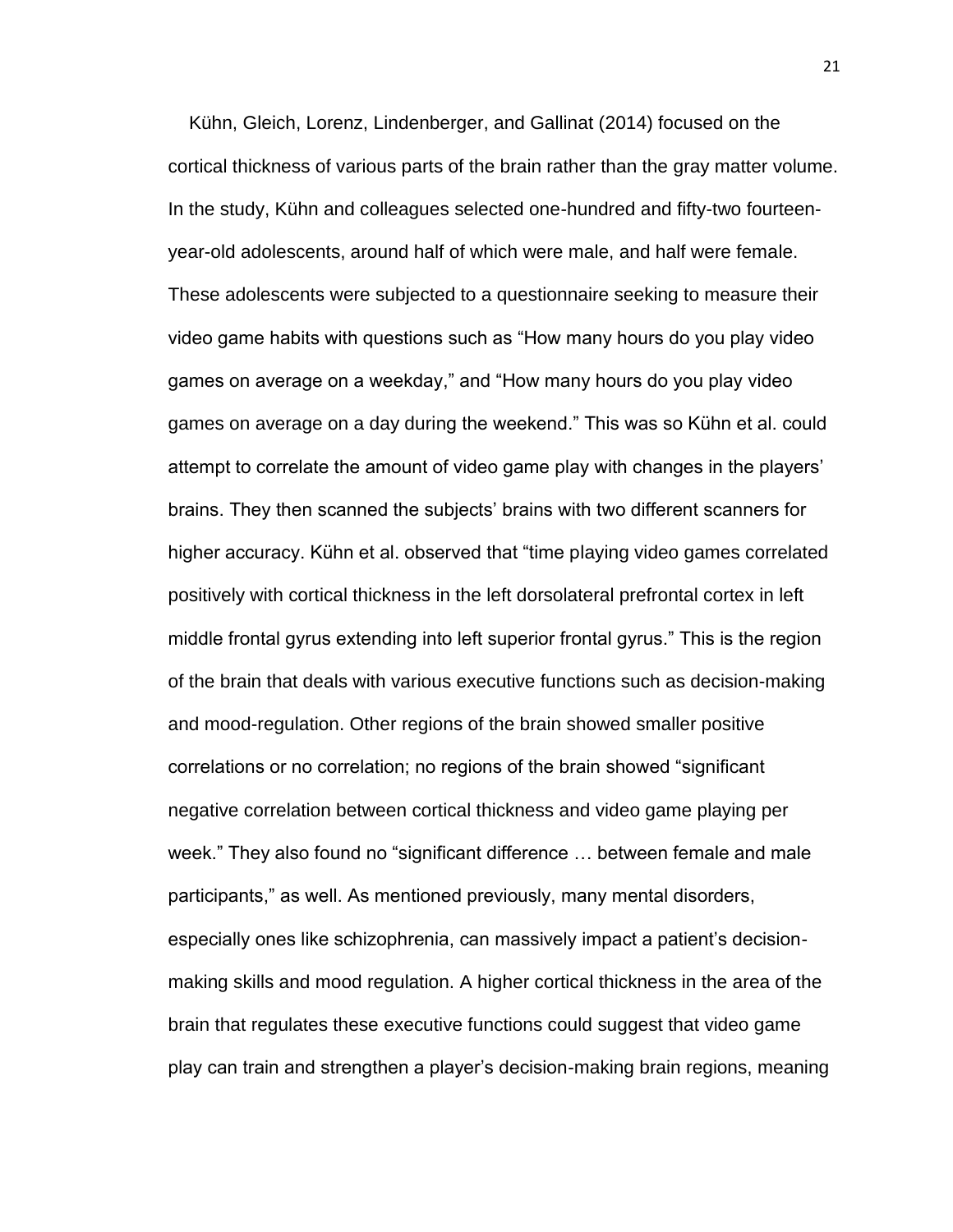that they could be effective treatments for various mental illnesses. Kühn et al. note that additional studies are required in order to test the effects of different video game genres and lifetime effects of video game play vs current effects. However, this study is still another promising explanation of why video games could be an effective therapy for mental ailments.

 While previous studies have focused on video game play as a whole or on specific genres, others have sought to catalog the effects of a specific video game on the brain. Kühn, Gleich, Lorenz, Lindenberger, and Gallinat (2014), who performed the previous study the same year, wished to observe the effects of *Super Mario 64 DS* on the plasticity, or potential to repair and grow, of the brain. This game was chosen because Kühn and colleagues theorized that a game with "a prominent navigation component, that is, the necessity to orient in a threedimensional environment" would positively impact the plasticity of regions of the brain dealing with executive functions, such as the prefrontal cortex. Kühn and colleagues recruited forty-eight individuals who were not frequent video game players. These subjects were randomly assigned to two separate groups: a game group, and a control group. The control performed no task, while the game group was to play *Super Mario 64 DS* for at least thirty minutes per day over two months. Every day, the subjects in the game group were to fill out a questionnaire that enumerated the time that they played as well as the tasks that they performed in the game. They were also asked to rate their experience in terms of fun. Before, after, and during the two-month period, the game group and control were subjected "several cognitive performance tests," as well as brain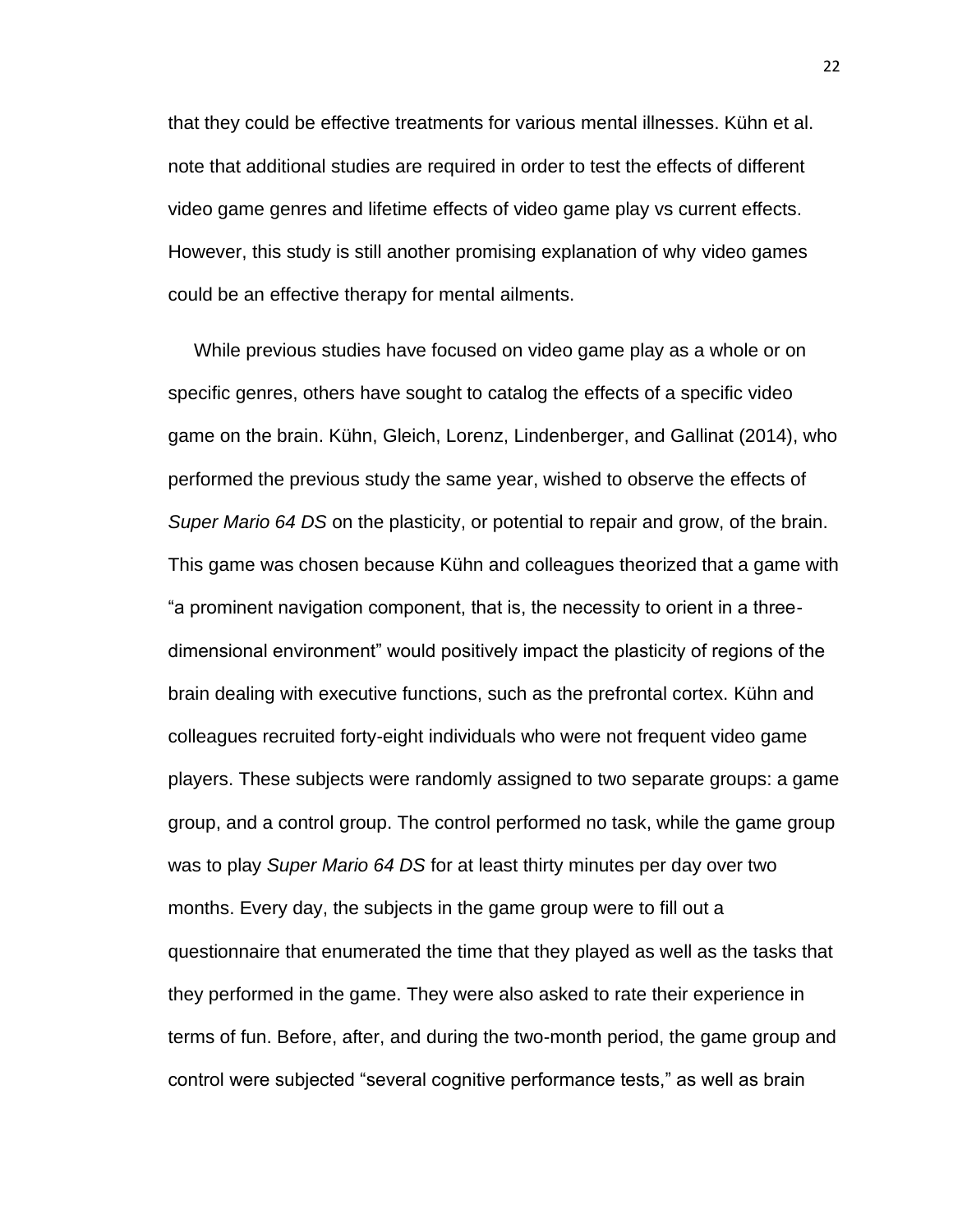scans. After the training period, Kühn and colleagues noted that the brain scans seemed to show a clear positive association between gray matter volume and *Super Mario 64 DS* play. They also noted that throughout the study, subjects in the game group expressed a desire to play the game more outside of the study times that were laid out, though they were able to rule this out as being caused by the game's physical effects on the brain. They also observed decreases in gray matter volume in the control group, which are normal detriments observed in aging. The regions of the brain that the game group saw gray matter volume increases in were the ones that control spatial navigation. Kühn and colleagues also noted increased plasticity in the cerebellum, which controls motor functions and learning. They note that because video game play seems to cause positive effects to these regions of the brain, video games could be used to treat mental disorders such as Alzheimer's, which has "consistently been associated with reduced hippocampal volume," and Schizophrenia, which causes "volume reductions in hippocampus and prefrontal cortex." The increase in subjects' desire to play the game outside of study time is also promising, as it illustrates the motivation that video games inherently cause as part of their design. This study shows that video game play can cause various benefits to the brain and cognition, while also ensuring that patients will adhere to treatment. Kühn and colleagues mention that some of the effects on the brain may be caused by the actions undertaken by players while playing a game, such as button-pressing, rather than game play itself, and that future studies should add "an active control group that gets a new technical device to explore" in order to test this. While this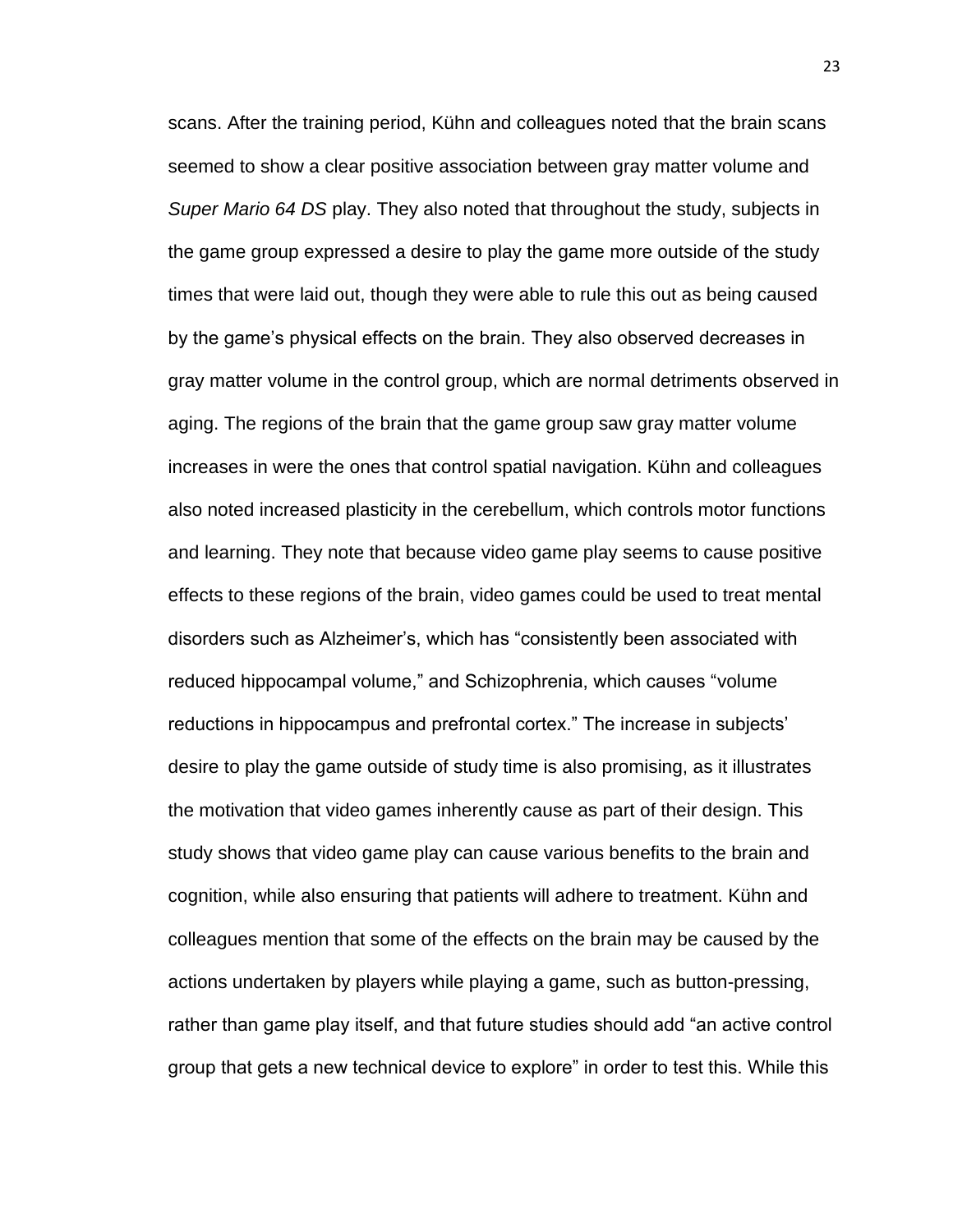would be useful, this study is still a very promising one that illustrates the numerous benefits that video game play has on brain matter and cognitive functions.

## <span id="page-29-0"></span>**Video Games as Treatments for Physical Phenomena**

 All of the previous sources serve to illustrate that video game treatments can be as, if not more, effective than traditional therapies, such as cognitivebehavioral therapy. Thus, it can be inferred that gaming could be used as an efficacious treatment for mental illnesses or disorders that require such therapies. However, the potential for video games does not stop here. There are many diverse types of conditions that medical professionals have tried to treat through the use of video games, and this also includes physical injuries instead of mental illnesses. These kinds of injuries are usually treated through the use of physical therapies, like working out and rehabilitation. Video games are potentially useful in these situations, as they can motivate the patients in these therapies, making sure that they are able to push through and get their bodies back into a healthy shape.

 While disorders that affect motivation and cognition are the primary focus of research regarding video game treatments, other illnesses could also see improvements from video game play. Other diseases, such as those that affect motor functions, can also be treated through this method. Saposnik, Cohen, Mamdani, Pooyania, Ploughman, Cheung, Shaw, Hall, Nord, Dukelow, Nilanont, De Los Rios, Olmos, Levin, Teasell, Cohen, Thorpe, Laupacis, and Bayley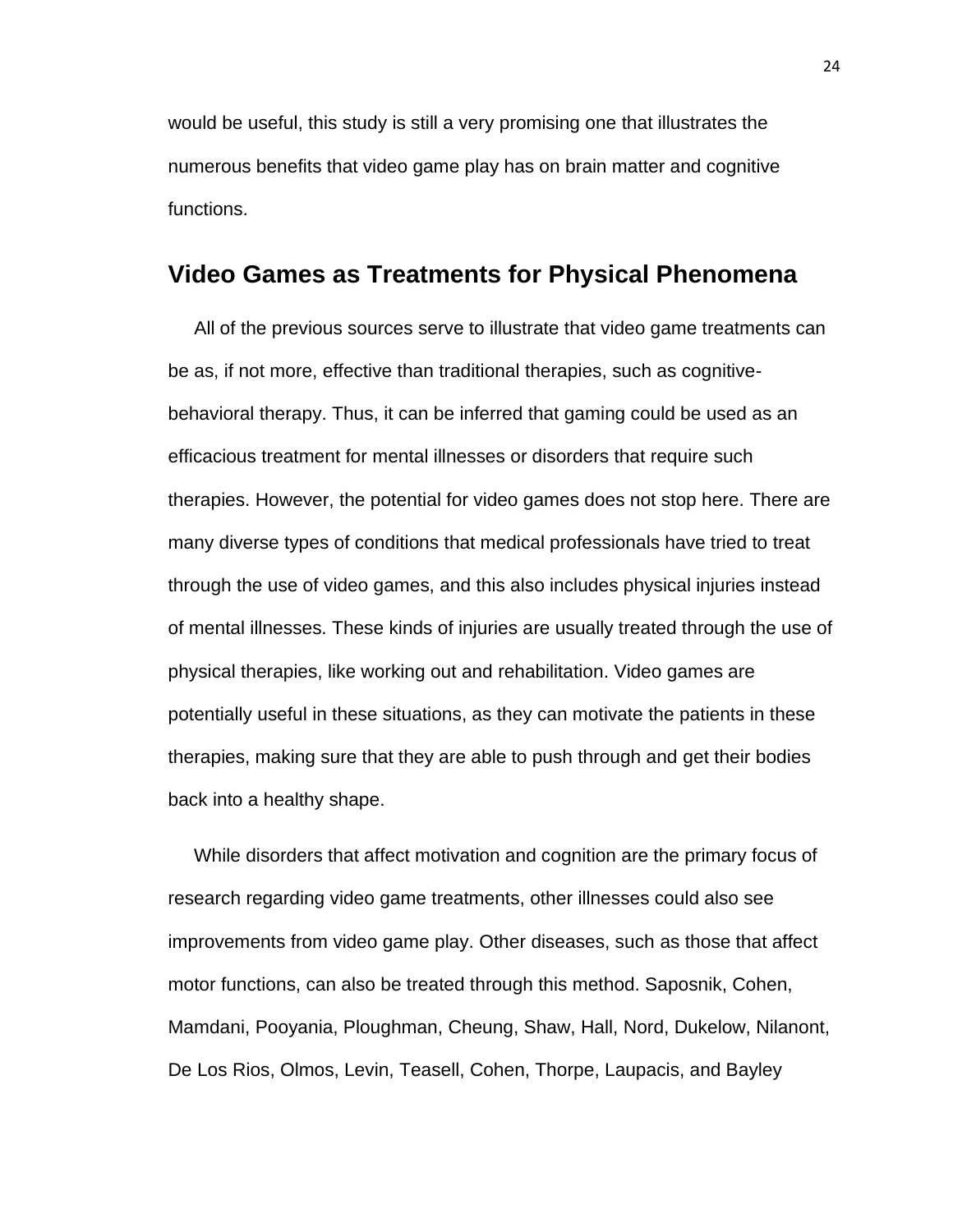(2016) tested the feasibility of non-immersive virtual reality as a treatment for stroke victims, specifically patients that are experiencing a loss of motor functions. Subjects were split into two groups, with one performing simple recreation activities, such as playing *Jenga* or playing cards, and the other group playing various Wii games, including exergames like *Wii Sports*. Both groups received normal rehabilitation for two weeks but performed these actions as an add-on therapy. The groups were also allowed to choose what games they played, with the experimental group being given a choice between various video games, and the control group being given several recreational activities. Before and after the intervention, motor functions were measured by the Wolf Motor Function Test. Saposnik and colleagues observed that both groups saw a thirty to forty percent increase in their overall motor function, indicating that both recreational activities and exergames can be beneficial additional therapy for stroke patients. It is of note that normal commercial games were used in the study rather than specially designed games. Saposnik and colleagues admit that perhaps "It is possible that immersive hospital-based systems could provide more beneficial results," but that requires more testing to know for sure. Also, another limitation could be seen in the lack of a third group that received no addon therapy at all, just traditional rehabilitation. Nevertheless, this study is a promising one when it comes to the use of video game therapy on disorders that impair motor function.

 Phillips, Fitzgerald, Phillis, Underwood, Nunney, and Bath (2018) examined the treatment of patients who suffered from chronic dizziness and vestibular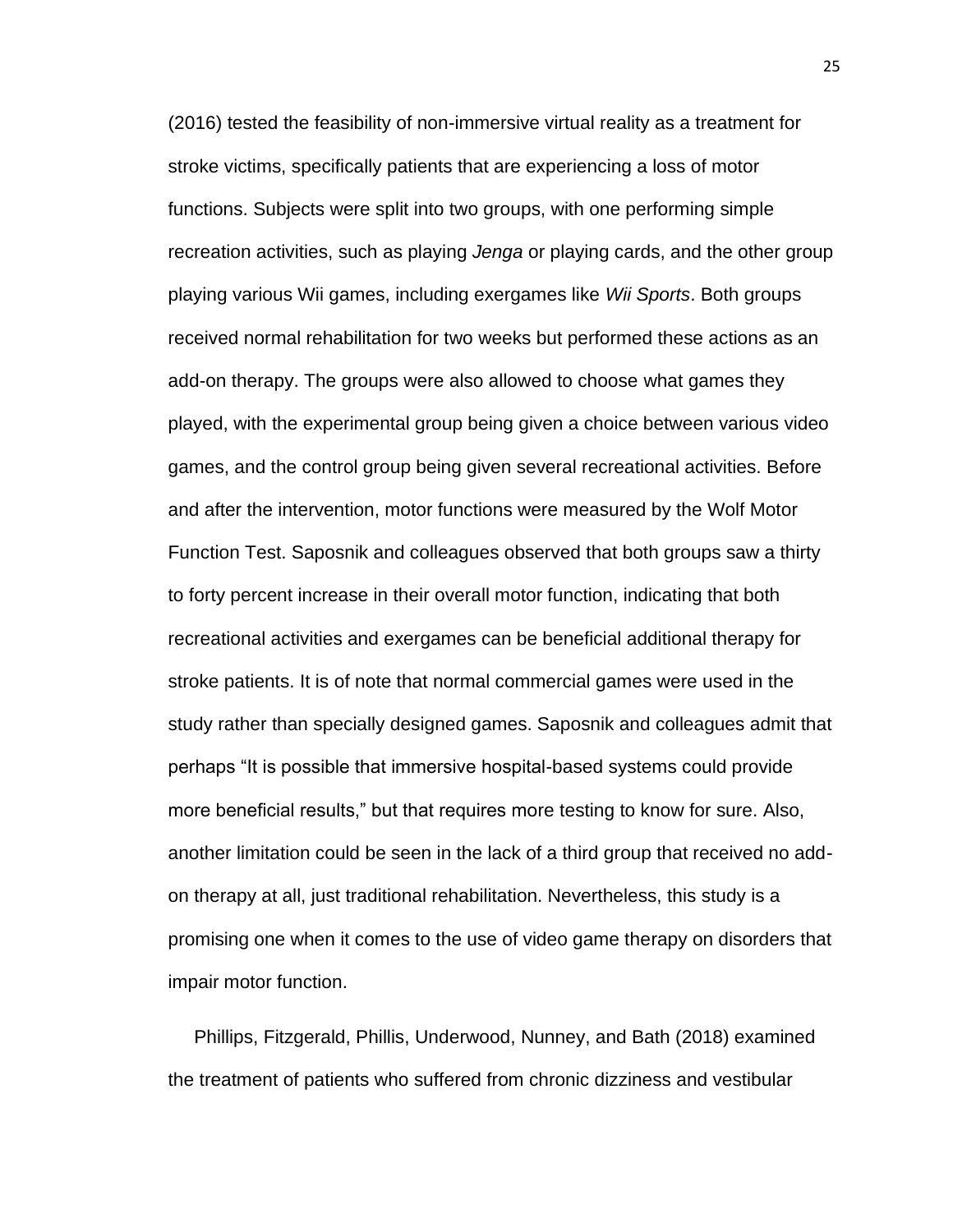problems. These problems are typically treated through vestibular rehabilitation, which consists of several types of training, including training that corrects your posture as well as vision, along with different exercises, like stretching, walking, and other general physical exercises. These programs are usually personalized on a case-by-case basis, but they all generally follow this structure. Philips and colleagues sought to find out if video games could be an effective tool in vestibular rehabilitation, as they desired "an effective and inexpensive programme of rehabilitation in the community," and they saw this potential in the *Wii Fit* balance program. This consisted of nine different games that utilize the *Wii Fit* balance board, a controller that the player will stand on and interact with to play games. This is a commercially available game as well as a controller. Philips and colleagues selected forty patients based on dizziness symptoms. These subjects were split into two groups randomly; one group would undergo standard vestibular rehabilitation therapy two times a day for thirty minutes at a time, while the other group played games with the *Wii Fit* balance board for the same amount of time. All of the subjects were given somewhat personalized treatments, with types of exercises or games to be played varying from person to person in order to ensure improvement of their respective condition. Before and after this treatment, the subjects were given two different questionnaires: one that measured the symptoms of their dizziness and another that sought to measure their quality of life. Philips and colleagues observed that the *Wii Fit* group had seen significant improvement in their dizziness symptoms. Notably, the changes to their symptoms were not significantly different from the normal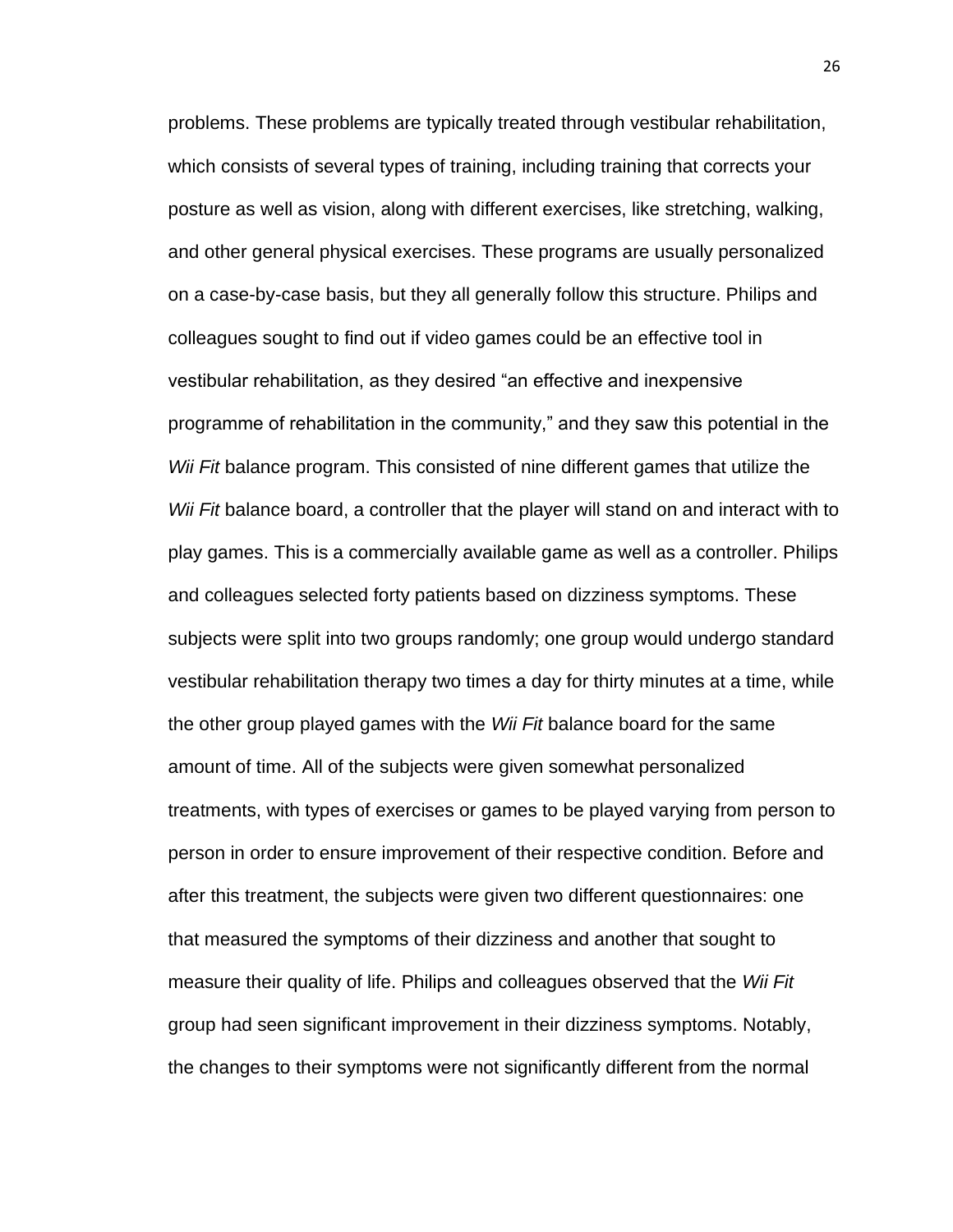vestibular rehabilitation group. This suggests that *Wii Fit* would be a suitable replacement or supplement to vestibular rehabilitation. While the study saw several subjects unable to complete the full treatment process, it illustrates that exergames may be used alongside normal physical therapies to help treat ailments such as dizziness.

 As stated above, physical injuries are also a focal point of medicinal video game studies. These can include things like bone breaks, fractures, or even sprains. Arvinen-Barrow, Maresh, and Earl-Boehm (2020) state that lateral ankle sprains are "among the most common injuries encountered during sport and exercise participation." Arvinen-Barrow and colleagues posit that "use of AVG (Active Video Games) has also been proposed to be beneficial for sport injury rehabilitation because they offer both clients and practitioners new ways of thinking about athletic injury." This means that, while video game physical therapy is not vastly different from normal physical therapy, at least functionally, it can affect the patient differently psychologically. It can keep them motivated through exercising, as fostering motivation is a primary function of video games. Thus, Arvinen-Barrow and colleagues utilized *Kinect Sports,* a game that is controlled with the Microsoft Kinect along with an Xbox system. The Kinect is fundamentally a camera that tracks and captures the players' movements, translating them into controls for video games. Arvinen-Barrow and colleagues worked with two subjects, both female NCAA Division I soccer players with lateral ankle sprains. One of these subjects was treated with traditional balance training, while the other was administered the active video game treatment.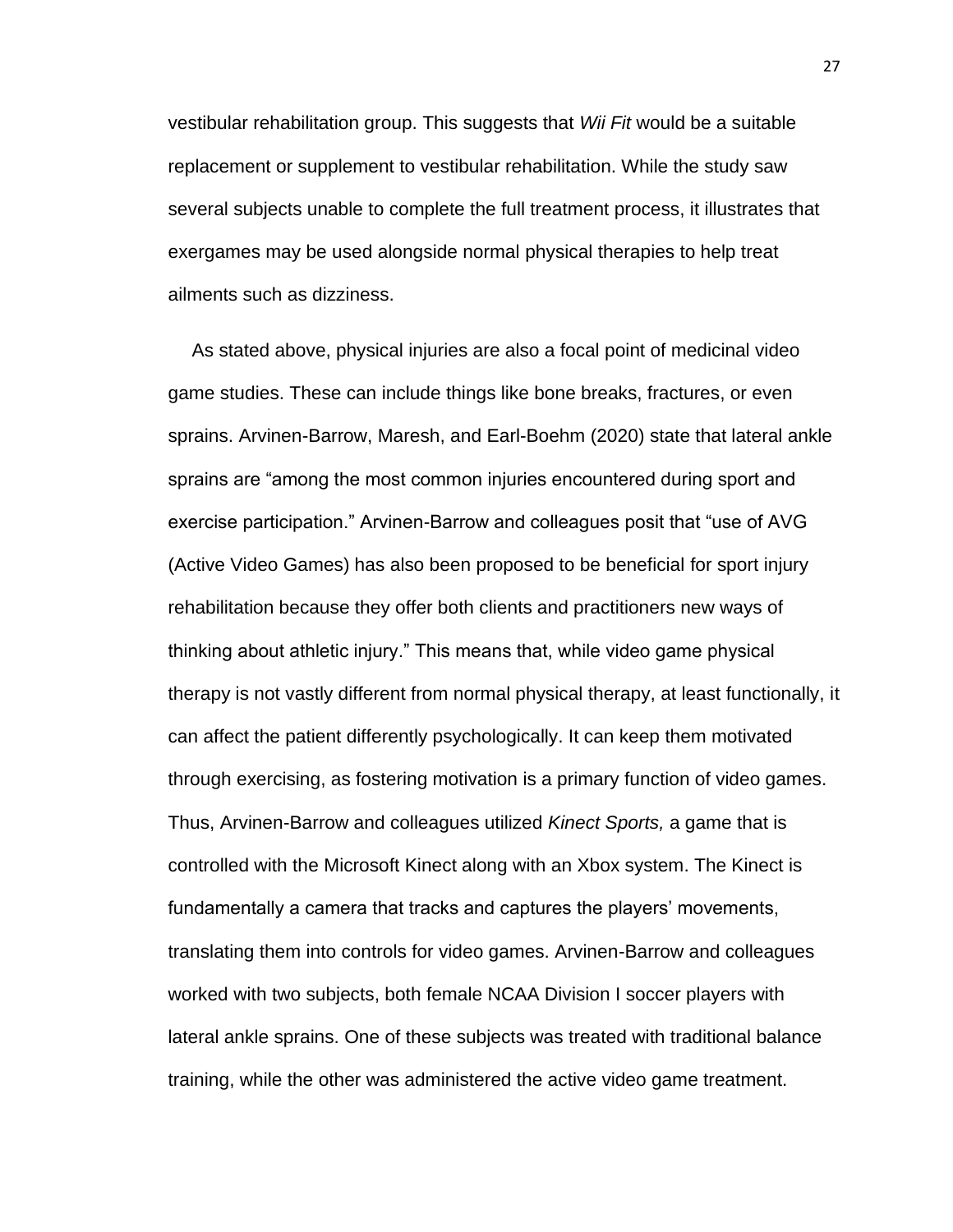Before and after these respective treatments, the subjects' static and dynamic balance was measured through testing, while the subjects were to report on things like their ankle function, pain, mood, and more through the use of various questionnaires. Both subjects were given acute care, which includes the icing of the injury and basic motion training. After this, both subjects participated in strength training as well, using exercises to rebuild ankle strength. Only then were they ready to start their differing rehabilitation procedures. The traditional balance training subject was treated with conventional balance exercises, along with movement exercises. At the same time, the active video game subject was familiarized with the Microsoft Kinect system and played various games that were included in *Kinect Sports* while balancing on their injured foot. They were allowed to choose which games they wanted to play. After these treatments were completed, Arvinen-Barrow and colleagues observed that both of these procedures have comparable results, though it was noted that the active video game seemed to have "a positive effect on the participant's adherence to the rehabilitation," as well as "a positive influence on the participant's mood." This is promising as it seems to confirm the initial beliefs of Arvinen-Barrow and colleagues; while both treatments were physically effective in similar ways, the active video game treatment seemed to be more beneficial for the subject's psychological state and adherence to the treatment itself. Though the study has some limitations, mainly the small number of subjects, it can be seen as promising evidence that active video games can be just as beneficial and effective, if not more so, than traditional physical therapies.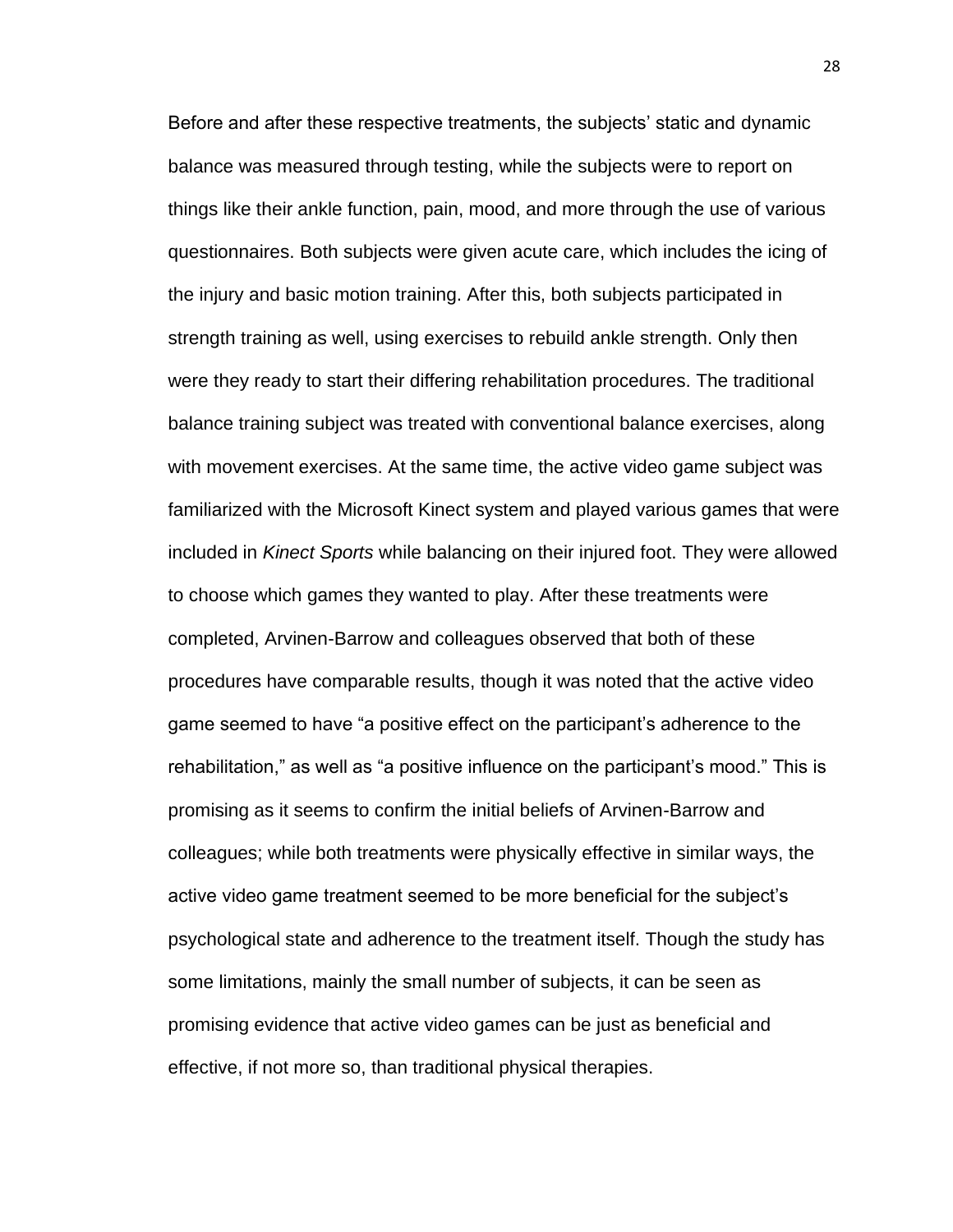#### <span id="page-34-0"></span>**Commercial Games Versus Bespoke Games as**

#### **Treatments**

 While all the previous studies have been focused on the overall effectiveness of video games as a treatment for various ailments, both mental and physical, many researchers are interested in the prospect of using commercially available games rather than specially designed games. Many of the games discussed previously have been commercial ones, but are these more effective than games specifically designed as treatment? The reason that this is such a concern is that if commercially available games are as useful as treatment games, they are already widely available and would not require the time and resources to develop. This would increase people's access to games as treatment. Park and Park (2018) sought to compare these two types of games. They noted that "it has been reported that the effects of NCT (non-specific computer training) can be similar to those of CCT (cognition-specific computer training)," meaning that it may not matter if a software has been designed to improve cognition or not. In their study, Park and Park recruited elderly people over the age of sixty with cognitive issues for the study. The seventy-eight subjects chosen were then randomly assigned to two distinct groups: non-specific computer training and cognition-specific computer training. The non-specific computer training used in the study was *Wii Sports Resort*, and the subjects were to play three sports games, table tennis, sword play, and archery, for at least ten minutes each three days a week for ten weeks. The cognition-specific computer training was a program known as CoTras which consists of activities that train various parts of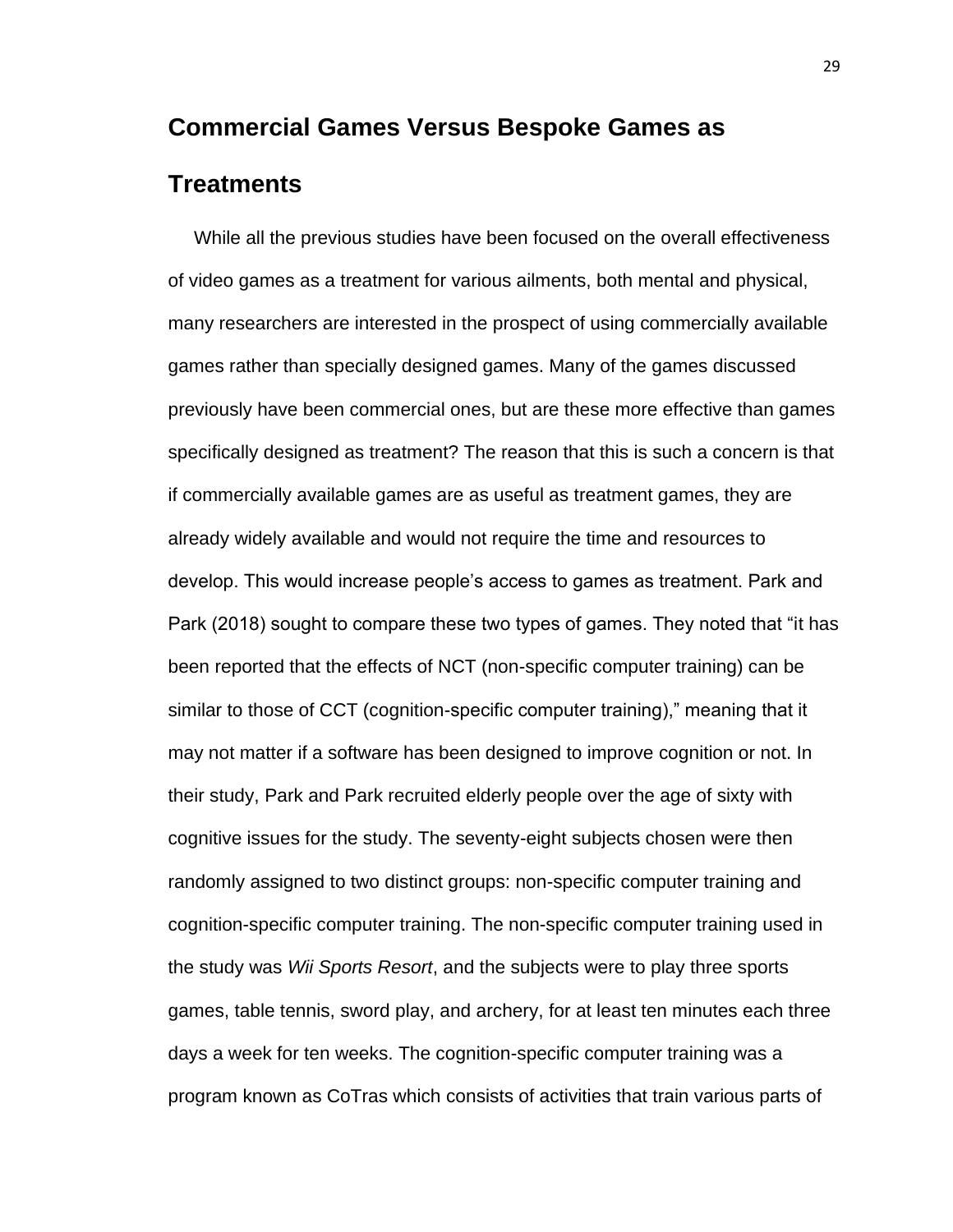cognition, including attention, visuospatial ability, and working memory. The subjects in this group also played these three activities for ten minutes each three days a week for ten weeks. Before and after this treatment period, subjects' cognitive functions and executive functions were measured with various tasks, and their quality of life was measured by use of questionnaire. After the treatments, both groups showed a significant increase in cognitive functions and the "mental components of health-related quality of life." The non-specific computer training group showed improvements related to bodily pain, mental health, attention, and vitality. Overall, the non-specific computer training group showed more significant improvements in cognitive function and health than the cognition-specific computer training group. Park and Park theorize that the nonspecific computer training was so effective because it consisted of "adapting to new tasks, which has positive effects on attention." They also note that higher motivation can lead to better treatment results, and the *Wii Sports Resort* group exhibited higher motivation than the cognition-specific computer training, which is consistent with other video games. *Wii Sports Resort* also consisted of physical exercise, which can cause physical and mental improvements. This is not to say that cognition-specific computer training is not effective in its own ways. Park and Park note that "elderly adults who received cognitive training that was focused on specific cognitive function … showed significant improvements in the specifically trained tasks but not in other cognitive functions." However, video game play seems to train many distinct aspects of cognition at once. Because of this, Park and Park posit that "CCT may be more appropriate for cognitive training in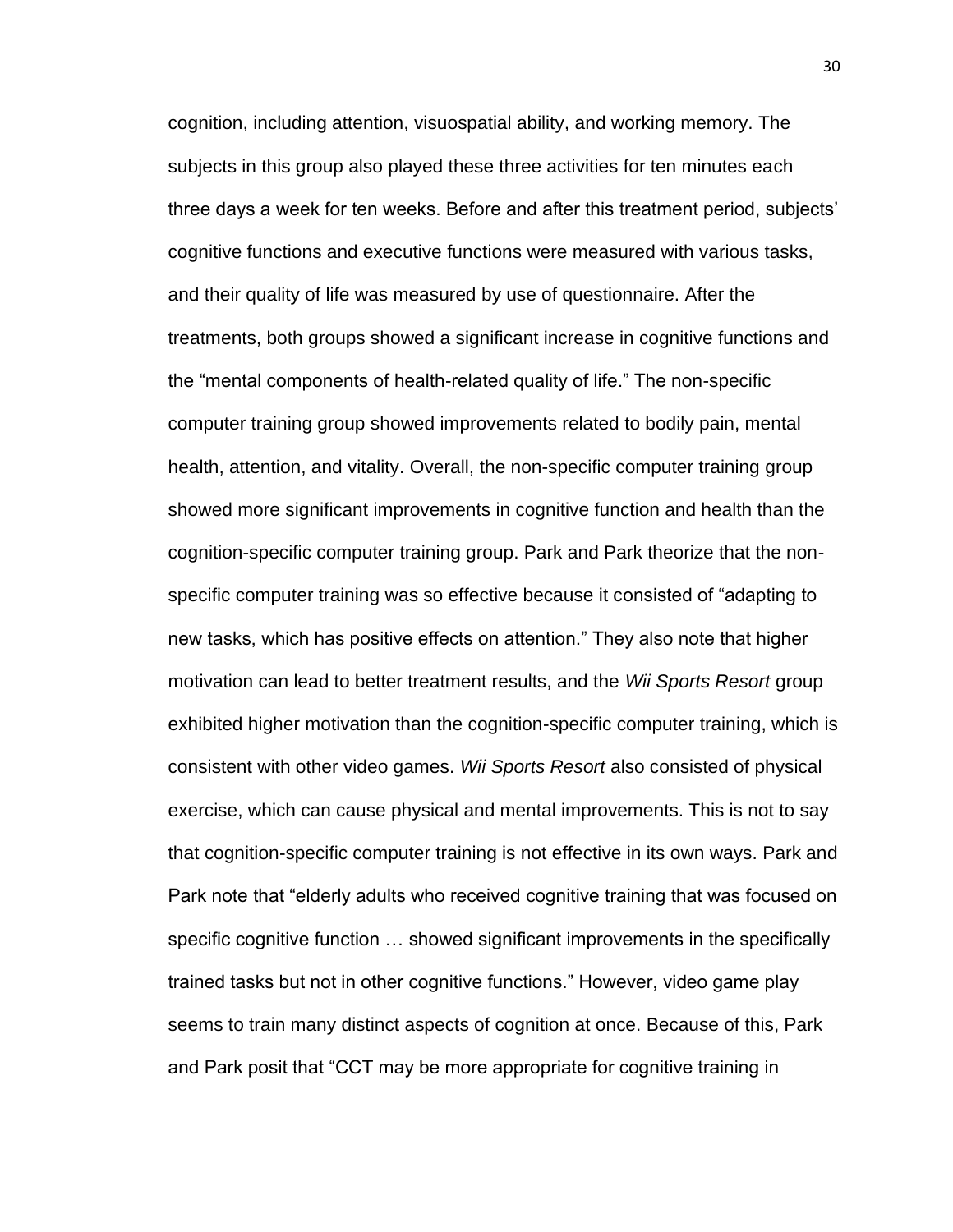patients with a specific cognitive impairment, while NCT is more appropriate for elderly adults with multiple cognitive impairments." This is a very promising study when it comes to the possibility of using commercial games as a treatment for various ailments. While both treatments were effective, it seems that the commercial video game was more effective in every way. While it may be true that cognition-specific computer training may be better at treating specific cognitive issues, this study suggests that commercial games could be a useful treatment for patients with many issues.

 Scholten, Malmberg, Lobel, Engels, Granic, and Jimenez-Murcia (2016) focused on the treatment of children with elevated levels of anxiety, as adolescent anxiety is "one of the most common adolescent psychiatric disorders, affecting up to 17% of adolescents in Western countries." Scholten and colleagues believe that video games could be an effective treatment for these anxiety disorders and that the use of video games addresses many of the limitations that traditional cognitive behavioral therapy suffers from, such as engagement with the patient, putting concepts into practice, availability, and cost. Scholten and colleagues utilized a game called *Dojo*, which was specifically designed to treat anxiety symptoms in adolescents. *Dojo* is a game that helps to teach players emotion regulation while also helping them to control their heart rate variability. It does this by measuring a child's heart rate while they are playing, making the game more difficult the more that their heart rate increases. This in turn incentivizes the child to regulate their emotions and heart rate in order to play the game, at the same time teaching them how to do this so that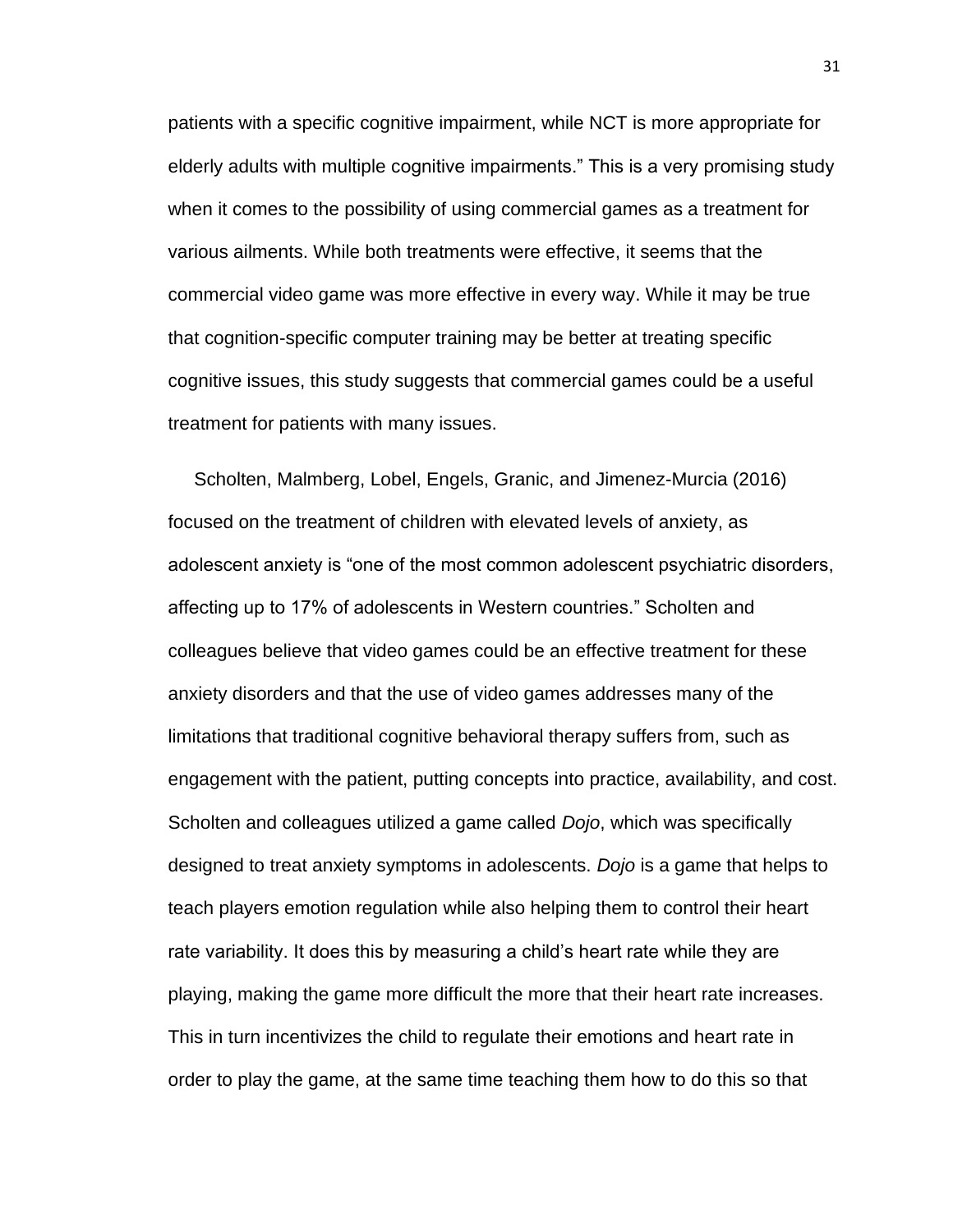they could do the same in a real-life situation where they are feeling anxious. Scholten and colleagues deigned to utilize another video game in their control group, as they believe that "active control groups are more scientifically rigorous than wait lists or no-attention control groups," and would help to determine whether the benefits seen from the intervention are specific to *Dojo* or if other video games may help the children just as much. Thus, in their control group, they selected *Rayman 2: The Great Escape* as the game to play. This game is a commercially available 3D adventure game, designed for fun rather than the treatment of anxiety. The study included one-hundred and thirty-eight adolescents with anxiety symptoms who were randomly split into two groups, with half playing *Dojo* and half playing *Rayman 2: The Great Escape*. These groups were to play their games in two one-hour-long sessions per week for three weeks. In these sessions, every child of both groups was placed in one classroom with their own laptops and headphones to play their respective games, and a research assistant was always present to answer questions and maintain silence. Before and after this intervention, students were to fill out a questionnaire rating their anxiety symptoms, as well as their experiences with the games. After the interventions were concluded, Scholten and colleagues observed that there were no significant differences between the *Dojo* playing group and the *Rayman 2: The Great Escape* group. Subjects in both groups showed improvements in their anxiety symptoms, with the *Dojo* group showing improvement a bit quicker, but not by much. Scholten and colleagues concede that this could mean two things: either the games were not effective at treating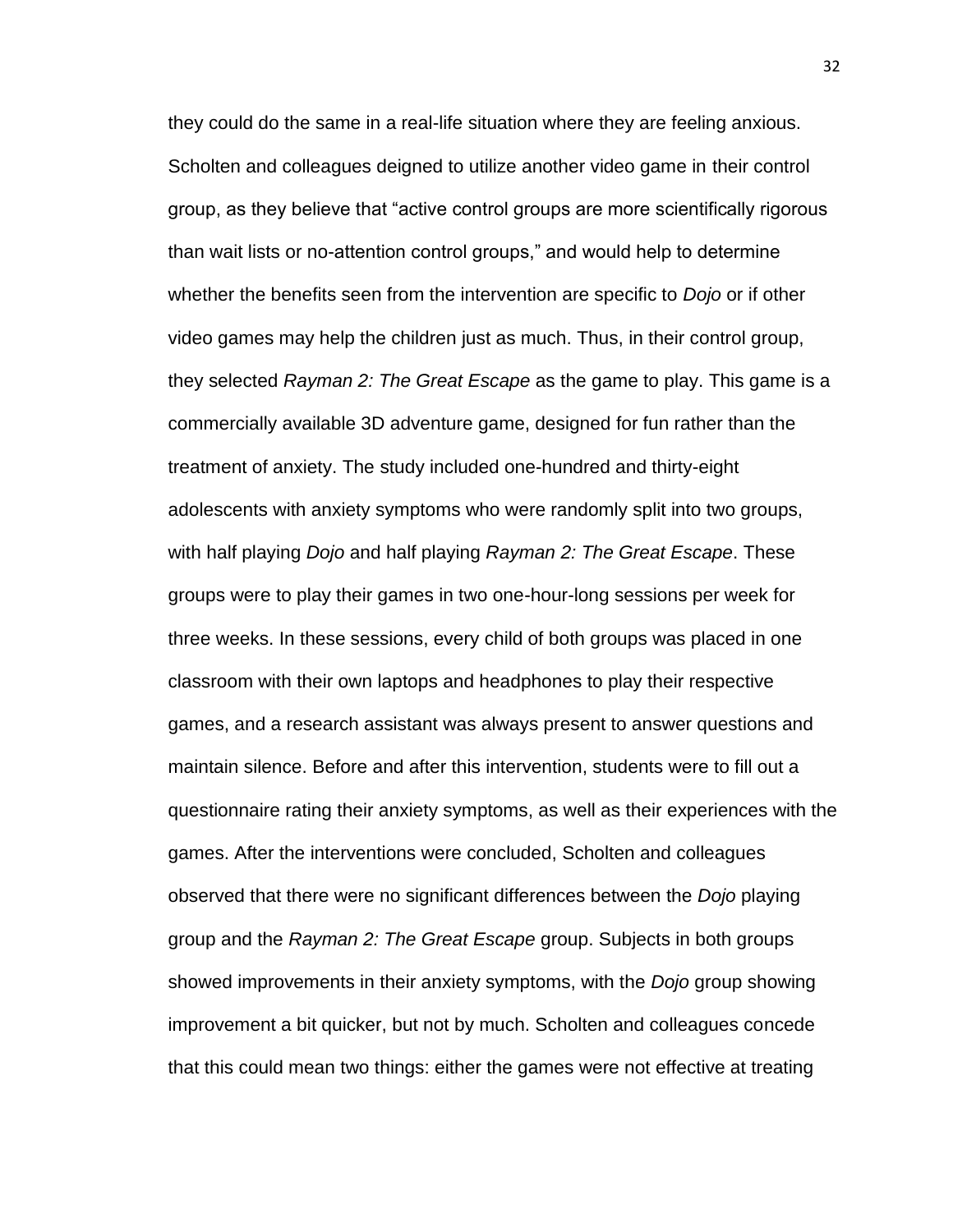anxiety symptoms, or both were equally effective as each other. They also note a few distinct factors that could have contributed to this lack of a difference between results. Of note, children who played *Dojo* felt that the intervention period was too long as *Dojo* is a relatively short game. This means that they would finish it rather quickly and have to replay it repeatedly during the intervention. Also, Scholten and colleagues note that there are "indications that adolescents with high social anxiety levels respond better to individual interventions," but the study was performed with all the children together in one room. This could have made the treatment less effective than it could have been. Interestingly, this illustrates the fact that there may be a right and wrong way to utilize video games as a treatment. While these problems indicate that the study was not a perfect one, it is still very promising when it comes to the use of video games as a treatment. It is one of the few studies that actually chose to use a commercial video game as a control for a specifically designed one and showed that they were potentially just as effective as each other at treating symptoms of anxiety. Further studies may be needed to alleviate these problems, but this does not discredit the results that were illustrated by this study; commercial video games may be similar in efficacy to video games designed for treatment.

| <b>Commercial Games</b>    | <b>Bespoke Games</b>           |
|----------------------------|--------------------------------|
| Philips et al. (2018)      | Fernández-Aranda et al. (2012) |
| McLaughlin et al. (2018)   | Fagundo et al. (2013)          |
| Russoniello et al. (2018)  | Hseih et al. (2016)            |
| Sosa and Lagana (2019)     | Merry et al. (2012)            |
| Wijnhoven et al. (2015)    | Wijnhoven et al. (2015)        |
| Benzing and Schmidt (2019) | Brezinka (2013)                |
| Kühn et al. (2014)         | Schoneveld et al. (2020)       |
| Yavuzer et al. (2008)      | Anguera et al. (2017)          |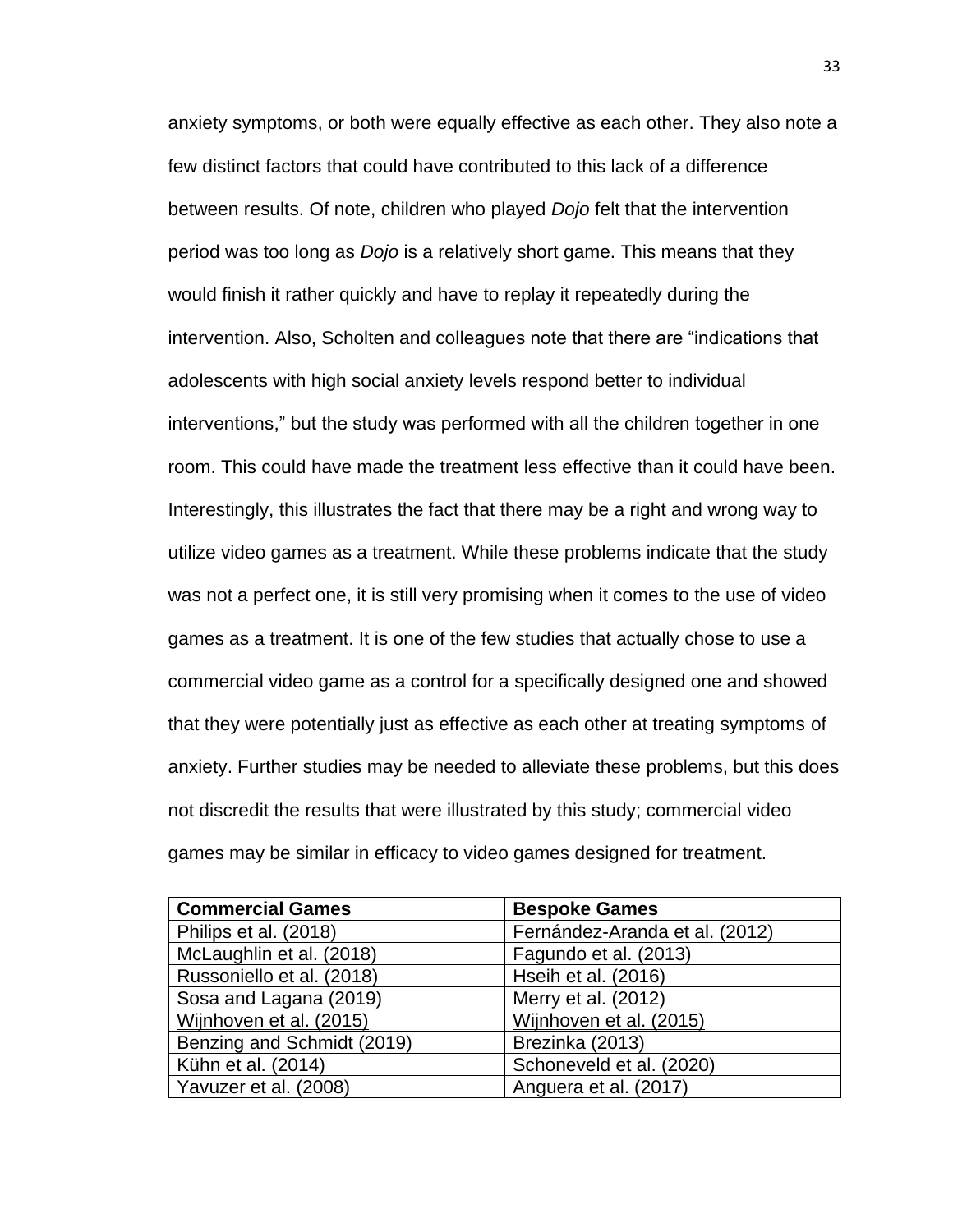| Kühn et al. (2014)           | Park and Park (2018)      |
|------------------------------|---------------------------|
| Tanaka et al. (2013)         | Ballesteros et al. (2014) |
| Arvinen-Barrow et al. (2020) | Scholten et al. (2016)    |
| Oei and Patterson (2013)     |                           |
| Saposnik et al. (2016)       |                           |
| Park and Park (2018)         |                           |
| Shimizu et al. (2017)        |                           |
| Scholten et al. (2016)       |                           |
| Yong Joo et al. (2010)       |                           |

*Table 1.* Examination of Types of Games Used in Studies

 One can also see the extent of the research into the efficacy of commercial games as a treatment illustrated in the above table of all the research examined in this thesis. Much of the research involves the use of commercial games rather than bespoke, or specially designed, games. This is a trend that can also be seen in the field as a whole, with researchers seeming to be more interested in the use of commercial games rather than specialized games. There are a couple of reasons for this phenomenon. For one, commercial games have already been developed and released by some third-party companies apart from researchers. This means that the researchers have a large pool of potential games to choose from and use in their studies. If they find that commercial games are potentially effective treatments, that means that the use of video games in medicine is immediately applicable; doctors could start prescribing or recommending video games for their patients to go out and buy. This would also be cheaper and faster overall, as the development of a bespoke video game could take a lot of time and money, compared to a commercial video game which, as stated above, is already developed and released by a third-party company. These benefits are not only for the doctors and researchers; players and patients would also benefit from the use of commercial games over bespoke games. Notably, some bespoke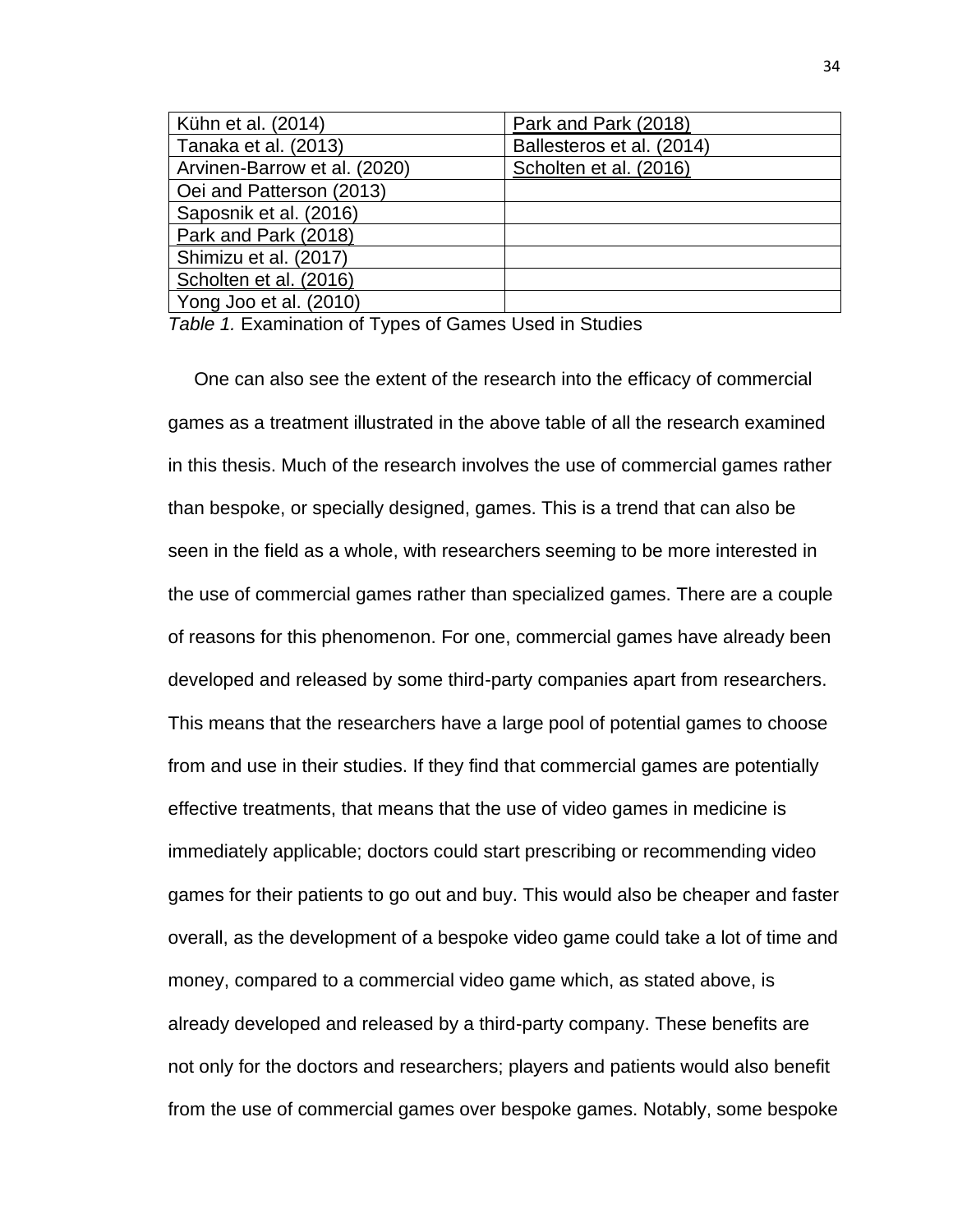games such as *Dojo* need specialized equipment and peripherals, like a heart rate variability monitor. Commercial games will not need these, only requiring equipment and technology that the player will usually already own. The games used as treatment may be games that the patient already owns or plays, meaning that it is already available to them. For these reasons, it is evident that going forward, commercial games are going to be utilized more often than bespoke games as medicine begins to integrate the use of video game treatments. This is not to say that bespoke games are not useful or will not be utilized, just that starting out, commercial games will be the main focus in the field of medicine.

## <span id="page-40-0"></span>**How Games Will First be Integrated into Medicine**

 All of the previous studies have been focused on the efficacy of video games as a treatment modality, with all of them seeming to illustrate that they would be effective at treating various ailments, mental and physical. If they could be used as a treatment though, what is the best way to go about this? The previously mentioned study seemed to show that it may be more complicated than just telling a patient to play a video game. Many researchers have sought to test out the use of games as a supplement to traditional therapy rather than a replacement. Yavuzer, Senel, Atay, Stam, and Yavuzer (2008) sought to treat the damaged motor functions of stroke victims with a PlayStation Eyetoy game. The PlayStation Eyetoy is a precursor to the Microsoft Kinect; it is a camera that records the players' movements and translates them to controls in a game. As such, many of the games involved the players moving around a lot, so Yavuzer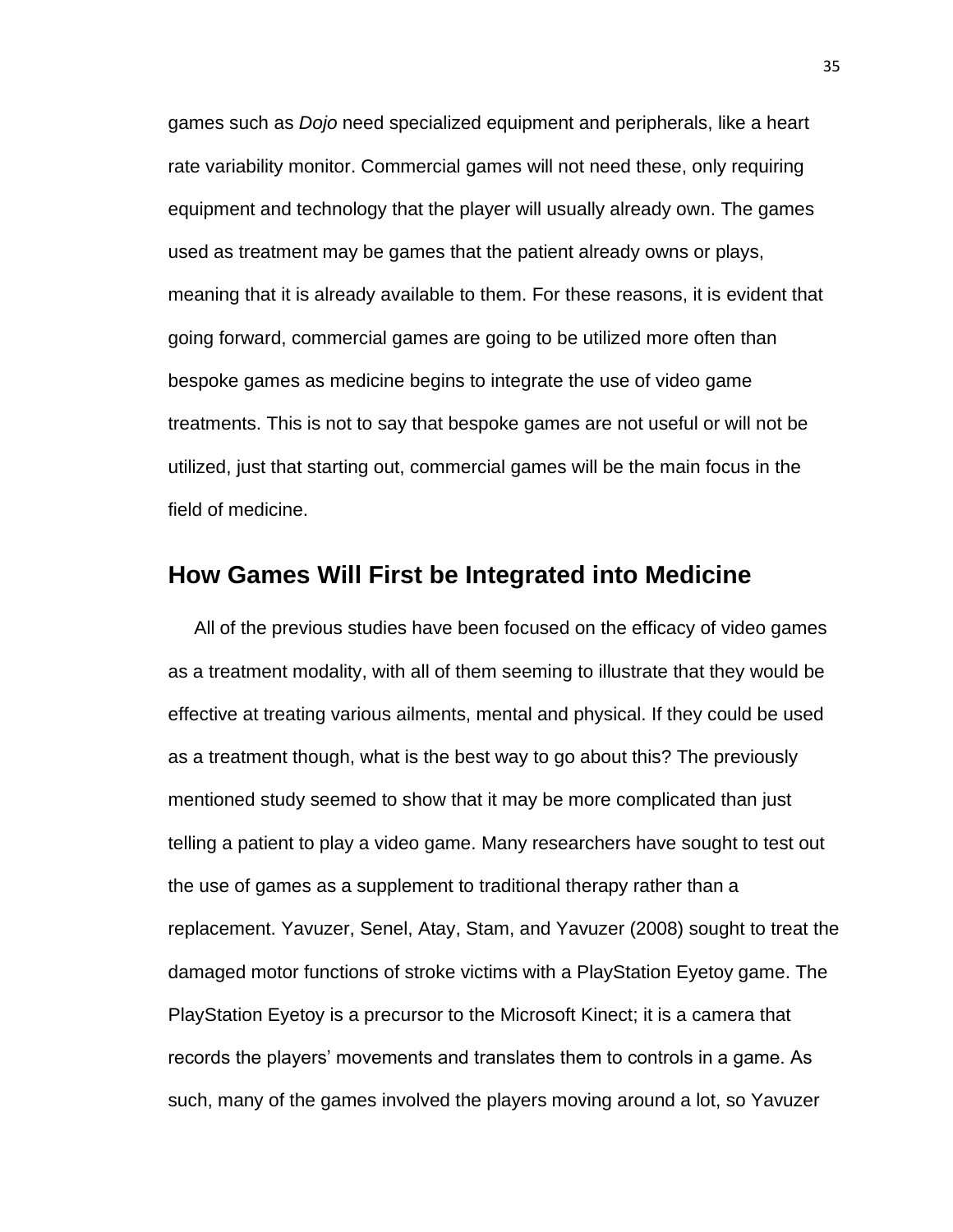and colleagues theorized that it could be used to train motor functions. They selected twenty participants who had suffered a stroke in the past and still had hemiparesis, or partial paralysis on one side of the body. These subjects were then split into two groups. Notably, unlike the previous studies, both groups received traditional stroke rehabilitation. However, one group was to play PlayStation Eyetoy games as a supplement to this therapy, while the other group only watched the games being played instead of actively playing. The subjects would participate in these game sessions for thirty minutes after their traditional rehab sessions, which occurred five days a week for two to five hours a day over the course of four weeks. Before and after their respective interventions, subjects performed tasks that measured their motor functions and answered a questionnaire that measured their functional independence. After the intervention, Yavuzer and colleagues observed that the rehabilitation along with the PlayStation Eyetoy gaming sessions was more effective at retraining the subjects' motor functions than the rehab alone. This illustrates the potential of exergames as a supplement to traditional physical therapies for motor function issues. Yavuzer and colleagues note that because they are "cheap, easy operating, motivating and enjoyable, EyeToy may even be purchased for use at home to provide regular, intensive therapy after discharge from hospital." This could be how video games are first integrated into traditional medicine, as additional treatment that doctors prescribe patients to undertake on their own.

 Yong Joo, Soon Yin, Xu, Thia, Pei Fen, Kuah, and Kong (2010) also treated stroke victims with video games. They chose to use the Nintendo Wii as a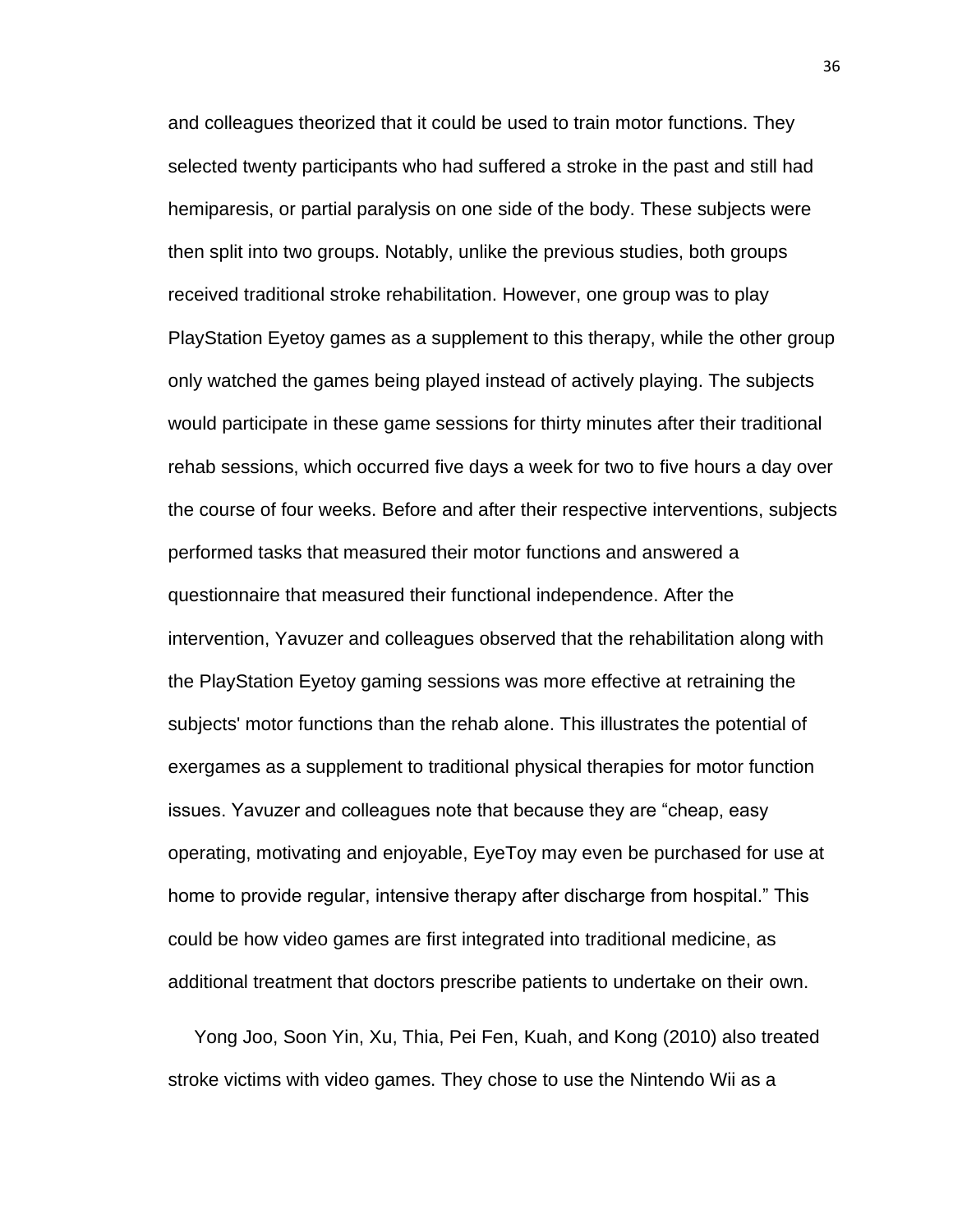treatment modality, as it records players' movements with the controller, meaning that it can potentially be used to train motor functions. Yong Joo and colleagues also note that "NW's (Nintendo Wii's) fun and interactive approach may motivate patients to increase participation and, ultimately, may lead to better therapy results." They recruited sixteen stroke victims. The motor functions of these subjects were measured before and after the intervention with various tests. These subjects were to play *Wii Sports*, an exergame imitating movements undertaken while playing actual sports, in thirty-minute sessions six times over two weeks. These subjects also received an hour of traditional occupational therapy and an hour of traditional physical therapy daily. At the end of the intervention, Yong Joo and colleagues observed that the subjects appeared to have "better upper limb motor power and function than before the study," suggesting that the video game was effective at retraining the subjects' motor functions. This is promising, though there are a few problems with this study. Notably, there was no control group at all, only the experimental. This means that there are no results to compare the final results of the intervention to. They also had a relatively smaller sample size. However, when considered along with the results of the previous study, the results are still promising.

 While the previous studies focused on strokes, Fagundo, Santamaría, Forcano, Giner-Bartolomé, Jiménez-Murcia, Sánchez, Granero, Ben-Moussa, Magnenat-Thalmann, Konstantas, Lam, Lucas, Nielsen, Bults, Tarrega, Menchón, de la Torre, Cardi, Treasure, and Fernández-Aranda (2013) focused on the treatment of the eating disorder bulimia nervosa, which consists of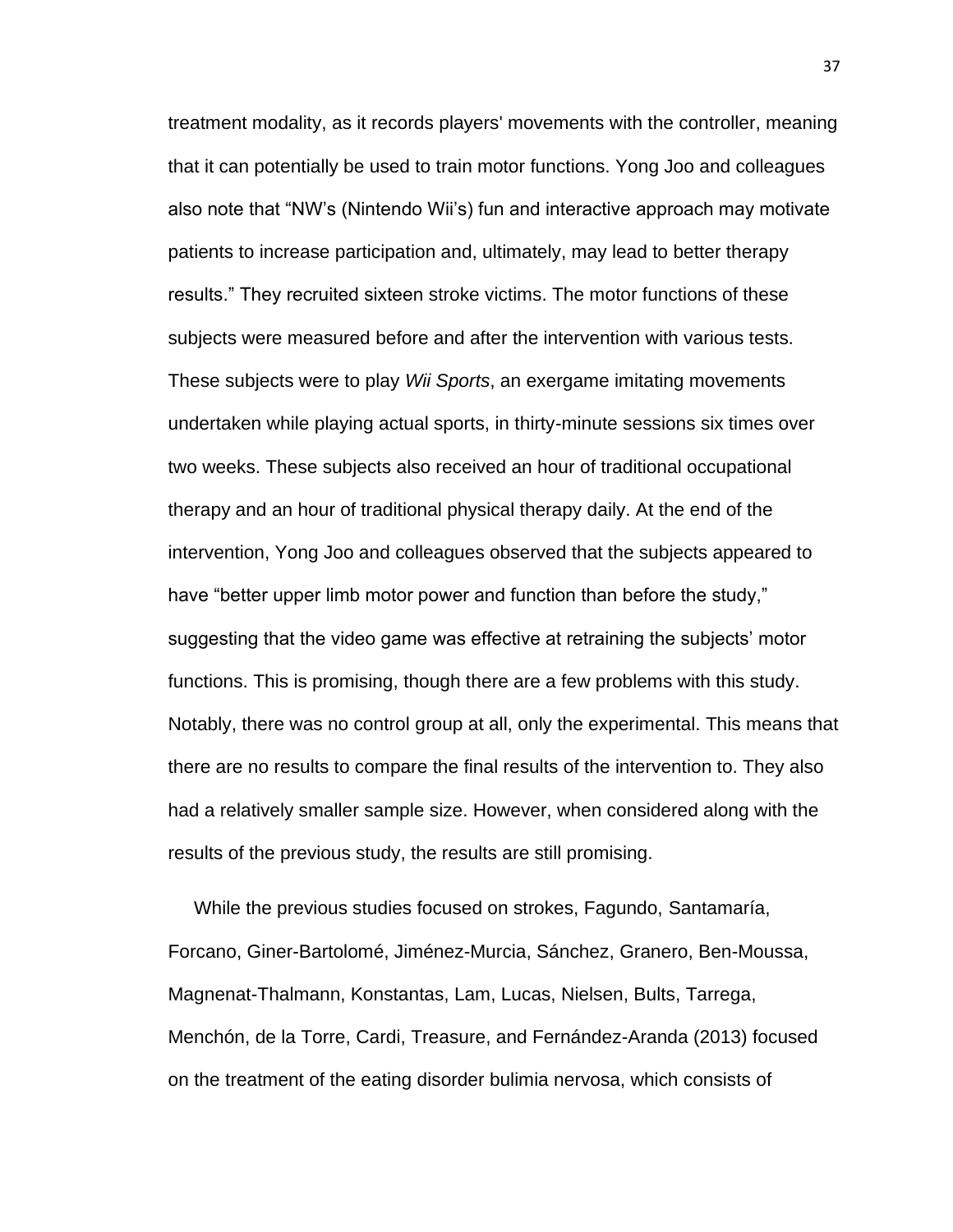binging, or eating substantial amounts of food at once, and purging, which usually consists of vomiting. Fagundo and colleagues note that executive functions and emotional regulation are affected in patients that suffer from bulimia nervosa, and these "are difficult to change." However, they believe that "the high level of brain plasticity in the prefrontal circuits … associated with these functions suggests that they may be improved by training." To accomplish this training, Fagundo and colleagues chose to utilize *PlayMancer*, a video game "designed to specifically treat impulse control disorders." They selected nine female subjects, all of whom suffered from bulimia nervosa. These subjects answered various questionnaires measuring things such as anxiety symptoms and eating disorder symptoms. The subjects were to play a game known as *Islands*, which is part of *PlayMancer*, in twenty-minute sessions on the days of their usual cognitive behavioral therapy. This game is an adventure game that trains various parts of the player's cognition. After the intervention, Fagundo and colleagues observed that the subjects were exhibiting a lower number of binges and purges, as well as improvements to their additional anxiety and eating disorder symptoms. No control group was included in this study, but this does not discount the fact that all of the subjects had their conditions improved through the use of video games along with traditional therapy.

 Hsieh, Lee, Lin, and Martinuzzi (2016), who sought to improve the cognition of children with developmental delays, tested the efficacy of traditional therapy along with video games against traditional therapy alone. They tested if using video games as a supplement to therapy would "improve the functioning and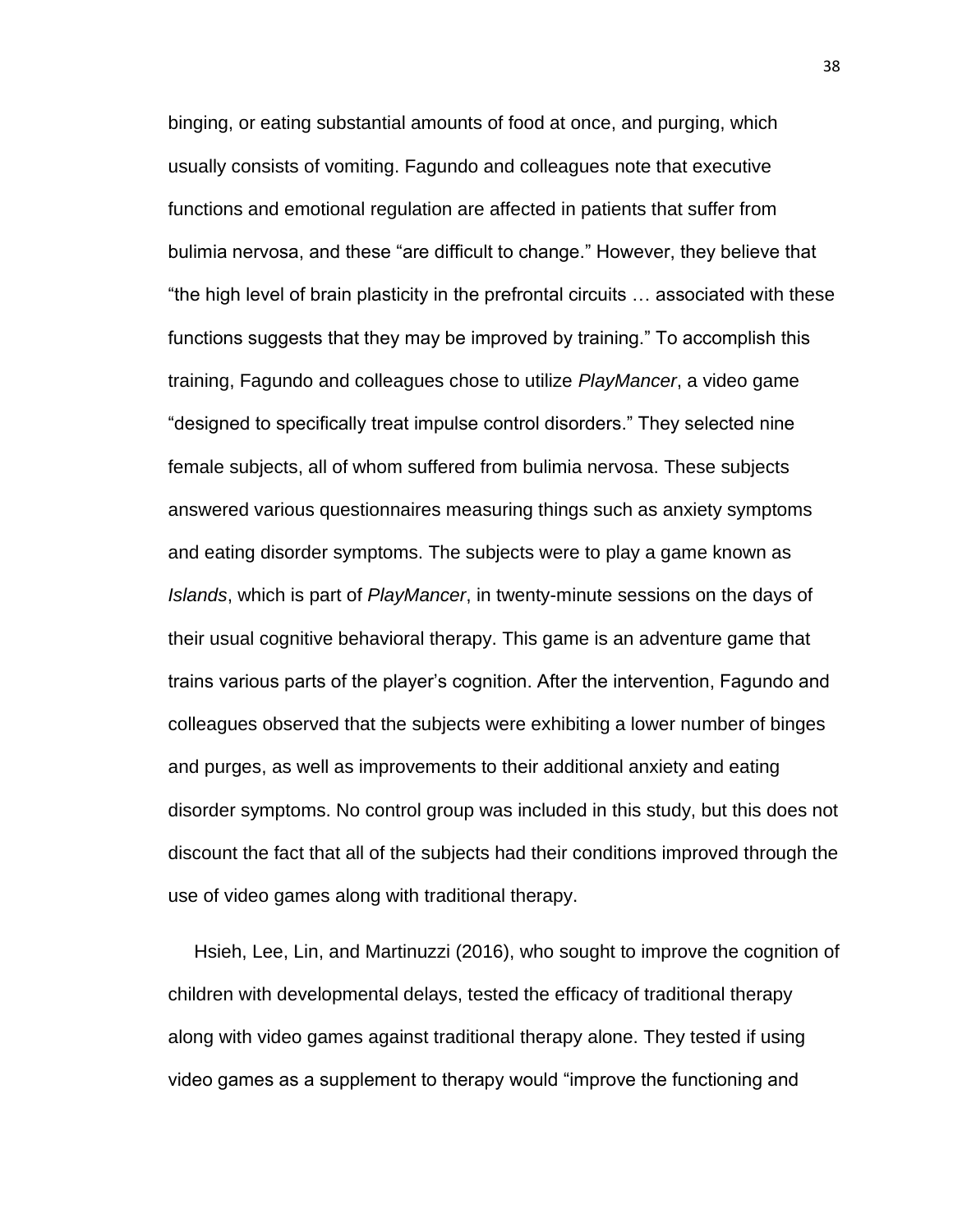HRQOL (health-related quality of life) of these children." One-hundred and fiftyseven subjects were recruited. These subjects were then randomly split into two separate groups: group A and group B. The intervention would commence over the course of eight weeks. For the first four weeks, group A would receive traditional therapy along with thirty-minute sessions of video game-based treatment, while group B would just receive traditional therapy. For the next four weeks, the groups would switch their respective interventions. The video game used in the study was part of the *HotPlus* system, which uses specially shaped controllers that record the movement of players in order to play games. Hsieh and colleagues picked the specific games that subjects played based on their perceived levels of difficulty. The health-related quality of life and family impact of the subjects were measured by questionnaire before the intervention, after week four before the groups swapped, and at the end of the interventions. After the intervention, Hsieh and colleagues observed that the subjects in group A's health significantly improved between the beginning of the intervention and the end of the first four weeks. These improvements also lasted all the way until the end of the eighth week. Notably, group B's health did not seem to significantly improve until the start of week five through the end of week eight. This seems to suggest that having video games as a supplemental treatment to their traditional therapy actually improved subjects' health significantly. This is a very promising study as it was very thoroughly designed in relation to the previous ones. It seems to illustrate that video games are a highly effective supplement to traditional therapy.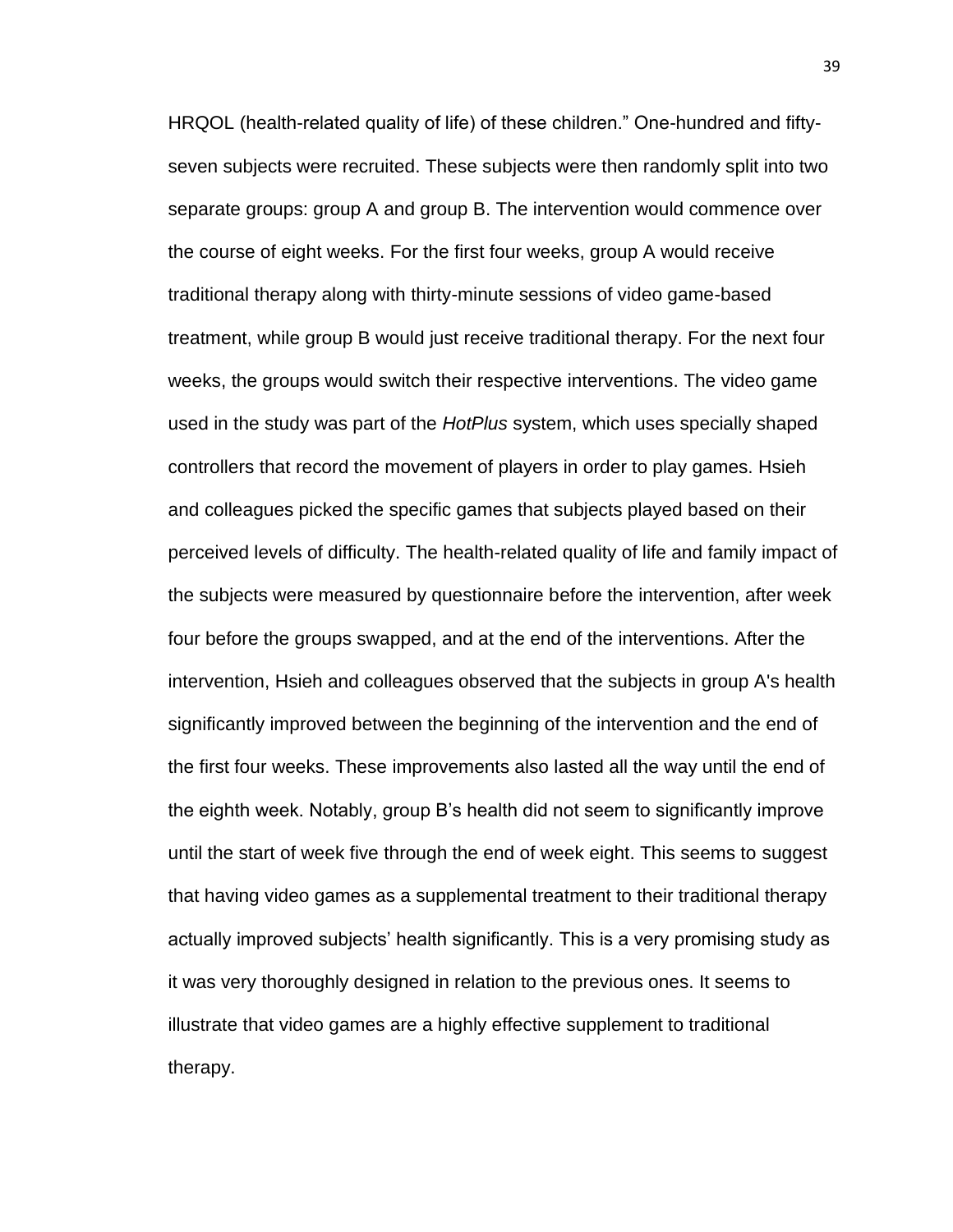## <span id="page-45-0"></span>**Conclusion**

 All the research discussed previously has had various purposes. Some looked to illustrate the effectiveness of video games in improving a player's cognition, others compared video game play as a treatment to traditional therapies and medicines, and even more meant to explain why video games could be beneficial to the brain. However, what does this all mean? Video games, whether they be commercially available or specifically designed, can be an effective treatment for various ailments alongside traditional treatments and sometimes by themselves. The fact that commercial games seem to be just as effective, if not more so, than specially designed games is attractive, as that means that there is a vast pool of treatments out there that is cost-effective and widely available right now. Does this mean that doctors should just drop traditional therapies and treatments right away in favor of video games? When one observes the previously discussed studies, they can see some problems. While commercial video games are effective, there is also a right and wrong way to utilize them for treatment. A patient buying a video game and casually playing it at home may or may not be what they need for treatment. Also, the last few studies that were discussed seem to indicate that video games are very effective as a treatment modality when they are used as a supplement to traditional therapy, rather than on their own. For these reasons it seems that the best way that medicine can begin to incorporate video games into their treatments is as a supplemental treatment rather than a standalone. This gives the benefits seen the studies along with a little more control on the part of the doctors and treatment providers, meaning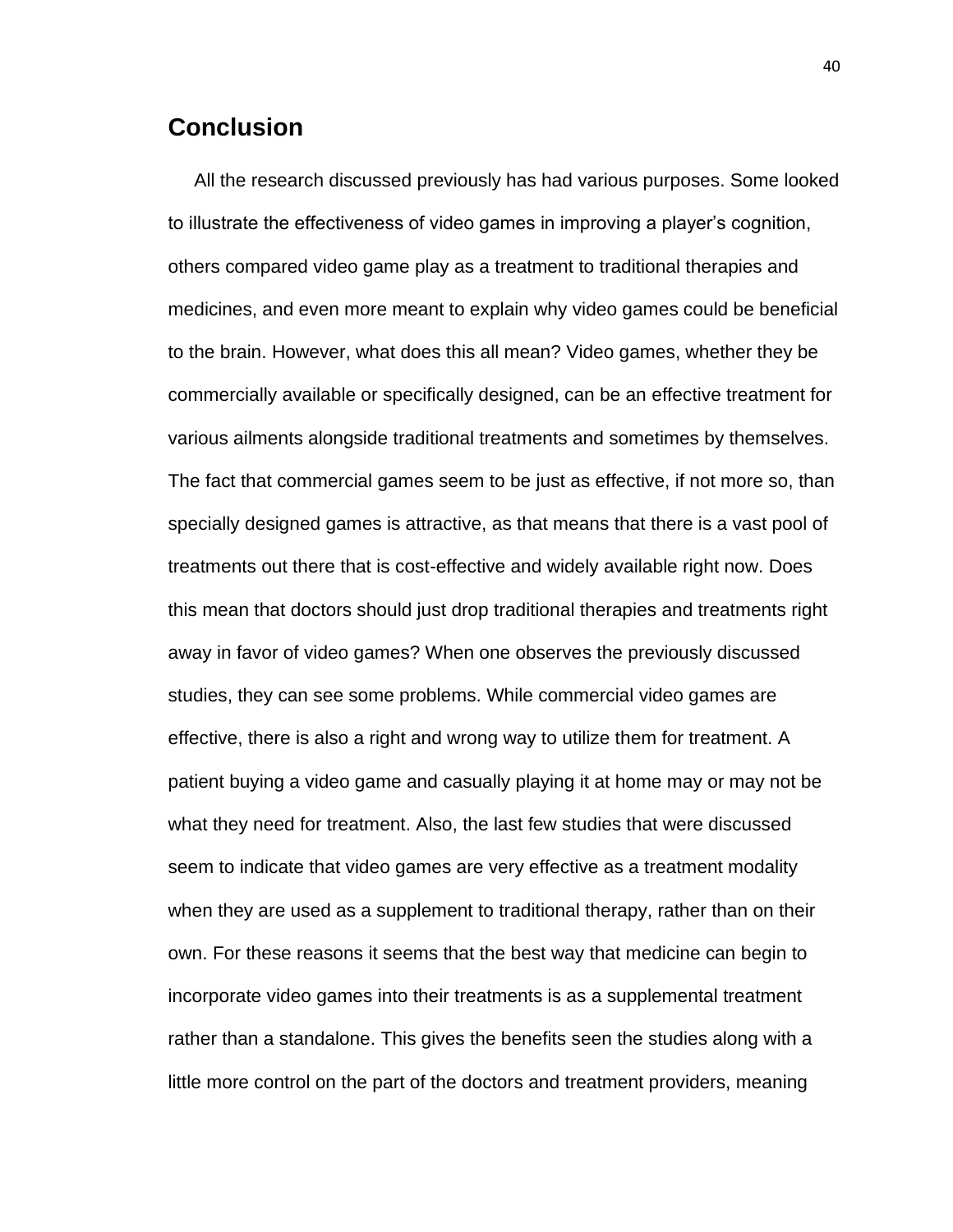that it can be ensured that the video game is being played in a way that it would actually help the patient, rather than have not affect or even harm them. This is not to say that there will not be more and more video games such as EndeavorRX, which was approved by the FDA to help treat ADHD, in the future; games that are specifically designed and prescribed to be a standalone treatment for a patient's ailment. However, at the current moment, video games, these powerful tools that foster motivation and affect the makeup of their player's brains, can be used to add on to and improve current therapies and treatments for several different illnesses and disorders.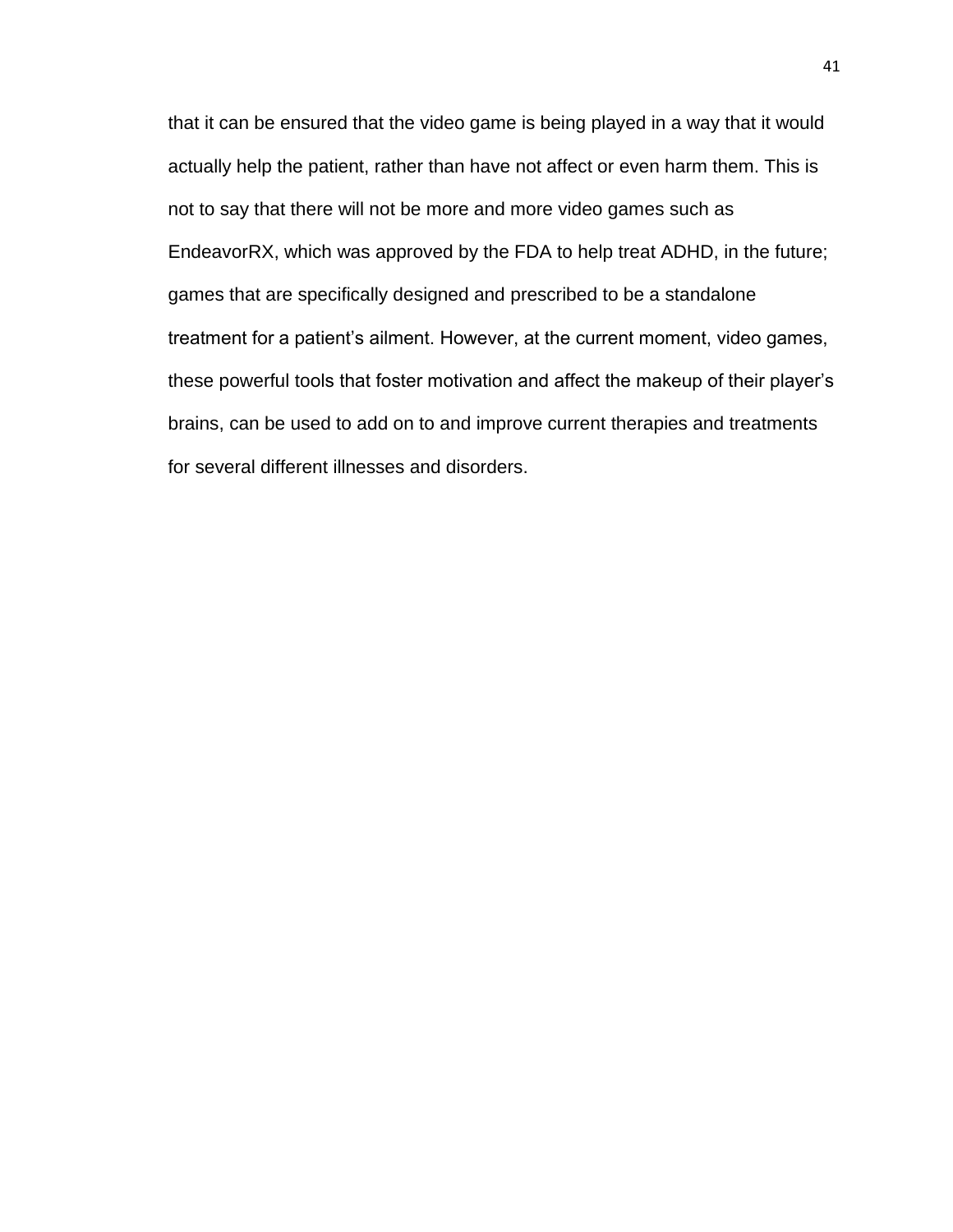- <span id="page-47-0"></span>Anguera, J. A., Gunning, F. M., & Areán, P. A. (2017). Improving late life depression and cognitive control through the use of therapeutic video game technology: A proof-of-concept randomized trial. *Depression and Anxiety, 34(6)*, 508–517. https://doi.org/10.1002/da.22588
- Arvinen-Barrow, M., Maresh, N., & Earl-Boehm, J. (2020). Functional Outcomes and Psychological Benefits of Active Video Games in the Rehabilitation of Lateral Ankle Sprains: A Case Report. *Journal of Sport Rehabilitation, 29(2)*, 213–224. https://doi.org/10.1123/jsr.2017-0135
- Ballesteros, S., Prieto, A., Mayas, J., Toril, P., Pita, C., Ponce de LeÂ<sup>3</sup>n, L., Reales, J. M., & Waterworth, J. (2014). Brain training with non-action video games enhances aspects of cognition in older adults: A randomized controlled trial. *Frontiers in Aging Neuroscience, 6*. https://doi.org/10.3389/fnagi.2014.00277
- Benzing, V., & Schmidt, M. (2019). The effect of exergaming on executive functions in children with ADHD: A randomized clinical trial*. Scandinavian Journal of Medicine & Science in Sports, 29(8)*, 1243–1253. https://doi.org/10.1111/sms.13446
- Brezinka, V. (2013). Ricky and the Spider—A Video Game to Support Cognitive Behavioural Treatment of Children with Obsessive-Compulsive Disorder. *Clinical Neuropsychiatry, 10(3)*, 6–12. https://web-a-ebscohost-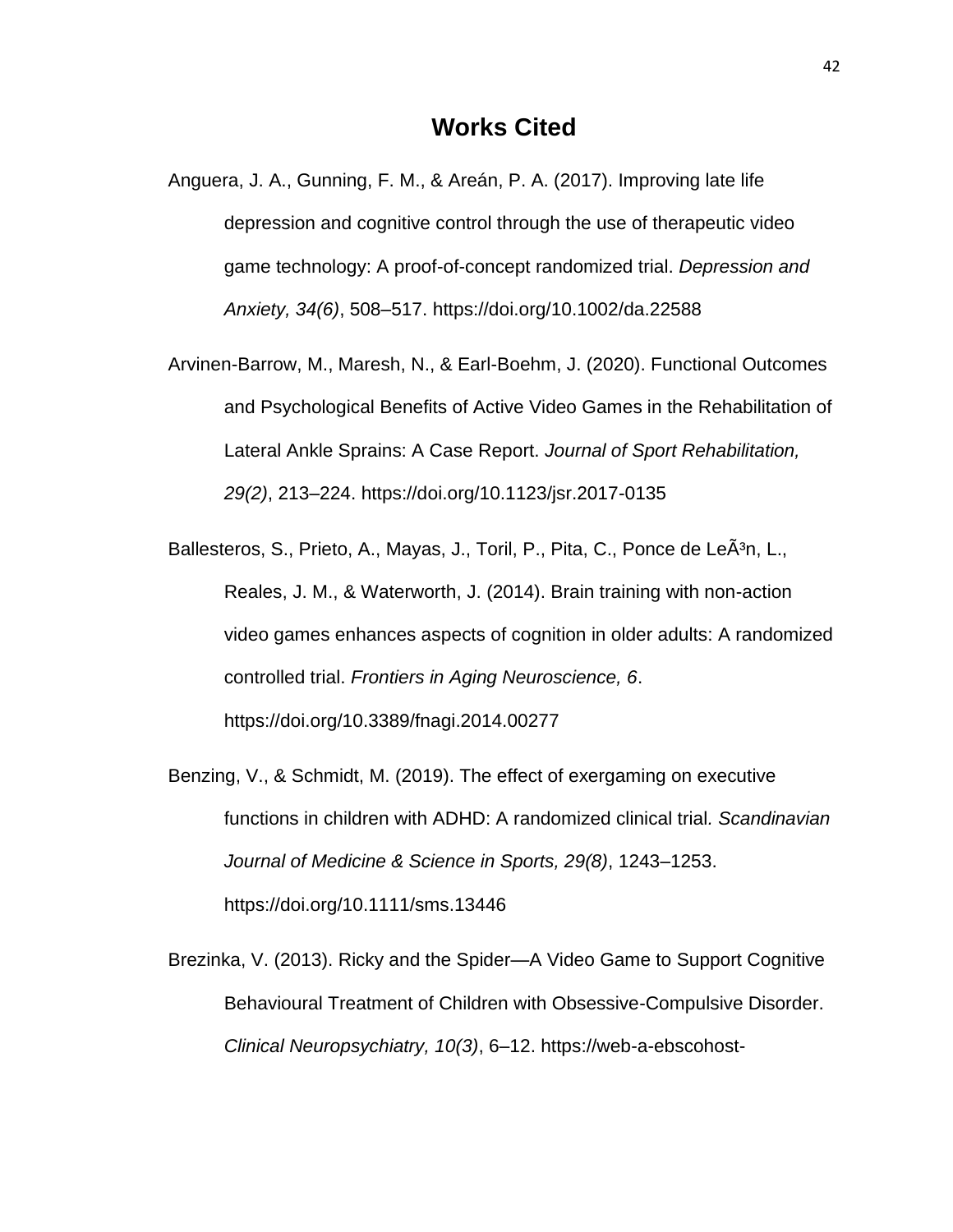com.libproxy.eku.edu/ehost/pdfviewer/pdfviewer?vid=40&sid=ed9b4588- 89ce-4e29-8b5c-cb955cf54998%40sessionmgr4006

Fagundo, A. B., Santamaría, J. J., Forcano, L., Giner-Bartolomé, C., Jiménez-Murcia, S., Sánchez, I., Granero, R., Ben-Moussa, M., Magnenat-Thalmann, N., Konstantas, D., Lam, T., Lucas, M., Nielsen, J., Bults, R. G. A., Tarrega, S., Menchón, J. M., de la Torre, R., Cardi, V., Treasure, J., & Fernández-Aranda, F. (2013). Video Game Therapy for Emotional Regulation and Impulsivity Control in a Series of Treated Cases with Bulimia Nervosa: Video Game Therapy in Bulimia Nervosa. *European Eating Disorders Review, 21(6)*, 493–499. https://doi.org/10.1002/erv.2259

Fernández-Aranda, F., Jiménez-Murcia, S., Santamaría, J. J., Gunnard, K., Soto, A., Kalapanidas, E., Bults, R. G. A., Davarakis, C., Ganchev, T., Granero, R., Konstantas, D., Kostoulas, T. P., Lam, T., Lucas, M., Masuet-Aumatell, C., Moussa, M. H., Nielsen, J., & Penelo, E. (2012). Video games as a complementary therapy tool in mental disorders: PlayMancer, a European multicentre study. *Journal of Mental Health, 21(4)*, 364–374. https://doi.org/10.3109/09638237.2012.664302

Hsieh, R.-L., Lee, W.-C., & Lin, J.-H. (2016). The Impact of Short-Term Video Games on Performance among Children with Developmental Delays: A Randomized Controlled Trial. *PLOS ONE, 11(3)*, e0149714. https://doi.org/10.1371/journal.pone.0149714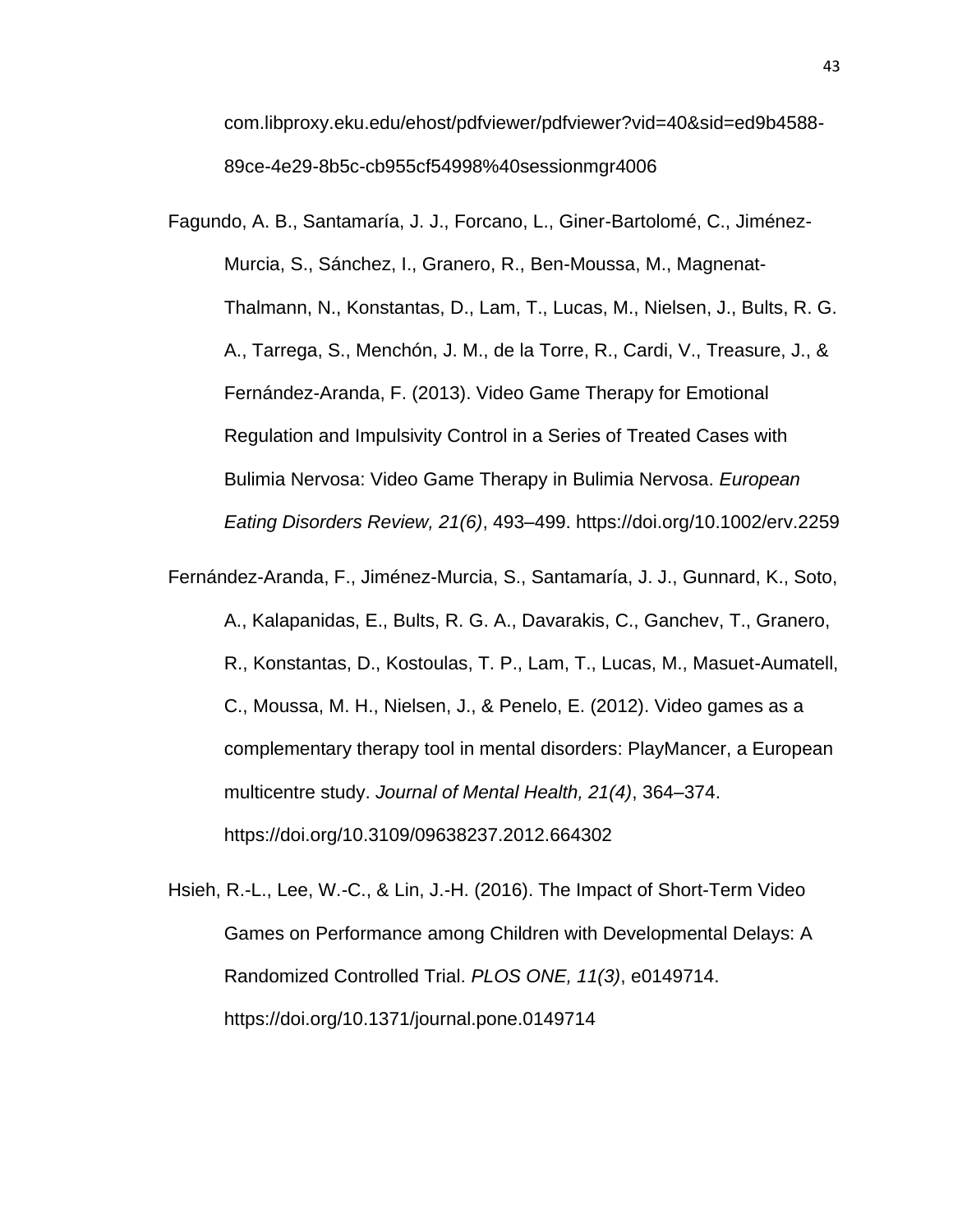- Kühn, S, Gleich, T., Lorenz, R. C., Lindenberger, U., & Gallinat, J. (2014). Playing Super Mario induces structural brain plasticity: Gray matter changes resulting from training with a commercial video game. *Molecular Psychiatry, 19(2)*, 265–271. https://doi.org/10.1038/mp.2013.120
- Kühn, S., Lorenz, R., Banaschewski, T., Barker, G. J., Büchel, C., Conrod, P. J., Flor, H., Garavan, H., Ittermann, B., Loth, E., Mann, K., Nees, F., Artiges, E., Paus, T., Rietschel, M., Smolka, M. N., Ströhle, A., Walaszek, B., Schumann, G., … Gallinat, J. (2014). Positive association of video game playing with left frontal cortical thickness in adolescents. *PloS One, 9(3)*, e91506. https://doi-org.libproxy.eku.edu/10.1371/journal.pone.0091506
- McLaughlin, P. M., Curtis, A. F., Branscombe-Caird, L. M., Comrie, J. K., & Murtha, S. J. E. (2018). The Feasibility and Potential Impact of Brain Training Games on Cognitive and Emotional Functioning in Middle-Aged Adults. *Games for Health Journal, 7(1)*, 67–74. https://doi.org/10.1089/g4h.2017.0032
- Merry, S. N., Stasiak, K., Shepherd, M., Frampton, C., Fleming, T., & Lucassen, M. F. G. (2012). The effectiveness of SPARX, a computerised self help intervention for adolescents seeking help for depression: Randomised controlled non-inferiority trial. *BMJ, 344*, e2598–e2598. https://doi.org/10.1136/bmj.e2598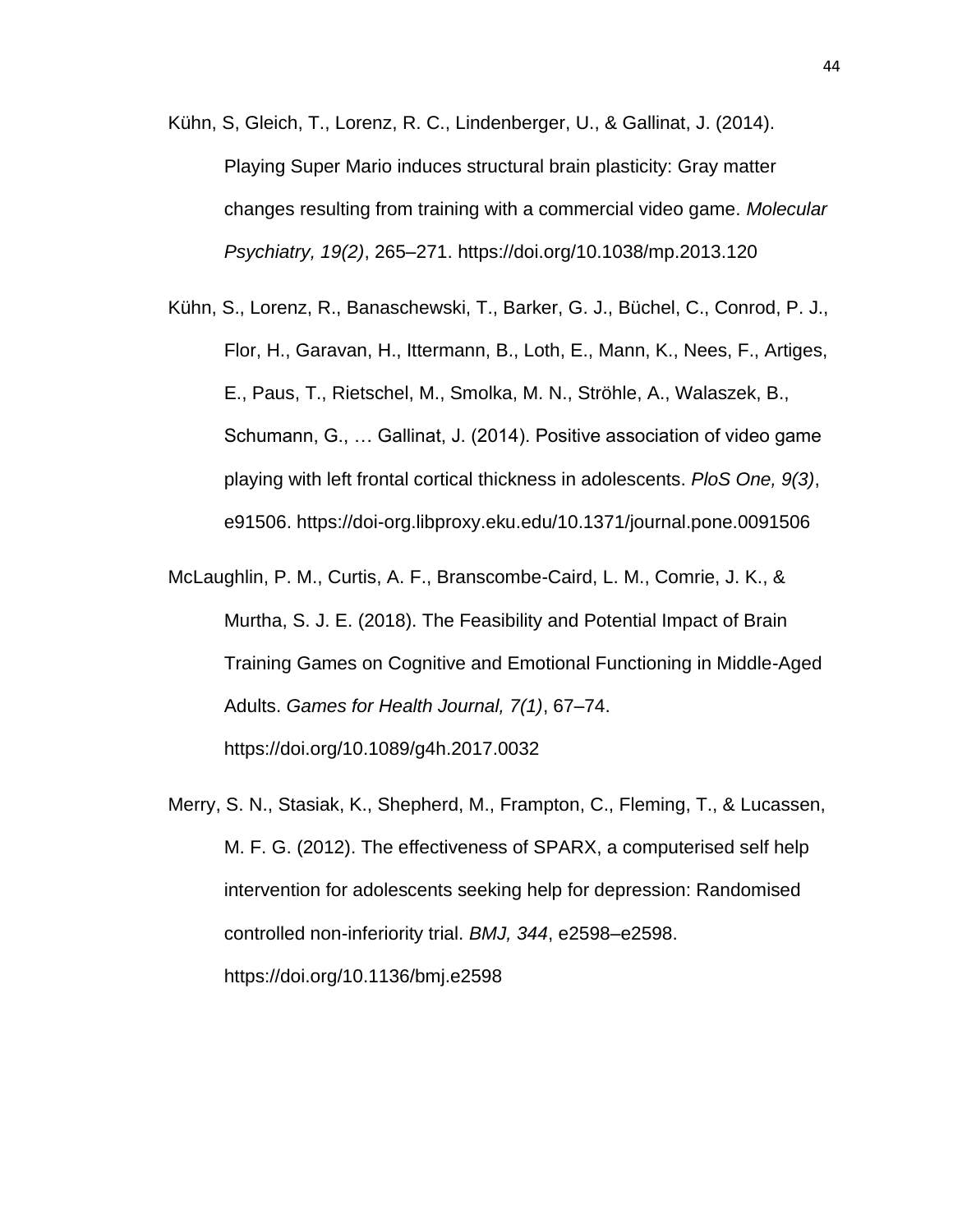- Oei, A. C., & Patterson, M. D. (2013). Enhancing Cognition with Video Games: A Multiple Game Training Study. *PLoS ONE, 8(3)*, e58546. https://doi.org/10.1371/journal.pone.0058546
- Park, J.-H., & Park, J.-H. (2018). Does cognition-specific computer training have better clinical outcomes than non-specific computer training? A singleblind, randomized controlled trial. *Clinical Rehabilitation, 32(2)*, 213–222. https://doi.org/10.1177/0269215517719951
- Phillips, J. S., Fitzgerald, J., Phillis, D., Underwood, A., Nunney, I., & Bath, A. (2018). Vestibular rehabilitation using video gaming in adults with dizziness: A pilot study. *The Journal of Laryngology and Otology, 132(3)*, 202–206. http://dx.doi.org/10.1017/S0022215118000075
- Russoniello, C. V., Fish, M. T., & O'Brien, K. (2019). The Efficacy of Playing Videogames Compared with Antidepressants in Reducing Treatment-Resistant Symptoms of Depression. *Games for Health Journal, 8(5)*, 332– 338. https://doi.org/10.1089/g4h.2019.0032
- Saposnik, G., Cohen, L. G., Mamdani, M., Pooyania, S., Ploughman, M., Cheung, D., Shaw, J., Hall, J., Nord, P., Dukelow, S., Nilanont, Y., De los Rios, F., Olmos, L., Levin, M., Teasell, R., Cohen, A., Thorpe, K., Laupacis, A., & Bayley, M. (2016). Efficacy and safety of non-immersive virtual reality exercising in stroke rehabilitation (EVREST): A randomised, multicentre, single-blind, controlled trial. The Lancet. *Neurology, 15(10)*, 1019–1027. https://doi.org/10.1016/S1474-4422(16)30121-1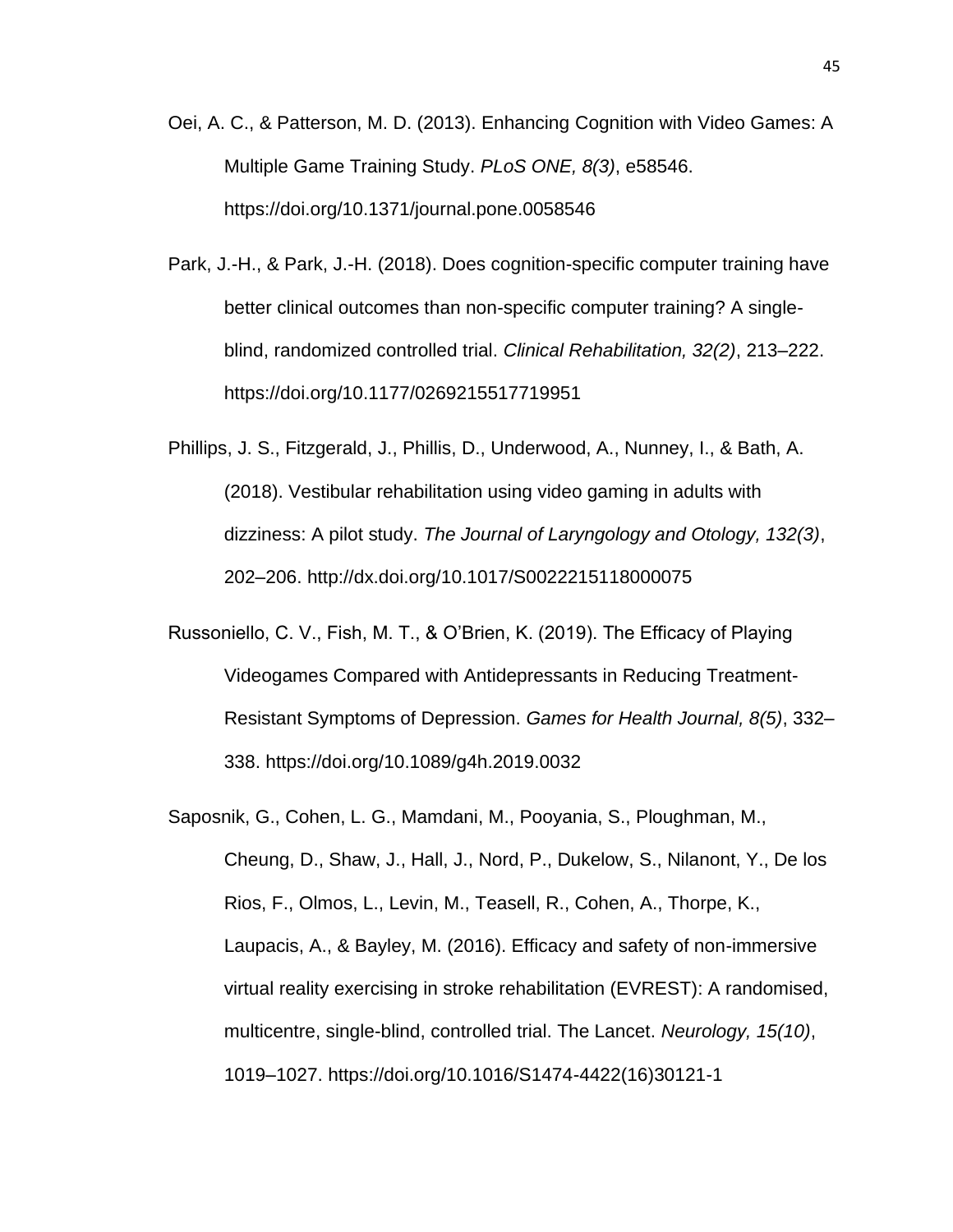Scholten, H., Malmberg, M., Lobel, A., Engels, R. C. M. E., & Granic, I. (2016). A Randomized Controlled Trial to Test the Effectiveness of an Immersive 3D Video Game for Anxiety Prevention among Adolescents. *PLOS ONE, 11(1)*, e0147763. https://doi.org/10.1371/journal.pone.0147763

Schoneveld, E. A., Wols, A., Lichtwarck-Aschoff, A., Otten, R., & Granic, I. (2020). Mental Health Outcomes of an Applied Game for Children with Elevated Anxiety Symptoms: A Randomized Controlled Non-inferiority Trial. *Journal of Child and Family Studies, 29(8)*, 2169–2185. https://doi.org/10.1007/s10826-020-01728-y

Shimizu, N., Umemura, T., Matsunaga, M., & Hirai, T. (2017). An interactive sports video game as an intervention for rehabilitation of community-living patients with schizophrenia: A controlled, single-blind, crossover study. *PLOS ONE, 12(11)*, e0187480.

https://doi.org/10.1371/journal.pone.0187480

- Sosa, G. W., & Lagana, L. (2019). The effects of video game training on the cognitive functioning of older adults: A community-based randomized controlled trial. *Archives of Gerontology and Geriatrics, 80*, 20–30. https://doi.org/10.1016/j.archger.2018.04.012
- Tanaka, S., Ikeda, H., Kasahara, K., Kato, R., Tsubomi, H., Sugawara, S. K., Mori, M., Hanakawa, T., Sadato, N., Honda, M., & Watanabe, K. (2013). Larger Right Posterior Parietal Volume in Action Video Game Experts: A